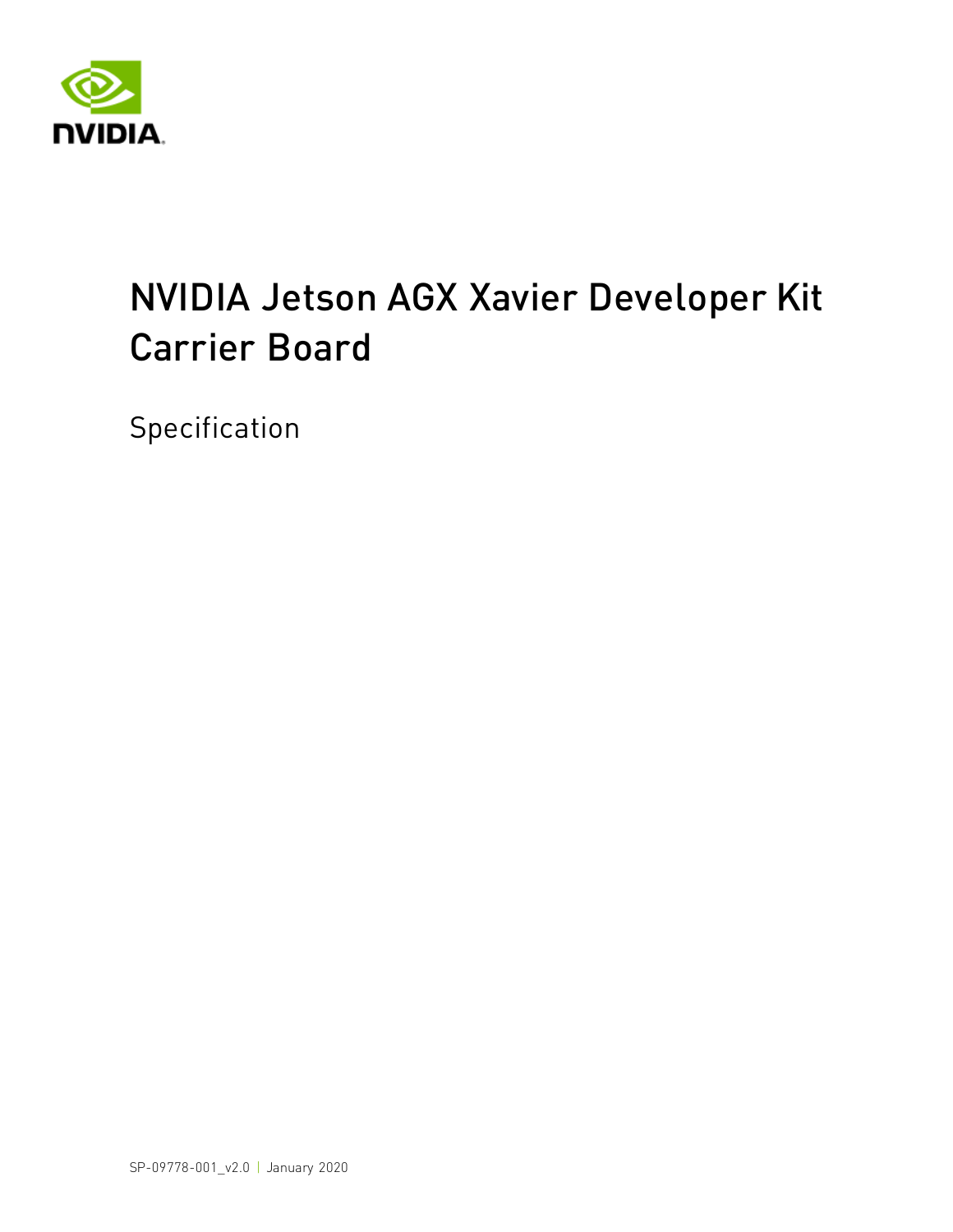### Document History

| <b>Version</b> | <b>Date</b>    | <b>Description of Change</b>                                                                |  |  |  |  |  |
|----------------|----------------|---------------------------------------------------------------------------------------------|--|--|--|--|--|
| 1.0            | August 9, 2018 | <b>Initial Release</b>                                                                      |  |  |  |  |  |
| 1.7            | July 24, 2019  | General                                                                                     |  |  |  |  |  |
|                |                | • Updated to use Jetson AGX Xavier throughout doc                                           |  |  |  |  |  |
|                |                | Introduction                                                                                |  |  |  |  |  |
|                |                | • Updated USB connections in main block diagram                                             |  |  |  |  |  |
|                |                | • Updated board placement figures                                                           |  |  |  |  |  |
|                |                | <b>USB</b>                                                                                  |  |  |  |  |  |
|                |                | Updated figure:                                                                             |  |  |  |  |  |
|                |                | • Added details of HDMI_DP connections                                                      |  |  |  |  |  |
|                |                | • Added DP_AUX connections                                                                  |  |  |  |  |  |
|                |                | • Removed UPHY lanes not involved in USB-C connections                                      |  |  |  |  |  |
|                |                | <b>HDMI</b>                                                                                 |  |  |  |  |  |
|                |                | Updated figure:                                                                             |  |  |  |  |  |
|                |                | • Added load switch & enable pin                                                            |  |  |  |  |  |
|                |                | • Changed module pin names to be specific to HDMI_DP2                                       |  |  |  |  |  |
|                |                | UFS / Micro SD                                                                              |  |  |  |  |  |
|                |                | · Updated figure:                                                                           |  |  |  |  |  |
|                |                | • Removed AC caps from UFS TX lines.                                                        |  |  |  |  |  |
|                |                | • Removed PU on SD_POWER_SW_ON (GPIO21) line                                                |  |  |  |  |  |
|                |                | • Added PU on SD Detect line.                                                               |  |  |  |  |  |
|                |                | eSATA / USB Combo Connector                                                                 |  |  |  |  |  |
|                |                | • Updated intro to indicate eSATA is GEN3, but PCIe side of bridge is<br>GEN <sub>2</sub> . |  |  |  |  |  |
|                |                | • Updated figure to add connection from NC_3 to VDD_1V_SATA_PHY<br>supply                   |  |  |  |  |  |
|                |                | M.2 Key E                                                                                   |  |  |  |  |  |
|                |                | Updated figure:                                                                             |  |  |  |  |  |
|                |                | • Added OD buffer on WLAN disable (pin 56) line (& pull-up)                                 |  |  |  |  |  |
|                |                | • Removed PU on PEX_WAKE_N                                                                  |  |  |  |  |  |
|                |                | • Moved GPI03_AP_WAKE_BT_M2 connection from pin 61 to pin 38.                               |  |  |  |  |  |
|                |                | • Changed PU rail for GPI030_M2_E_ALERT_R* to VDD_1V8.                                      |  |  |  |  |  |
|                |                | • Removed stuffing options for I2C interface & removed associated<br>note.                  |  |  |  |  |  |
|                |                | • Added level shifters on I2S3 & BT_WAKE_AP signals.                                        |  |  |  |  |  |
|                |                | Updated table:                                                                              |  |  |  |  |  |
|                |                | • Updated I2S3 IF to be level shifted                                                       |  |  |  |  |  |
|                |                | • Updated pin 20 (BT_WAKE_AP) to add level shifter reference                                |  |  |  |  |  |

#### SP-09778-001\_v2.0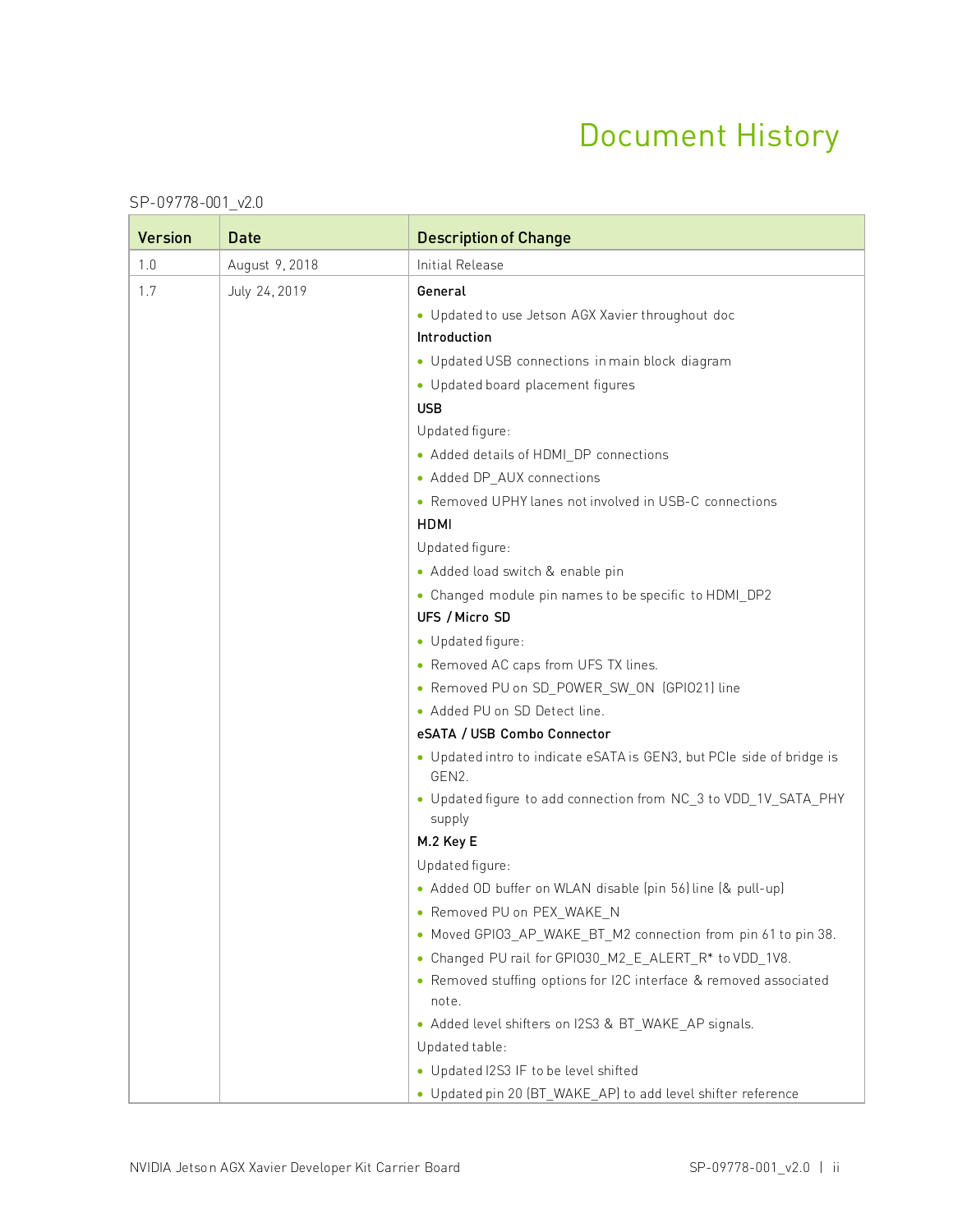| <b>Version</b> | <b>Date</b>      | <b>Description of Change</b>                                                                                                                                                   |
|----------------|------------------|--------------------------------------------------------------------------------------------------------------------------------------------------------------------------------|
|                |                  | • Updated pin 32 & 36 (UART5_TX & RTS) to add buffer reference<br>• Updated pin 58 & 60 (I2C GP2) to remove mention of stuffing option<br>• Moved AP_WAKE_BT from pin 61 to 38 |
|                |                  | • Updated pin direction for pins 14, 53                                                                                                                                        |
|                |                  | M.2 Key M                                                                                                                                                                      |
|                |                  | • Updated figure to add PU to pin 44 (ALERT*)                                                                                                                                  |
|                |                  | <b>Camera Connector</b>                                                                                                                                                        |
|                |                  | • Updated pins 56, 57, 58 & 101 to be reserved for digital camera<br>supplies                                                                                                  |
|                |                  | Audio Panel Header                                                                                                                                                             |
|                |                  | • Updated pin direction for pins 1, 3, 5, & 9                                                                                                                                  |
|                |                  | Expansion Header (40-pin)                                                                                                                                                      |
|                |                  | • Updated module pin name for exp header pin 7 (MCLK05)                                                                                                                        |
|                |                  | • Updated pin direction for pin 18                                                                                                                                             |
|                |                  | <b>Automation Header</b>                                                                                                                                                       |
|                |                  | • Updated pin 7 to be CVB_STBY (STANDBY_ACK_N)                                                                                                                                 |
|                |                  | • Updated pin direction for pins 2, 3, 4, & 7                                                                                                                                  |
|                |                  | Miscellaneous                                                                                                                                                                  |
|                |                  | • Added I2C usage tables for module & carrier board.<br>Power                                                                                                                  |
|                |                  | • Updated figure & supply allocation table to change 5V_AO regulator                                                                                                           |
| 2.0            | January 14, 2020 | • Updated memory to remove memory size                                                                                                                                         |
|                |                  | • Added Pin 1 indicator to fan header in Figure 1-2                                                                                                                            |
|                |                  | • Added Pin 1 indicators to camera connector, JTAG header,                                                                                                                     |
|                |                  | automation header, audio header, and voltage select jumper in<br>Figure 1-3.                                                                                                   |
|                |                  | • Added PCIe and SLVS to carrier board standard connectors                                                                                                                     |
|                |                  | • Removed connection figure from "Gigabit Ethernet Connector"<br>section                                                                                                       |
|                |                  | • Removed "Signal Name" column and added "Module Pin #" column<br>in Table 2-4                                                                                                 |
|                |                  | • Added PCIe connector support for EndPoint and Root Port cards                                                                                                                |
|                |                  | • Removed unused lower x8 section in Figure 2-1<br>. Included SLVS control signals connected to PCIe reset, wake, and<br>clock request pins in Figure 2-1                      |
|                |                  | • Show internal 3.3V pull-ups on the PCIe control in Figure 2-1<br>• Updated Table 2-6 with LSVS related information and PCIe receive<br>lane descriptions                     |
|                |                  | • Updated notes to Table 2-6                                                                                                                                                   |
|                |                  | • Removed text mentioning I2S and DMIC interfaces in Section 3.2                                                                                                               |
|                |                  | • Added 3x4 lane to CSI in Section 3.2                                                                                                                                         |
|                |                  | • Added note to Section 3.2                                                                                                                                                    |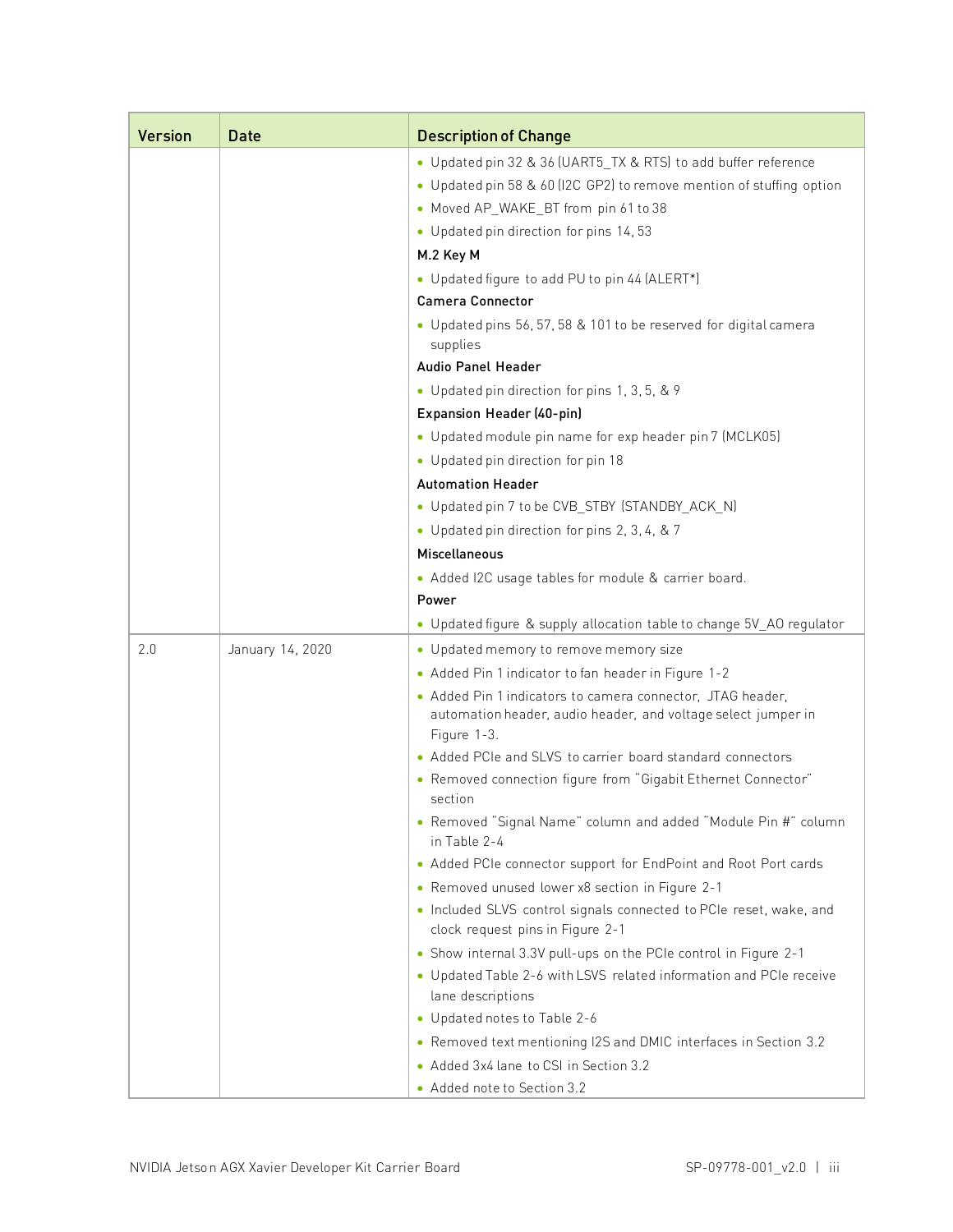| <b>Version</b> | Date | <b>Description of Change</b>                                       |
|----------------|------|--------------------------------------------------------------------|
|                |      | • Removed C-PHY connection example from Figure 3-1                 |
|                |      | • Removed note related to SPI in Table 3-2                         |
|                |      | • Updated connector on the carrier board to Wieson G2100CE04C-008- |
|                |      |                                                                    |
|                |      | • Updated VBUS[2:1] power rail usage in Table 5-1                  |
|                |      | • Added Table 5-3 based on P2822 power tree                        |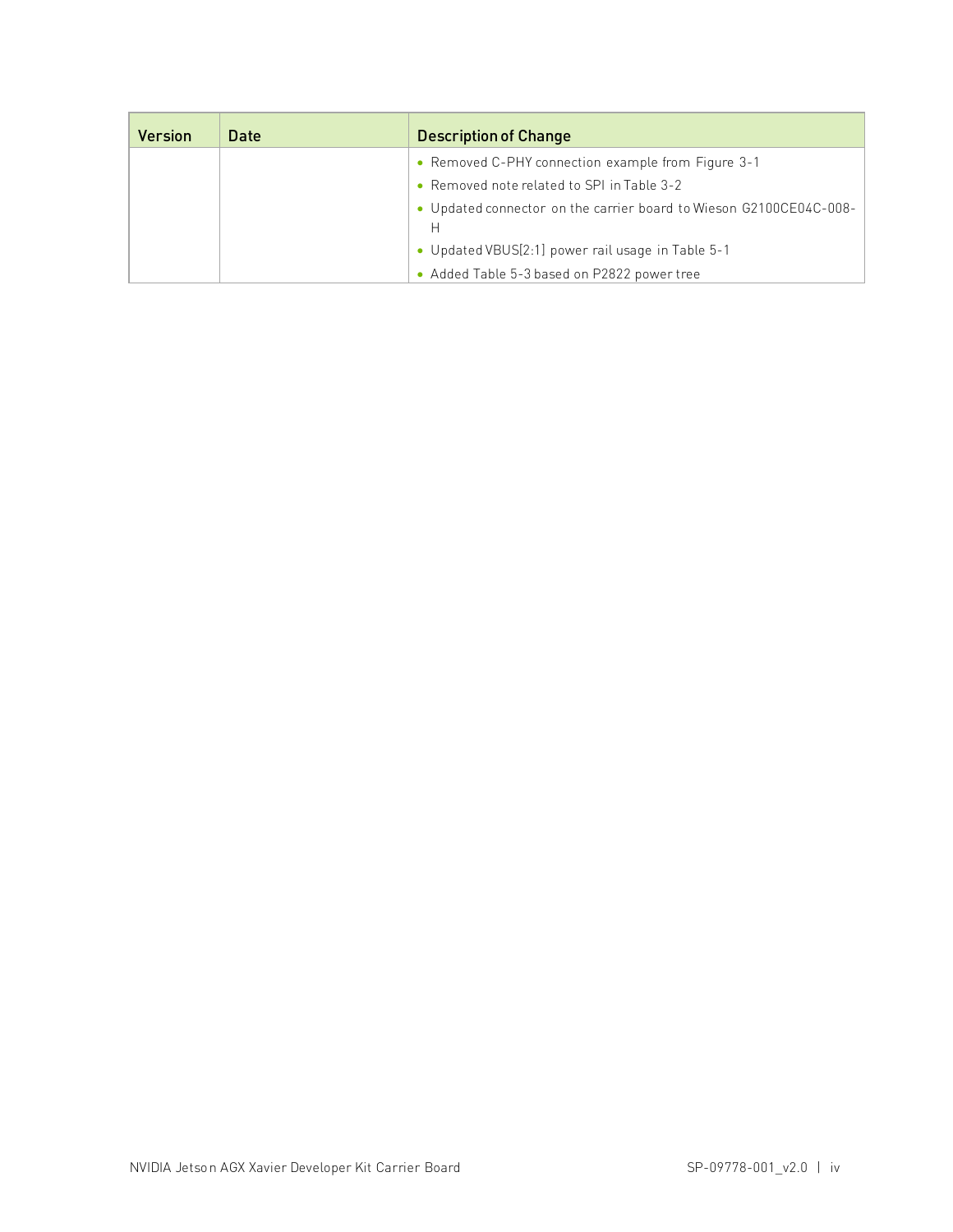### **Table of Contents**

| 1.1        |       |  |
|------------|-------|--|
| 1.2        |       |  |
| 1.3        |       |  |
| Chapter 2. |       |  |
| 2.1        |       |  |
| 2.2        |       |  |
| 2.3        |       |  |
| 2.4        |       |  |
| 2.5        |       |  |
| 2.6        |       |  |
| 2.7        |       |  |
| 2.8        |       |  |
| 2.9        |       |  |
| 2.10       |       |  |
|            |       |  |
| 3.1        |       |  |
| 3.2        |       |  |
| 3.3        |       |  |
|            | 3.3.1 |  |
| 3.4        |       |  |
| 3.5        |       |  |
| 3.6        |       |  |
| Chapter 4. |       |  |
| 4.1        |       |  |
|            |       |  |
| 4.2        |       |  |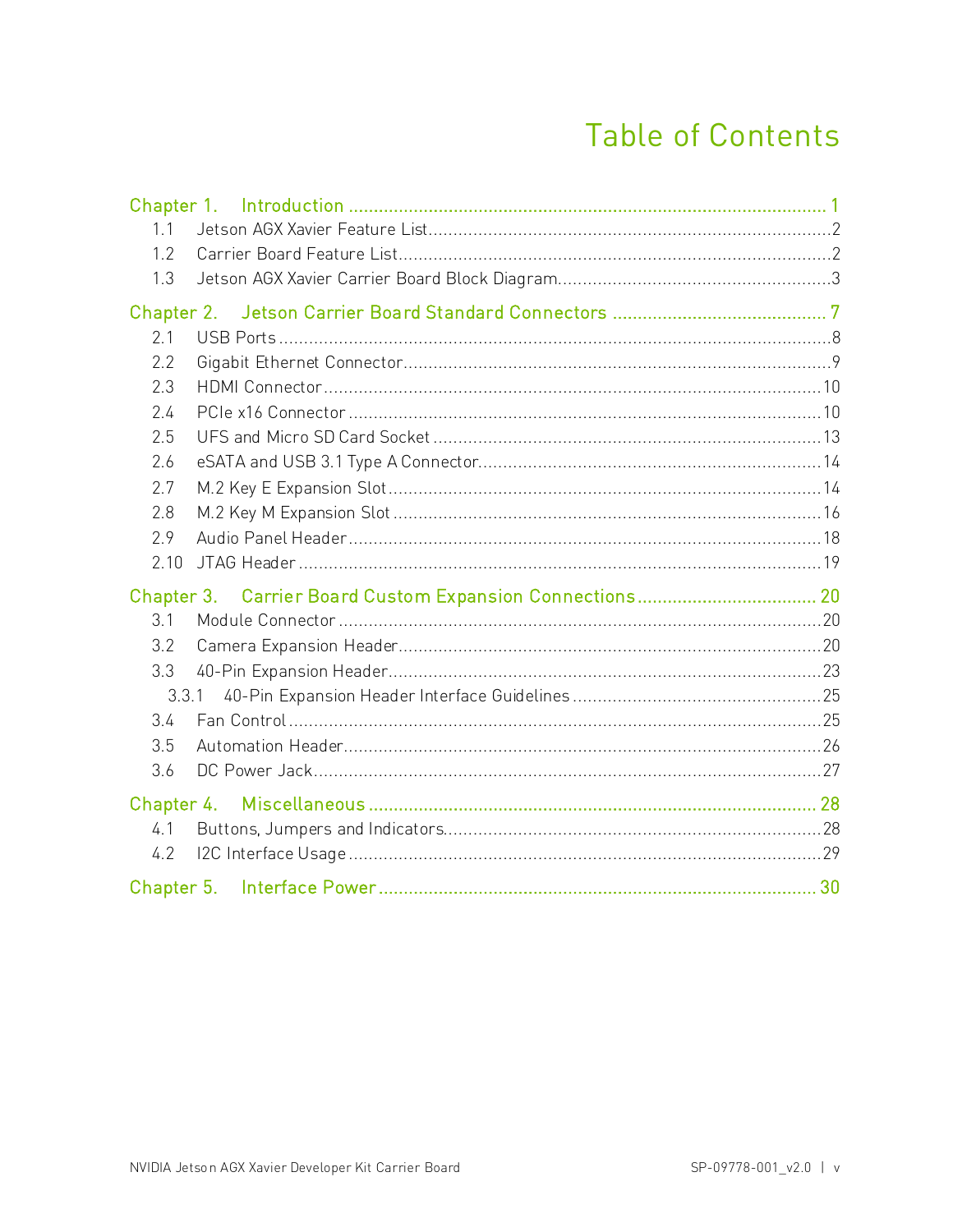## List of Figures

| Figure 1-1. |                                                                        |  |
|-------------|------------------------------------------------------------------------|--|
| Figure 1-2. | Jetson AGX Xavier Carrier Board Placement - Module Connector Side5     |  |
| Figure 1-3. | Jetson AGX Xavier Carrier Board Placement - Non-module Connector Side6 |  |
| Figure 2-1. |                                                                        |  |
| Figure 2-2. |                                                                        |  |
| Figure 2-3. |                                                                        |  |
| Figure 3-1. |                                                                        |  |
| Figure 3-2. |                                                                        |  |
| Figure 3-3. |                                                                        |  |
| Figure 5-1. |                                                                        |  |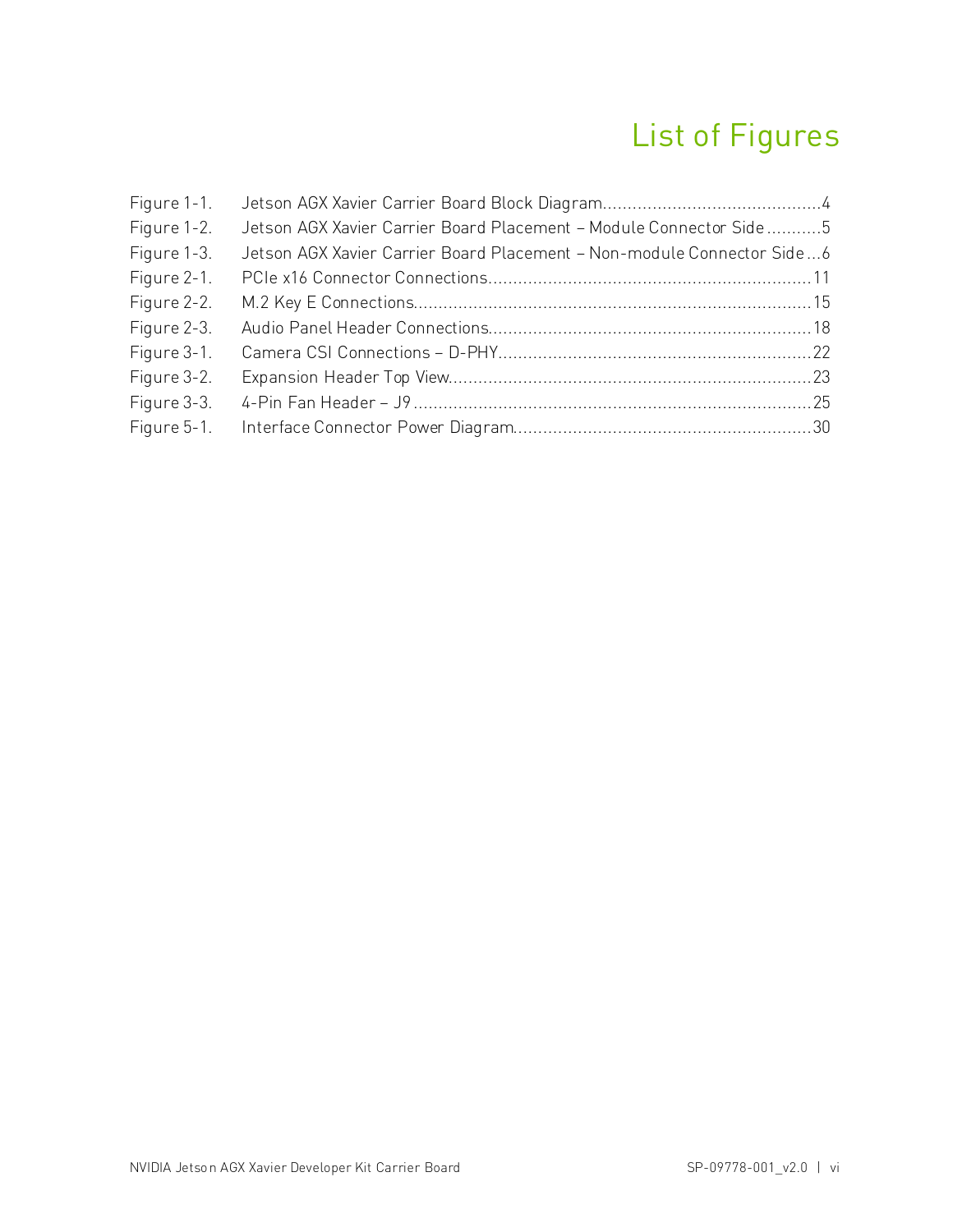### List of Tables

| Table 2-1.  |                                                                     |  |
|-------------|---------------------------------------------------------------------|--|
| Table 2-2.  |                                                                     |  |
| Table 2-3.  |                                                                     |  |
| Table 2-4.  |                                                                     |  |
| Table 2-5.  |                                                                     |  |
| Table 2-6.  |                                                                     |  |
| Table 2-7.  |                                                                     |  |
| Table 2-8.  |                                                                     |  |
| Table 2-9.  |                                                                     |  |
| Table 2-10. | Hybrid USB 3.1 Gen1 and eSATA Connector Pin Description14           |  |
| Table 2-11. |                                                                     |  |
| Table 2-12. |                                                                     |  |
| Table 2-13. |                                                                     |  |
| Table 2-14. | M.2 Key M Maximum Trace Delays - PCIe up to Gen317                  |  |
| Table 2-15. |                                                                     |  |
| Table 2-16. |                                                                     |  |
| Table 3-1.  |                                                                     |  |
| Table 3-2.  | Camera Module CSI PCB Trace Allowances - D-PHY Only23               |  |
| Table 3-3.  |                                                                     |  |
| Table 3-4.  | 40-Pin Expansion Header Related Carrier PCB Trace Delays25          |  |
| Table 3-5.  |                                                                     |  |
| Table 3-6.  |                                                                     |  |
| Table 3-7.  |                                                                     |  |
| Table 4-1.  |                                                                     |  |
| Table 4-2.  |                                                                     |  |
| Table 4-3.  |                                                                     |  |
| Table 4-4.  |                                                                     |  |
| Table 4-5.  | Jetson AGX Xavier Developer Kit Carrier Board I2C Interface Usage29 |  |
| Table 5-1.  |                                                                     |  |
| Table 5-2.  |                                                                     |  |
| Table 5-3.  | Supply Current Capabilities Per Connector Per Supply32              |  |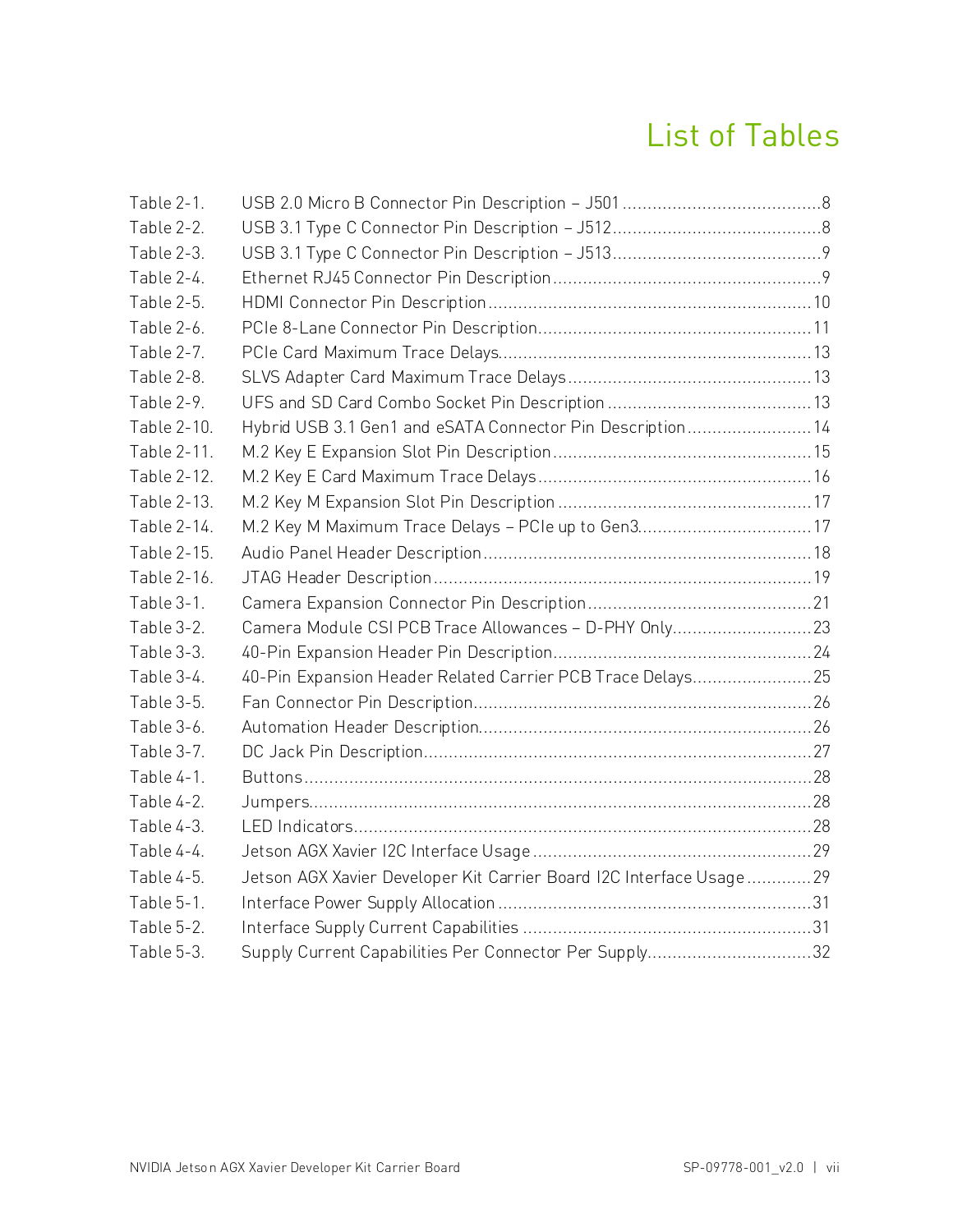## <span id="page-7-0"></span>Chapter 1. Introduction

This specification contains recommendations and guidelines for engineers to follow to create modules for the expansion connectors on the NVIDIA® Jetson AGX Xavier™ carrier board as well as understand the capabilities of the other dedicated interface connectors and associated power solutions on the platform.

**!** CAUTION: ALWAYS CONNECT THE JETSON AGX XAVIER AND ALL EXTERNAL PERIPHERAL DEVICES BEFORE CONNECTING THE POWER SUPPLY TO THE AC POWER JACK OR TYPE C CONNECTOR.

The Jetson AGX Xavier Developer Kit carrier board contains ESD-sensitive parts. Always use appropriate anti-static and grounding techniques when working with the system. Failure to do so can result in ESD discharge to sensitive pins, and irreparably damage your Jetson AGX Xavier carrier board. NVIDIA will not replace units that have been damaged due to ESD discharge.

The Jetson AGX Xavier carrier board is ideal for software development within the Linux environment. Standard connectors are used to access Jetson AGX Xavier features and interfaces, enabling a highly flexible and extensible development platform. Go to <https://developer.nvidia.com/embedded-computing> or contact your NVIDIA representative for access to software updates and the developer SDK supporting the OS image and host development platform that you want to use. The developer SDK includes an OS image that you will load onto your Jetson AGX Xavier device, supporting documentation, and code samples to help you get started.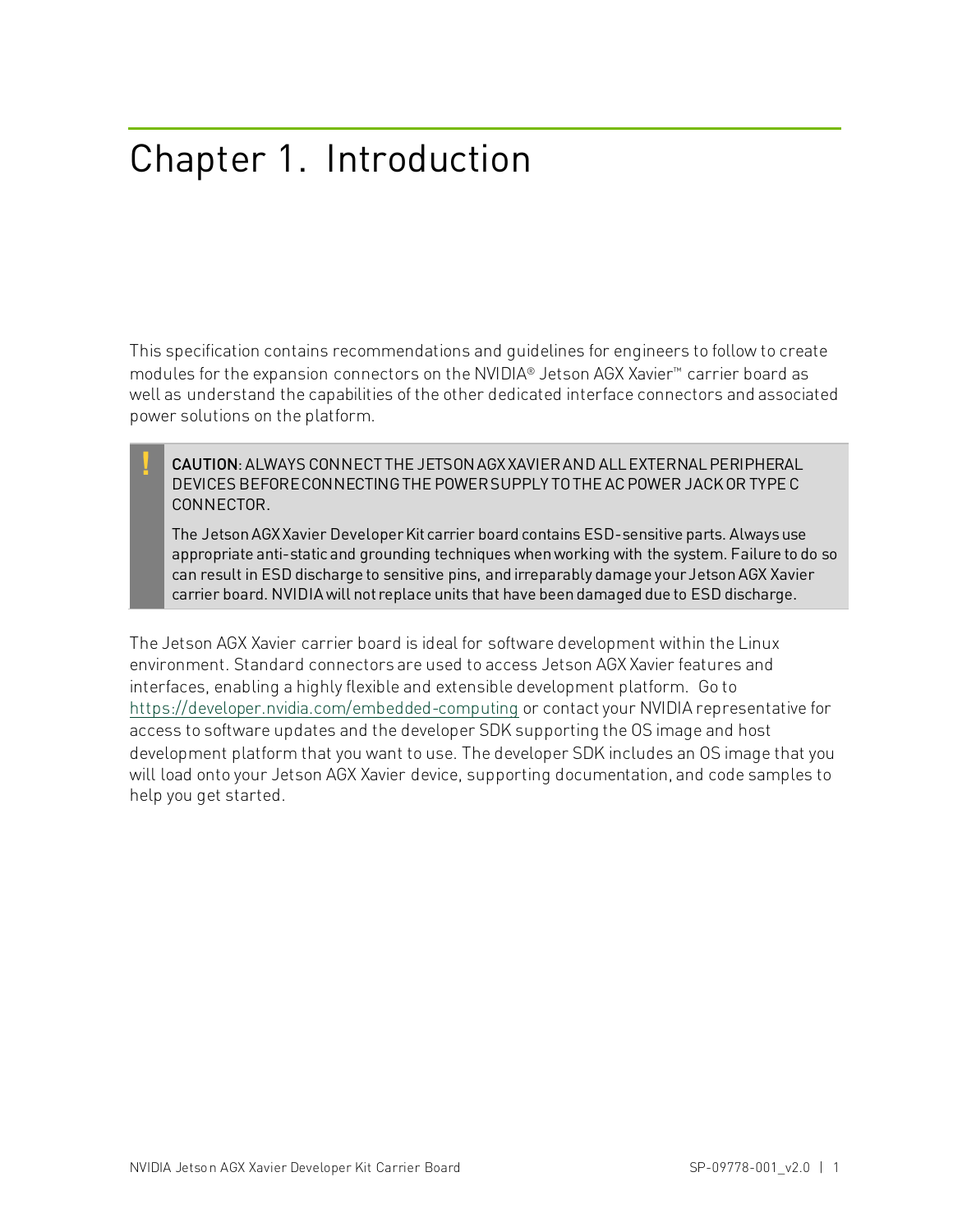# <span id="page-8-0"></span>1.1 Jetson AGX Xavier Feature List

- **Applications processor** 
	- Xavier
- Memory
	- 256-bit wide LPDDR4x DRAM
	- $\bullet$  eMMC 5.1
- Network
	- RGMII I/F for 10/100/1000 BASE-T Ethernet
- Advanced power management
	- Dynamic voltage and frequency scaling
	- Multiple clock and power domains
	- Thermal transfer plate (TTP) and optional fan/heat sink

# <span id="page-8-1"></span>1.2 Carrier Board Feature List

- ▶ Connection to Jetson AGX Xavier
	- 699-pin (11x65) board-board connector
- Storage
	- MicroSD Card + UFS combo socket
	- USB / eSATA connector
- $\blacktriangleright$  USB
	- 2 x USB type C connectors
- ▶ Wired Network
	- Gigabit Ethernet (RJ45 connector)
- PCI Express
	- Standard PCIe x16 connector (lower x8 used)
- $\blacktriangleright$  Display
	- a). HDMI™ Type A connector
	- b). 2x VESA® DisplayPort™ (DP) routed to Type C connectors
- ▶ Camera Expansion Header
	- 120-pin (2x60) Board-Board
	- CSI: 6,  $x^2 8$ ,  $x^4$  (D-PHY or C-PHY)
	- Camera CLK, I2C and Control
- M.2 Key E Connector
	- PCIe x1 Lane, USB 2.0
	- I2S, UART, I2C, Control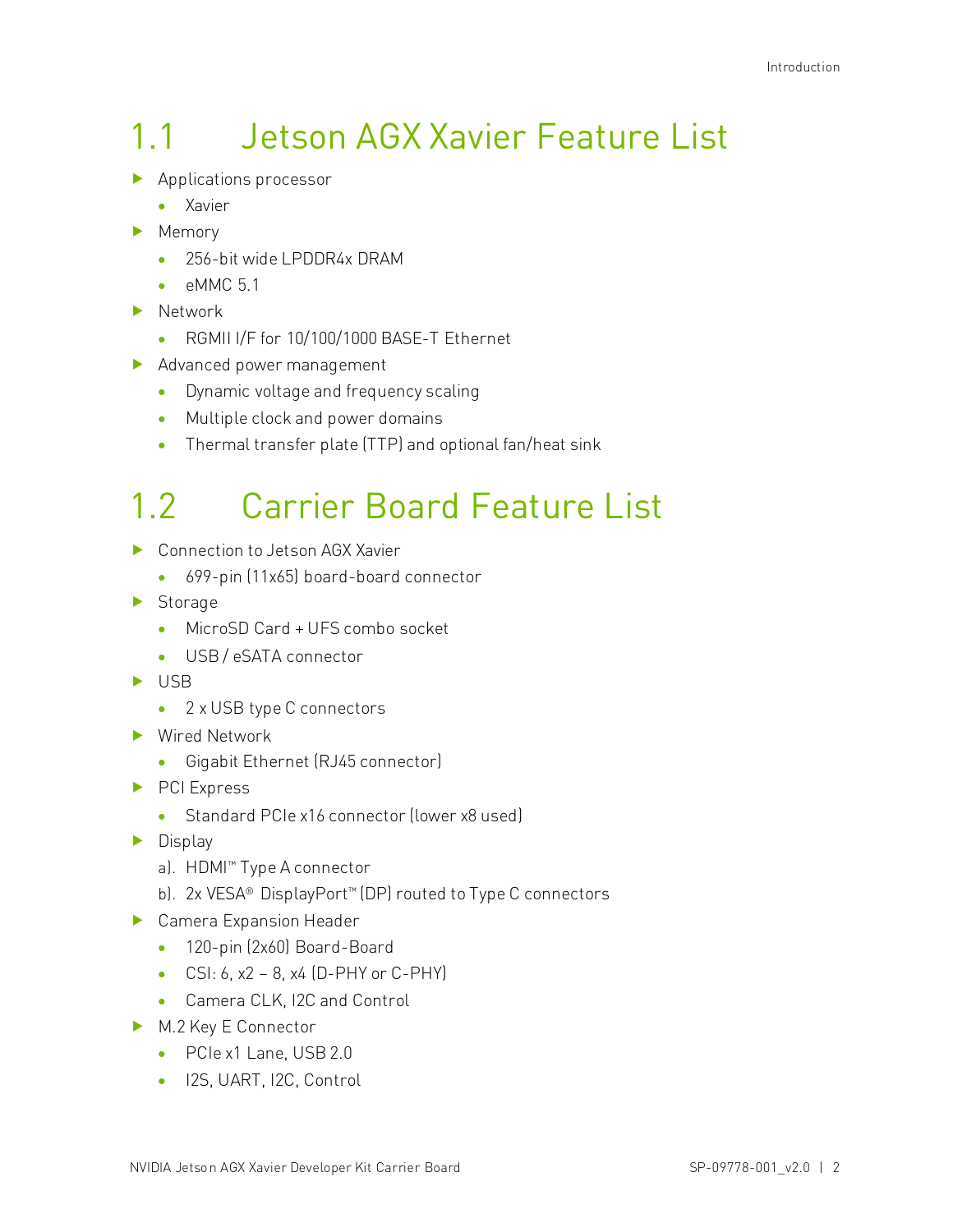- M.2 Key M Connector
	- PCIe x4 Lane, Control
- Expansion Header
	- 40-pin (2x20) header
	- I2C, SPI, UART, I2S, CAN, D-MIC
- UI and Indicators
	- Power, Reset and Force Recovery Buttons
	- LED: Main 5.0V Supply
- $\blacktriangleright$  Debug
	- JTAG Connector (2x5-pin header)
- Miscellaneous
	- Fan Connector: 5V, PWM and Tach
- **Power** 
	- DC Jack: 9V to 20V (19V Adapter included)
	- Main 5V Supply: NCP81239
	- Main 3.3V Supply: TPS53015
	- Main 1.8V Buck Supply: APW7307
	- USB VBUS Load Switches: RT9715 and APL3511
	- 12V Boost (PCIel: NCP81239
	- Load Switches/LDOs (SD/HDMI/Display/Camera)
- Developer Kit Operating Temperature Range
	- $0 \, {}^{0}C$  to 50  ${}^{0}C$

## <span id="page-9-0"></span>1.3 Jetson AGX Xavier Carrier Board Block Diagram

[Figure 1-1](#page-10-0) throug[h Figure 1-3](#page-12-0) show the block diagram and various placement views for Jetson AGX Xavier and the carrier board.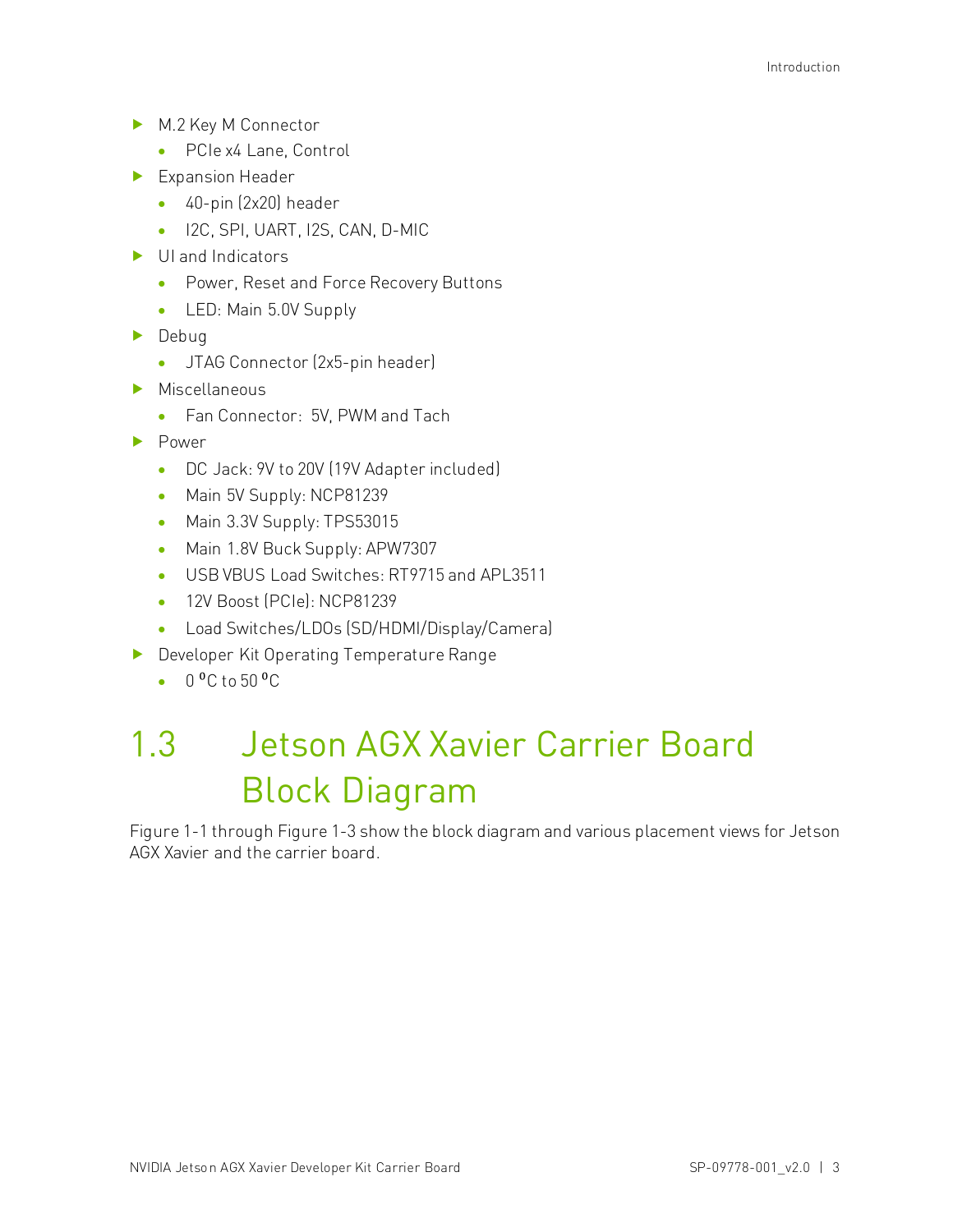

<span id="page-10-0"></span>Figure 1-1. Jetson AGX Xavier Carrier Board Block Diagram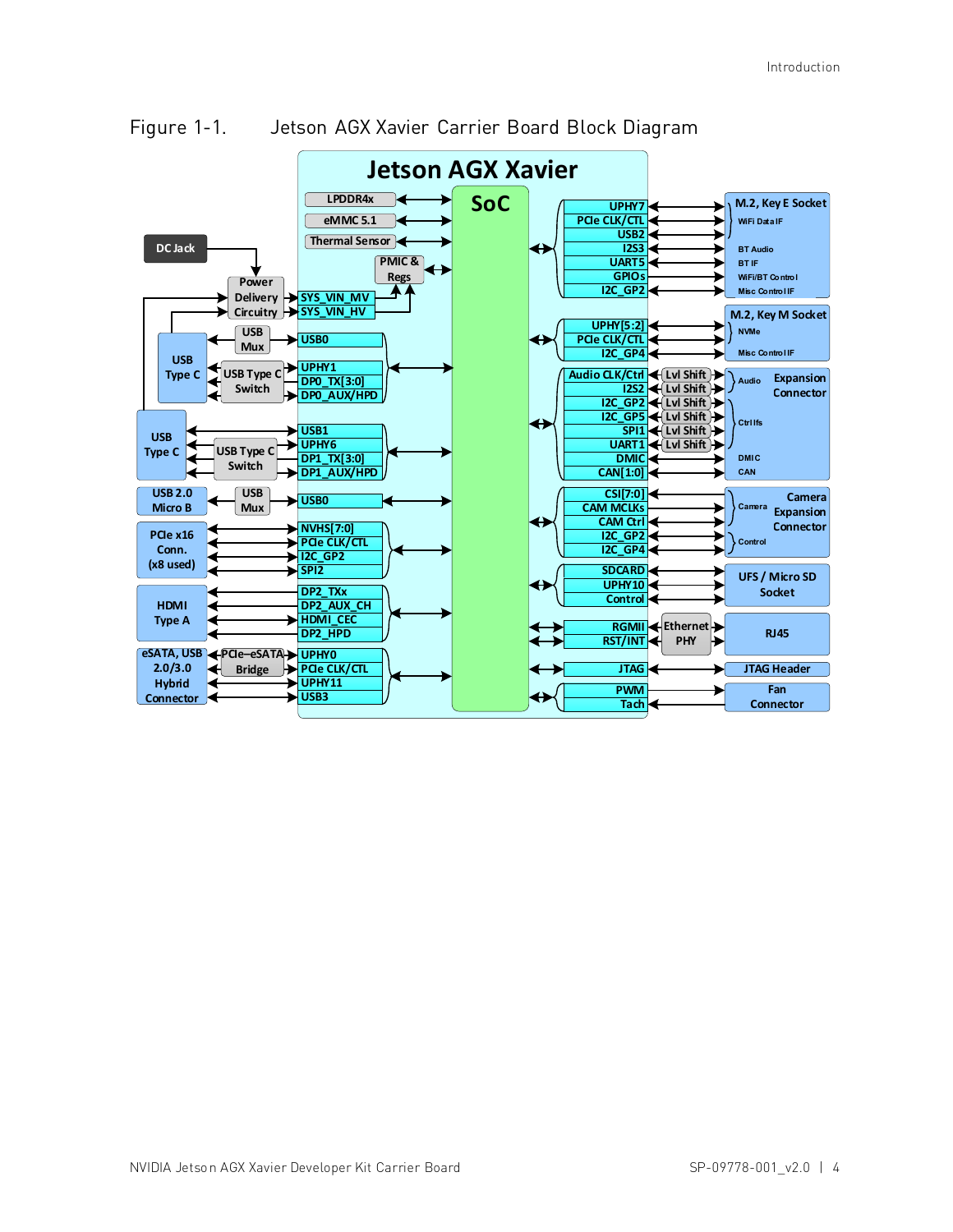### <span id="page-11-0"></span>Figure 1-2. Jetson AGX Xavier Carrier Board Placement – Module Connector Side



- 
- **J3** Jetson AGX Xavier Connector (65x11) **J513** USB Type C Connector #2
- **J4** MicroSD & UFS Socket **DS2** VDD\_5V LED
- **J6** PCIe x16 Connector
- **J1** M.2 Key M Slot (75-pin) **J9** Fan Header (4-pin, 1.25mm pitch)
	-
	-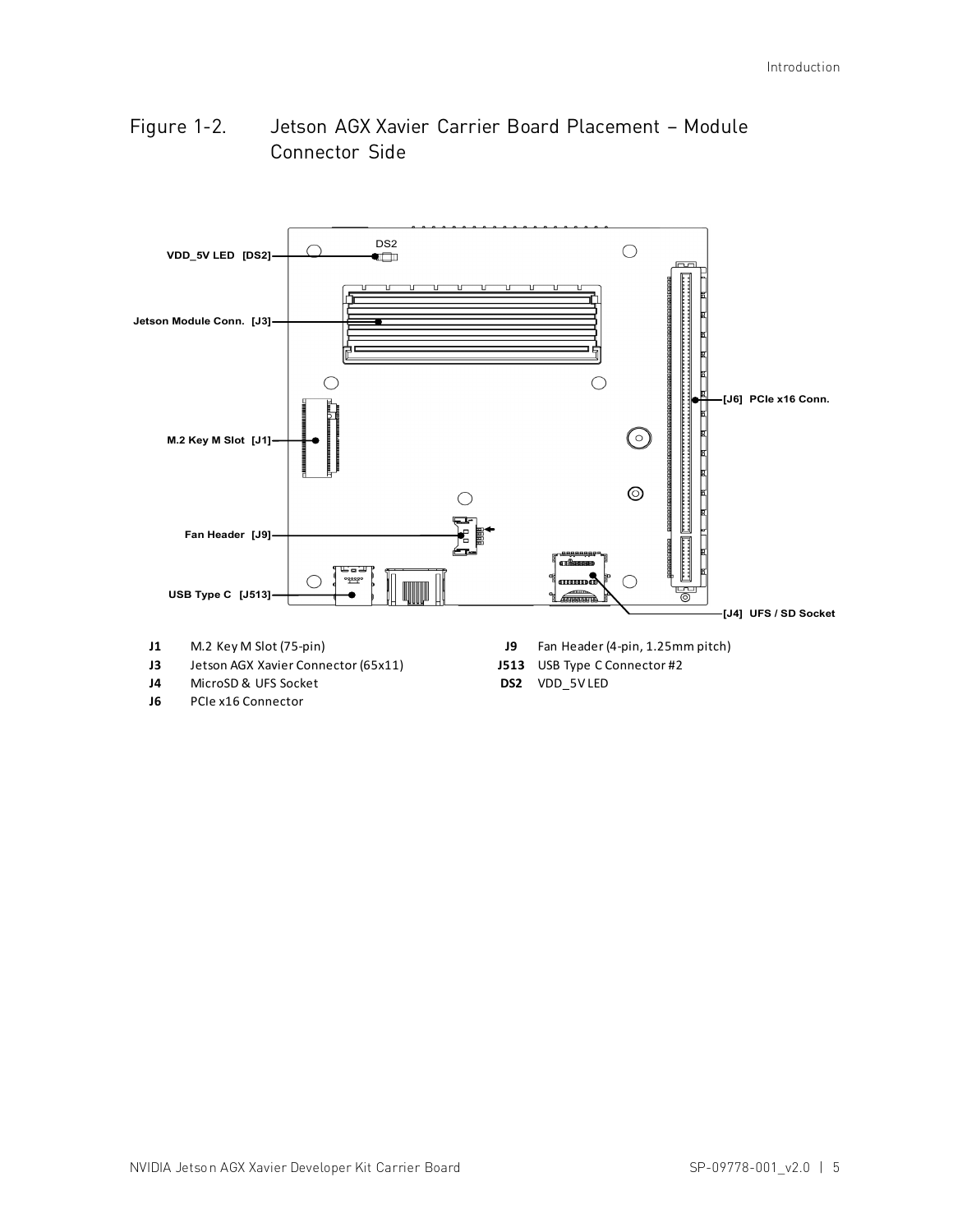### <span id="page-12-0"></span>Figure 1-3. Jetson AGX Xavier Carrier Board Placement – Non-module Connector Side

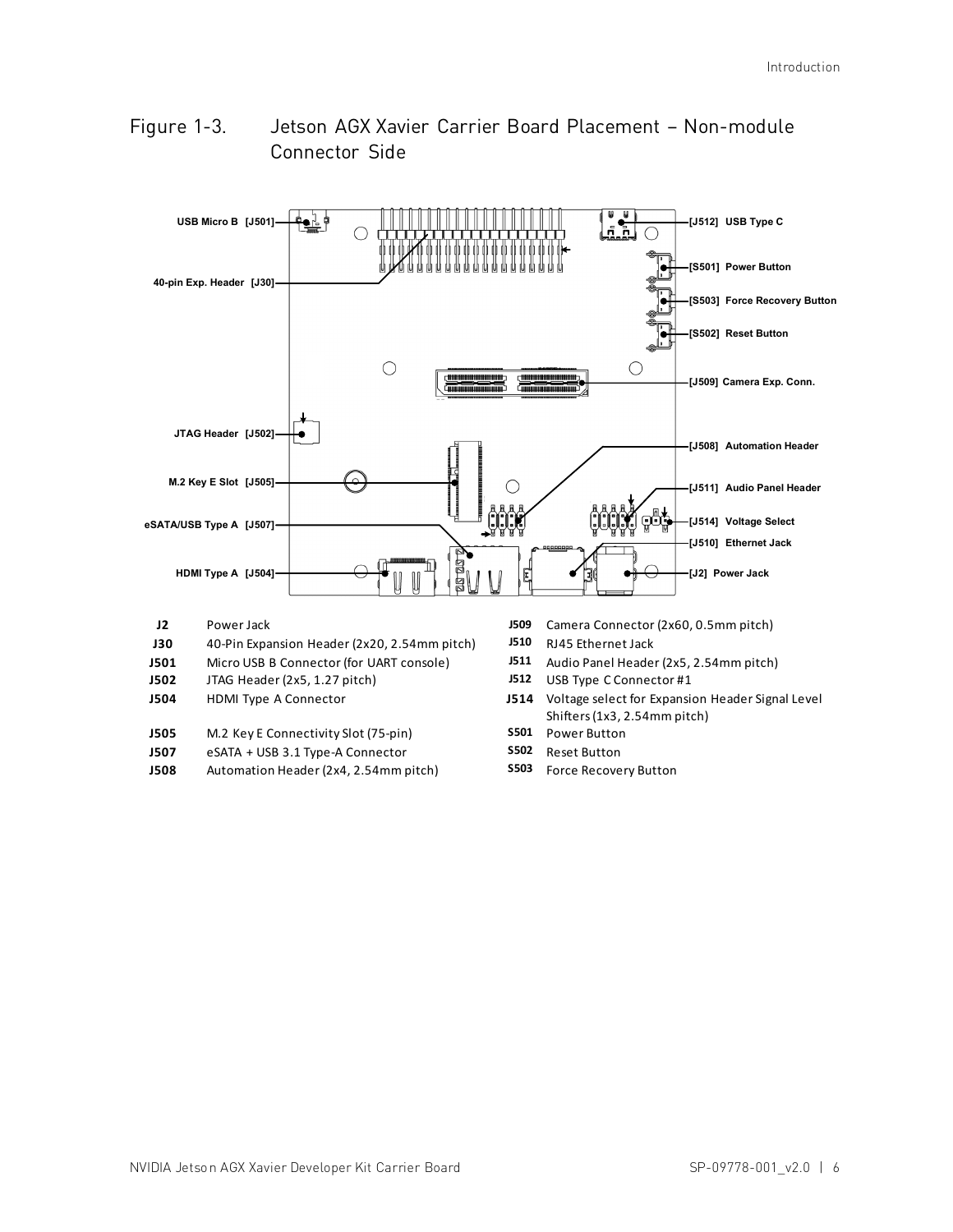# <span id="page-13-0"></span>Chapter 2. Jetson Carrier Board Standard Connectors

The Jetson AGX Xavier carrier board provides several standard expansion connectors to support additional functionality beyond what is integrated on the main platform board. This includes:

- USB 2.0 Micro B Connector
- USB 3.1: 2x Type C Connectors
- Gigabit Ethernet: RJ45 Connector
- HDMI: Type A Connector
- ▶ PCIe x16 Connector (PCIe or SLVS)
- UFS / Micro SD Card Socket
- eSATA: Standard SATA Connector, 22-pin including power
- M.2, Key E Slot
- M.2, Key M Slot
- Audio Panel Header
- $\blacktriangleright$  JTAG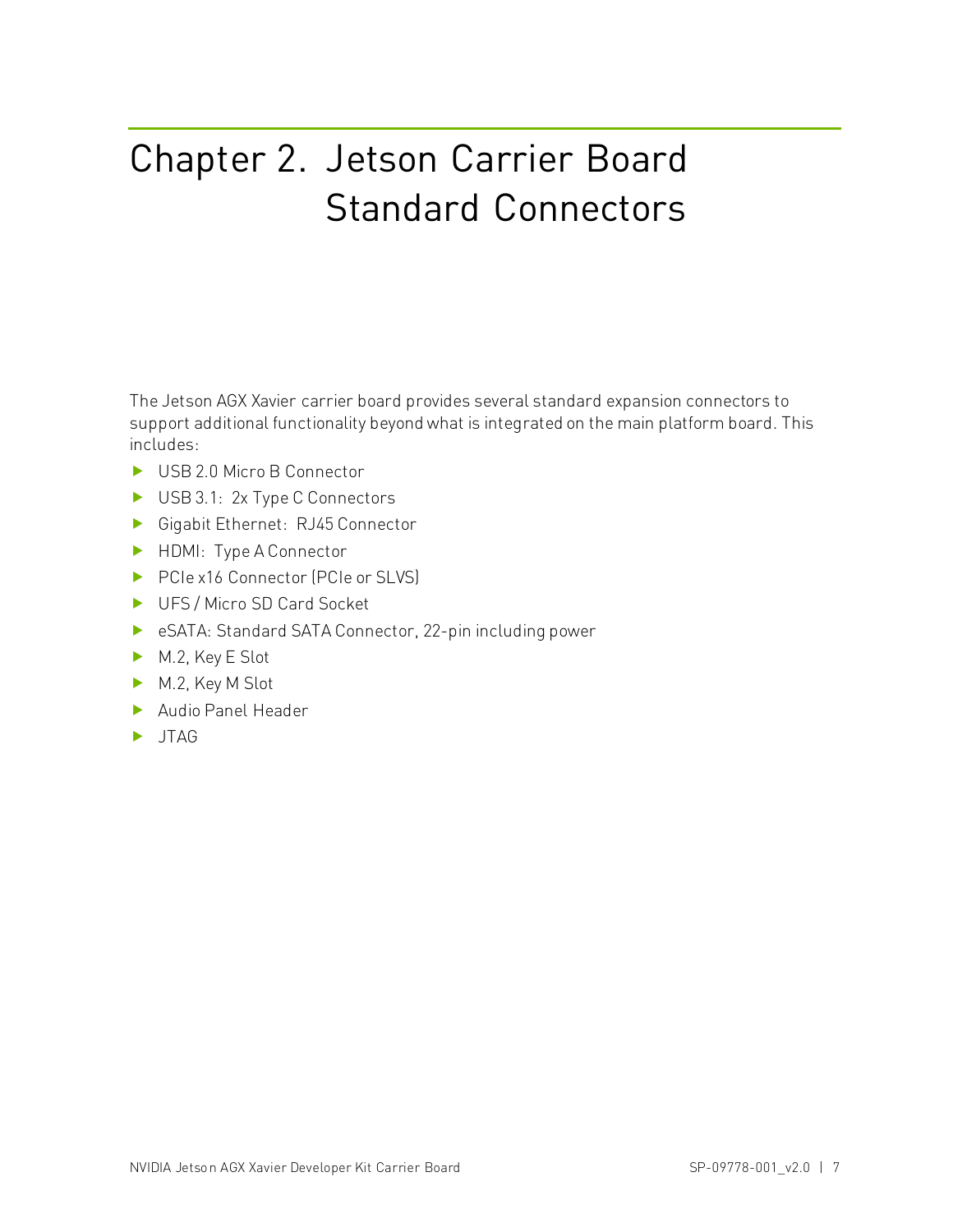## <span id="page-14-0"></span>2.1 USB Ports

The carrier board supports two USB Type C Connectors (J512 and J513 shown in the figure below). These connectors support USB 3.1 and alternately DisplayPort. The USB connector J512 supports recovery mode. In addition, a USB 2.0 Micro B connector (J501) is supported. This connector provides access to a UART console and the carrier board Power/Reset/Force Recovery signals. Recovery mode is not supported on this connector.

### <span id="page-14-1"></span>Table 2-1. USB 2.0 Micro B Connector Pin Description – J501

|               | Pin # Jetson Module Pin Name |                 | Module Pin # Usage/Description | <b>Type/Dir Default</b> |  |
|---------------|------------------------------|-----------------|--------------------------------|-------------------------|--|
|               | -                            |                 | <b>VBUS Supply</b>             | Power                   |  |
| $\mathcal{P}$ | USB0 N                       | F <sub>13</sub> |                                |                         |  |
| 3             | USB0 P                       | F <sub>12</sub> | IUSB 2.0 #0 Data               | <b>Bidir</b>            |  |
| 4             |                              |                 | Unused                         |                         |  |
| 5             |                              |                 | Ground                         | Ground                  |  |

### <span id="page-14-2"></span>Table 2-2. USB 3.1 Type C Connector Pin Description – J512

|                          | Module (Type C Re-<br>Pin # driver / PD Controller)<br><b>Pin Name</b> | <b>Module</b><br>Pin#    | <b>Usage/Description</b>      | Type/<br><b>Direction</b> |                          | Module (Type C Re-<br>Pin # driver / PD Controller)<br><b>Pin Name</b> | <b>Module</b><br>Pin#    | <b>Usage/Description</b>      | Type/<br><b>Direction</b> |
|--------------------------|------------------------------------------------------------------------|--------------------------|-------------------------------|---------------------------|--------------------------|------------------------------------------------------------------------|--------------------------|-------------------------------|---------------------------|
| A1                       |                                                                        | -                        | Ground                        | Ground                    | <b>B1</b>                |                                                                        | -                        | <b>I</b> Ground               | Ground                    |
| A2<br>A3                 | (TX1P)<br>(TX1N)                                                       | -                        | USB 3.1 #0 Transmit 1 (or DP) | Output                    | <b>B2</b><br>B3          | (USBO TX2 DUT P)<br>(USBO TX2 DUT N)                                   |                          | USB 3.1 #0 Transmit 2 (or DP) | Output                    |
| A4                       |                                                                        | $\overline{\phantom{0}}$ | <b>USB VBUS Power</b>         | Power                     | <b>B4</b>                |                                                                        | -                        | <b>USB VBUS Power</b>         | <b>Power</b>              |
| A5                       | $(PD CtrI - CC1 P1)$                                                   | -                        | Type C #0 Config Channel 1    | <b>Bidir</b>              | <b>B5</b>                | (PD Ctrl - CC2 P1)                                                     | -                        | Type C #0 Config Channel 2    | <b>Bidir</b>              |
| A6                       | USBO P                                                                 | F12                      |                               |                           | <b>B6</b>                | USBO P                                                                 | F <sub>12</sub>          |                               |                           |
| Α7                       | USBO N                                                                 | F <sub>13</sub>          | USB 2.0 #0 Data               | <b>Bidir</b>              | <b>B7</b>                | USBO N                                                                 | F13                      | USB 2.0 #0 Data               | <b>Bidir</b>              |
| Α8                       | (SBU1)                                                                 | -                        | Type C Sideband Use 1         | <b>Bidir</b>              | <b>B8</b><br>(SBU2)      |                                                                        | $\overline{\phantom{0}}$ | Type C Sideband Use 2         | <b>Bidir</b>              |
| A9                       |                                                                        | -                        | <b>USB VBUS Power</b>         | Power                     | <b>B</b> 9               |                                                                        | -                        | <b>USB VBUS Power</b>         | Power                     |
| A10                      | (RX2N)                                                                 |                          |                               |                           | <b>B10</b>               | (RX1N)                                                                 |                          |                               |                           |
| A11                      | (RX2P)                                                                 | -                        | USB 3.1 #0 Receive 2 (or DP)  | Input                     | <b>B11</b>               | (RX1P)                                                                 |                          | USB 3.1 #0 Receive 1 (or DP)  | Input                     |
| A12                      |                                                                        | -                        | Ground                        | Ground                    | <b>B12</b>               |                                                                        | -                        | Ground                        | Ground                    |
| $\overline{\phantom{0}}$ | UPHY RX1 N                                                             | C <sub>22</sub>          |                               |                           | $\overline{\phantom{0}}$ | UPHY TX1 N                                                             | G22                      |                               |                           |
|                          | UPHY RX1 P                                                             | C <sub>23</sub>          | USB 3.0 #2                    | Input                     |                          | UPHY TX1 P                                                             | G23                      | USB 3.0 #2                    | Output                    |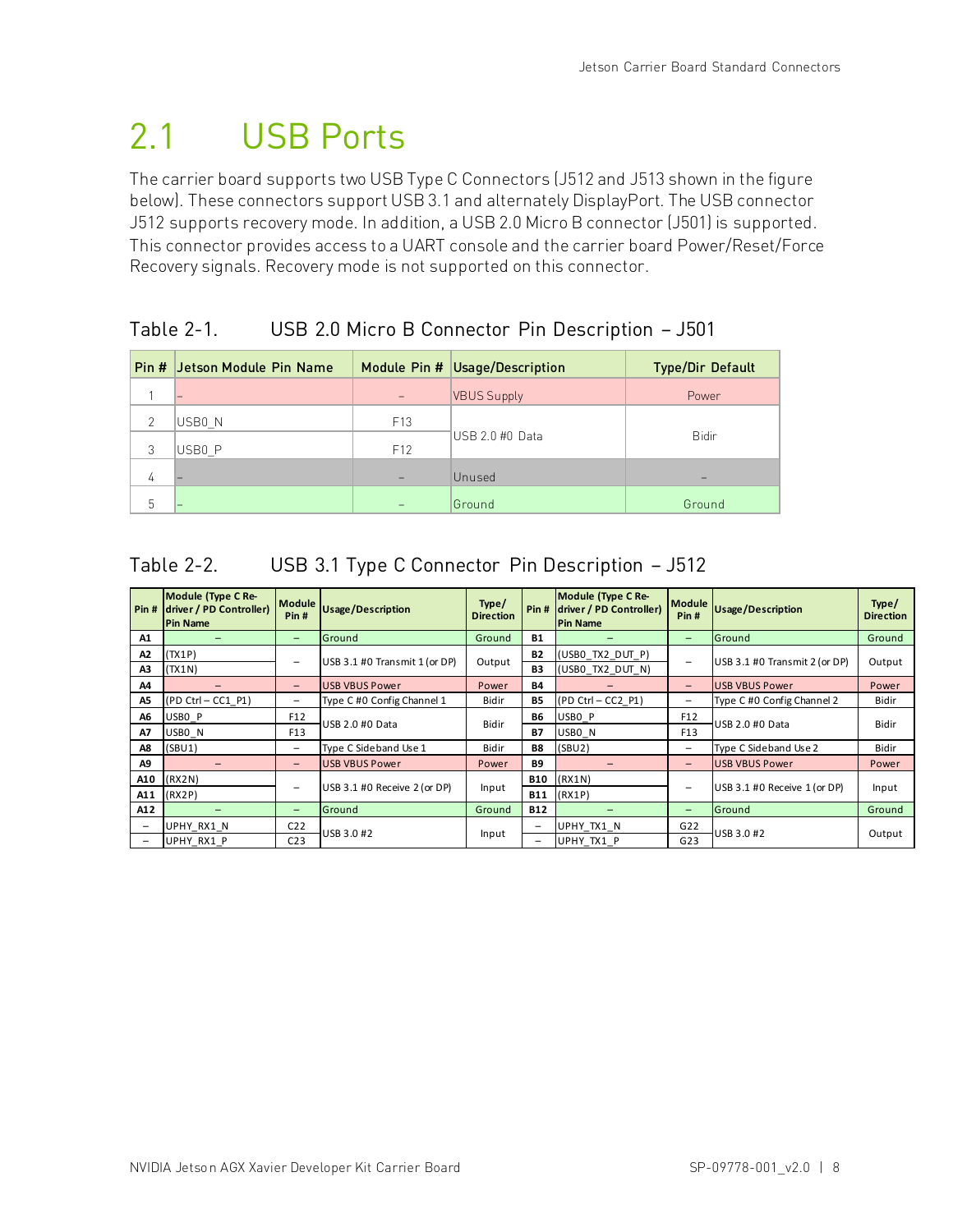| Pin# | Module (Type C Re-<br>driver / PD Controller)<br><b>Pin Name</b> | <b>Module</b><br>Pin# | Usage/Description          | Type/<br><b>Direction</b> | Pin#       | Module (Type C Re-<br>driver / PD Controller)<br><b>Pin Name</b> | <b>Module</b><br>Pin# | <b>Usage/Description</b>   | Type/<br><b>Direction</b> |
|------|------------------------------------------------------------------|-----------------------|----------------------------|---------------------------|------------|------------------------------------------------------------------|-----------------------|----------------------------|---------------------------|
| A1   |                                                                  | -                     | Ground                     | Ground                    | <b>B1</b>  |                                                                  | -                     | Ground                     | Ground                    |
| A2   | (TX1P)                                                           | -                     | USB 3.1 #0 Transmit 1      |                           | <b>B2</b>  | (USBO TX2 DUT P)                                                 | -                     | USB 3.1 #0 Transmit 2      |                           |
| A3   | (TX1N)                                                           |                       |                            | Output                    | B3         | (USBO TX2 DUT N)                                                 |                       |                            | Output                    |
| A4   | $\overline{\phantom{0}}$                                         | -                     | <b>USB VBUS Power</b>      | Power                     | B4         |                                                                  | -                     | <b>USB VBUS Power</b>      | Power                     |
| A5   | $(PD CtrI - CC1 P2)$                                             | -                     | Type C #0 Config Channel 1 | <b>Bidir</b>              | B5         | (PD Ctrl - CC2 P2)                                               | -                     | Type C #0 Config Channel 2 | <b>Bidir</b>              |
| A6   | USB1 P                                                           | F12                   |                            | <b>Bidir</b>              | <b>B6</b>  | USB1 P                                                           | F <sub>12</sub>       |                            |                           |
| Α7   | USB1 N                                                           | F <sub>13</sub>       | USB 2.0 #0 Data            |                           | B7         | USB1 N                                                           | F13                   | USB 2.0 #0 Data            | <b>Bidir</b>              |
| A8   | (SBU1)                                                           | -                     | Type C Sideband Use 1      | <b>Bidir</b>              | <b>B8</b>  | (SBU2)                                                           | -                     | Type C Sideband Use 2      | <b>Bidir</b>              |
| A9   |                                                                  | -                     | <b>USB VBUS Power</b>      | Power                     | <b>B9</b>  |                                                                  | -                     | <b>USB VBUS Power</b>      | Power                     |
| A10  | (RX2N)                                                           |                       |                            |                           | <b>B10</b> | (RX1N)                                                           |                       |                            |                           |
|      | A11   (RX2P)                                                     |                       | USB 3.1 #0 Receive 2       | Input                     | <b>B11</b> | (RX1P)                                                           |                       | USB 3.1 #0 Receive 1       | Input                     |
| A12  |                                                                  | -                     | Ground                     | Ground                    | <b>B12</b> |                                                                  | -                     | Ground                     | Ground                    |
| -    | UPHY RX6 N                                                       | C <sub>22</sub>       |                            |                           | -          | UPHY TX6 N                                                       | G22                   |                            |                           |
|      | UPHY RX6 P                                                       | C <sub>23</sub>       | USB 3.0 #0                 | Input                     | -          | UPHY TX6 P                                                       | G23                   | USB 3.0 #0                 | Output                    |

### <span id="page-15-2"></span>Table 2-3. USB 3.1 Type C Connector Pin Description – J513

Notes:

1. The signal names in parenthesis come from the Type C Re-driver or PD Controller.

2. The USB[1:0]\_TX/RX lines can alternately carry DP signaling. In that case, the SBU pins carry DP\_AUX and CC1 pins carry HPD functionality.

3. In the Type/Dir column, Output is to USB Connectors. Input is from USB connectors. Bidir is for bidirectional signals.

<span id="page-15-1"></span>

|  | Legend | around | 'ower | served. |
|--|--------|--------|-------|---------|
|--|--------|--------|-------|---------|

## 2.2 Gigabit Ethernet Connector

The carrier board implements an RJ45 connector (J510) along with the necessary magnetics device.

### <span id="page-15-0"></span>Table 2-4. Ethernet RJ45 Connector Pin Description

| Pin #          | Module Pin Name | Module Pin # | Usage/Description                         | <b>Type/Dir Default</b> |
|----------------|-----------------|--------------|-------------------------------------------|-------------------------|
|                |                 |              | Gigabit Ethernet MDI 0+ from Ethernet PHY | <b>Bidir</b>            |
| $\mathfrak{D}$ |                 |              | Gigabit Ethernet MDI 0- from Ethernet PHY | <b>Bidir</b>            |
| 3              |                 |              | Gigabit Ethernet MDI 1+ from Ethernet PHY | <b>Bidir</b>            |
| 4              |                 |              | Gigabit Ethernet MDI 2+ from Ethernet PHY | <b>Bidir</b>            |
| 5              |                 |              | Gigabit Ethernet MDI 2- from Ethernet PHY | <b>Bidir</b>            |
| 6              |                 |              | Gigabit Ethernet MDI 1- from Ethernet PHY | <b>Bidir</b>            |
| 7              |                 |              | Gigabit Ethernet MDI 3+ from Ethernet PHY | <b>Bidir</b>            |
| 8              |                 |              | Gigabit Ethernet MDI 3– from Ethernet PHY | <b>Bidir</b>            |

Note: In the Type/Dir column, Output is to RJ45 connector. Input is from RJ45 connector. Bidir is for bidirectional signals.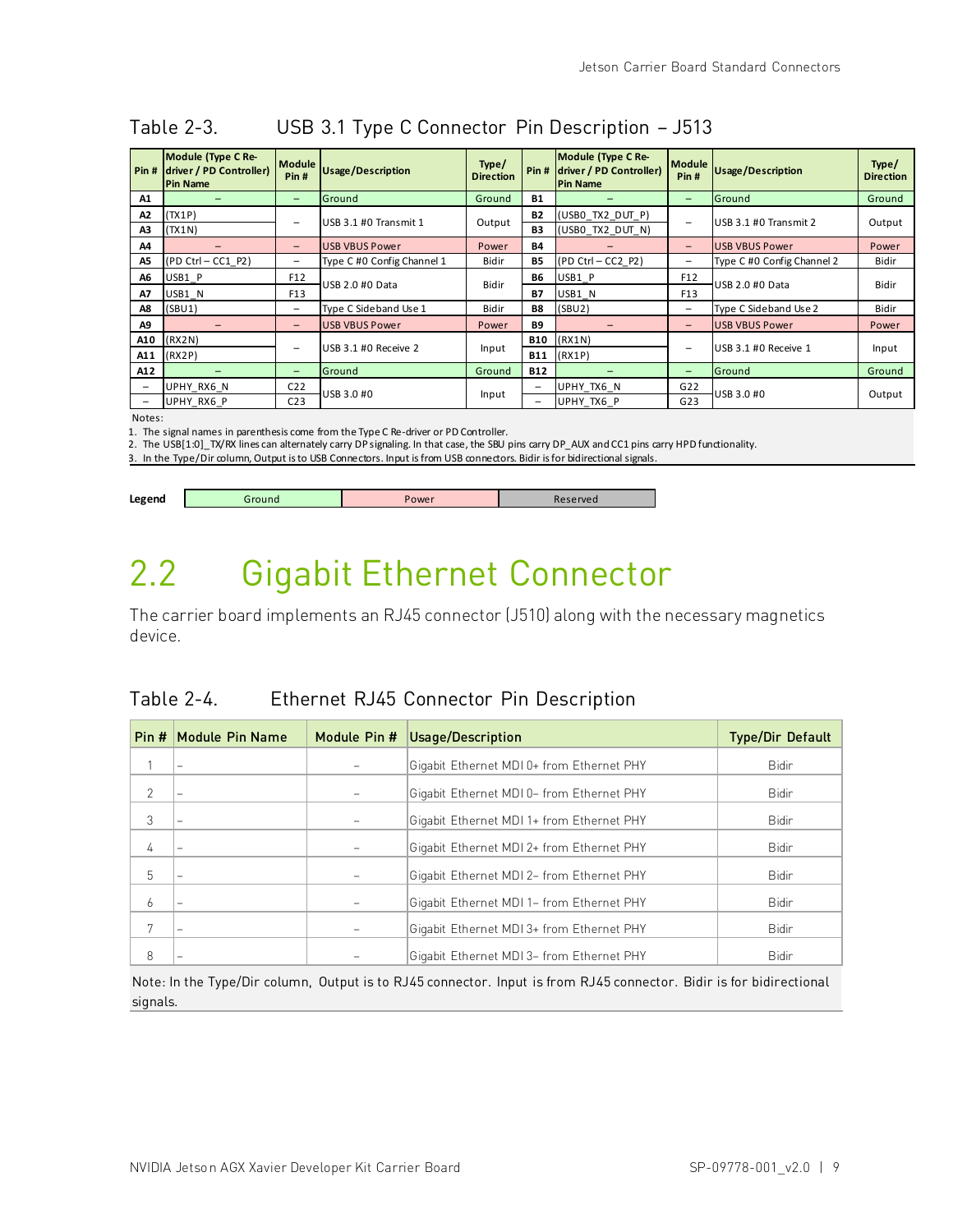## <span id="page-16-0"></span>2.3 HDMI Connector

<span id="page-16-2"></span>A standard HDMI Type A connector (J504) is supported.

| Pin #          | <b>Module Pin Name</b> | Module Pin #    | Usage/Description           | <b>Type/Direction</b> |
|----------------|------------------------|-----------------|-----------------------------|-----------------------|
| $\mathbf{1}$   | HDMI DP2 TX0 P         | D51             | HDMI Transmit Data 2+       | Output                |
| $\overline{2}$ |                        | Ξ.              | Ground                      | Ground                |
| 3              | HDMI DP2 TX0 N         | D <sub>52</sub> | HDMI Transmit Data 2-       | Output                |
| 4              | HDMI DP2 TX1 P         | <b>B51</b>      | HDMI Transmit Data 1+       | Output                |
| 5              |                        |                 | Ground                      | Ground                |
| 6              | HDMI DP2 TX1 N         | <b>B52</b>      | HDMI Transmit Data 1-       | Output                |
| $\overline{7}$ | HDMI DP2 TX2 P         | A51             | HDMI Transmit Data 0+       | Output                |
| 8              |                        |                 | Ground                      | Ground                |
| 9              | HDMI_DP2_TX2_N         | A50             | HDMI Transmit Data 0-       | Output                |
| 10             | HDMI DP2 TX3 P         | C51             | <b>HDMI Transmit Clock+</b> | Output                |
| 11             |                        |                 | Ground                      | Ground                |
| 12             | HDMI DP2 TX3 N         | C50             | <b>HDMI Transmit Clock-</b> | Output                |
| 13             | HDMI CEC               | J50             | HDMI CEC                    | <b>Bidir</b>          |
| 14             |                        |                 | Unused                      | Unused                |
| 15             | DP2_AUX_CH_P           | G53             | HDMI DDC Clock              | Bidir /OD             |
| 16             | DP2 AUX CH N           | G54             | <b>HDMI DDC Data</b>        | Bidir/OD              |
| 17             |                        |                 | Ground                      | Ground                |
| 18             | -                      |                 | <b>HDMI 5V Power</b>        | Power                 |
| 19             | DP2 HPD                | K50             | Hot Plug Detect             | Input                 |

Table 2-5. HDMI Connector Pin Description

Note: In the Type/Dir column, Output is to HDMI connector. Input is from HDMI connector. Bidir is for bidirectional signals.

<span id="page-16-1"></span>

18

**Legend Cround Text** Power **Reserved** 

# 2.4 PCIe x16 Connector

The Jetson carrier board includes a standard PCIe x16 connector (J6). Only the first x8 portion of the connector is used to support up to 8 PCIe lanes. This connector can support PCIe Endpoint or Root Port cards or an SLVS camera adapter card.

Note: The following pairs of signals are tied together on the carrier board and the PCIe signal is pulled to 3.3V on the module: PEX\_L5\_RST\_N and GPIO19, PEX\_L5\_CLKREQ\_N and GPIO18, PEX\_WAKE\_N and SPI3\_MOSI. If any of these SLVS control signals operate at 1.8V on the camera module, level shifters will be required.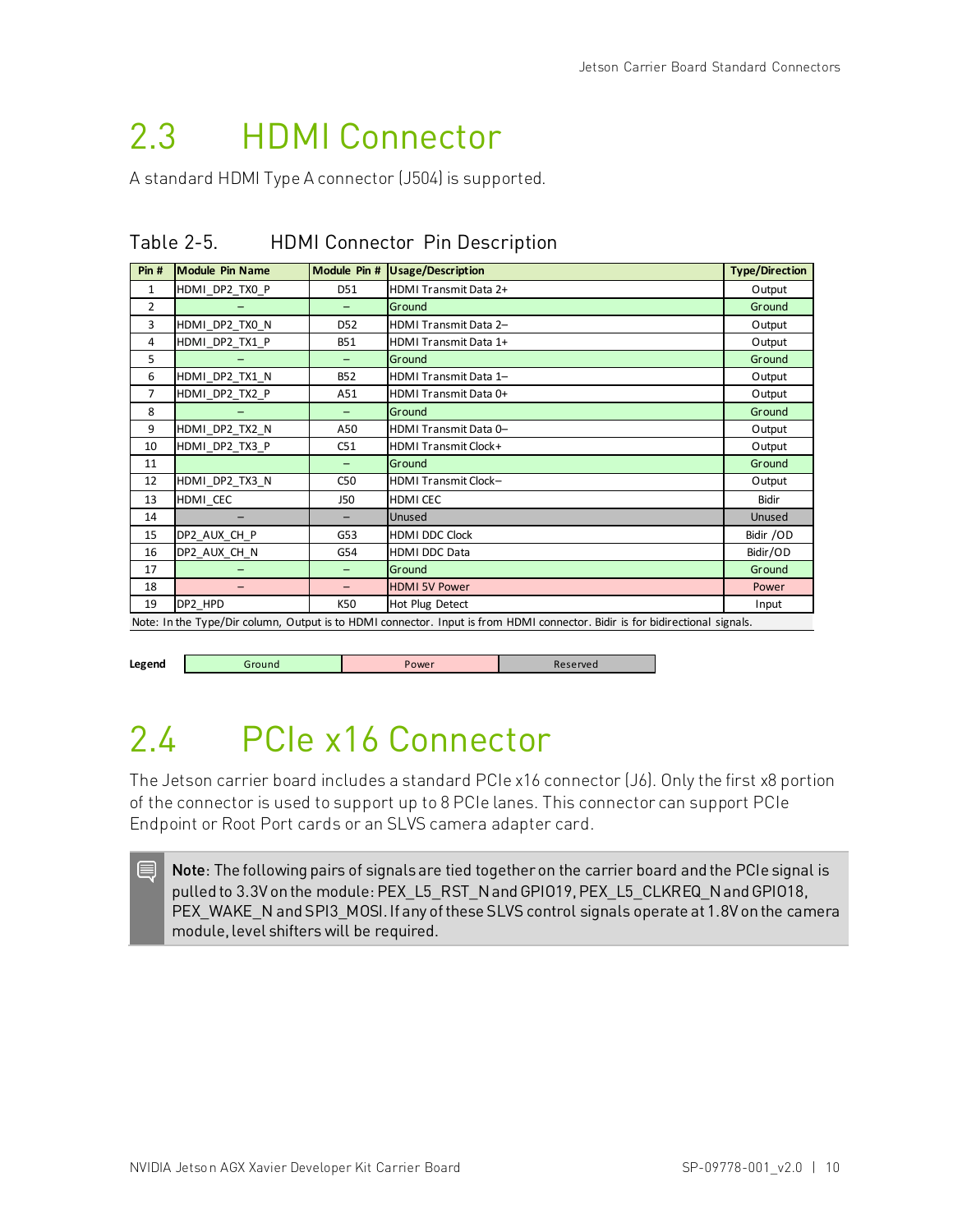

<span id="page-17-0"></span>Figure 2-1. PCIe x16 Connector Connections

<span id="page-17-1"></span>Table 2-6. PCIe 8-Lane Connector Pin Description

|    | Pin # Module Pin Name | Module  <br>Pin #s | Usage/Description | Type/<br><b>Direction</b> |           | Pin # Module Pin Name | <b>Module</b><br>Pin#s | Usage/Description | Type/<br><b>Direction</b> |
|----|-----------------------|--------------------|-------------------|---------------------------|-----------|-----------------------|------------------------|-------------------|---------------------------|
| A1 |                       |                    | Ground            | Ground                    | <b>B1</b> |                       |                        |                   |                           |
| A2 |                       |                    |                   |                           | <b>B2</b> |                       | -                      | 12V Supply        | Power                     |
| A3 |                       | -                  | 12V Supply        | Power                     | B3        |                       |                        |                   |                           |
| A4 |                       |                    | Ground            | Ground                    | <b>B4</b> |                       | -                      | Ground            | Ground                    |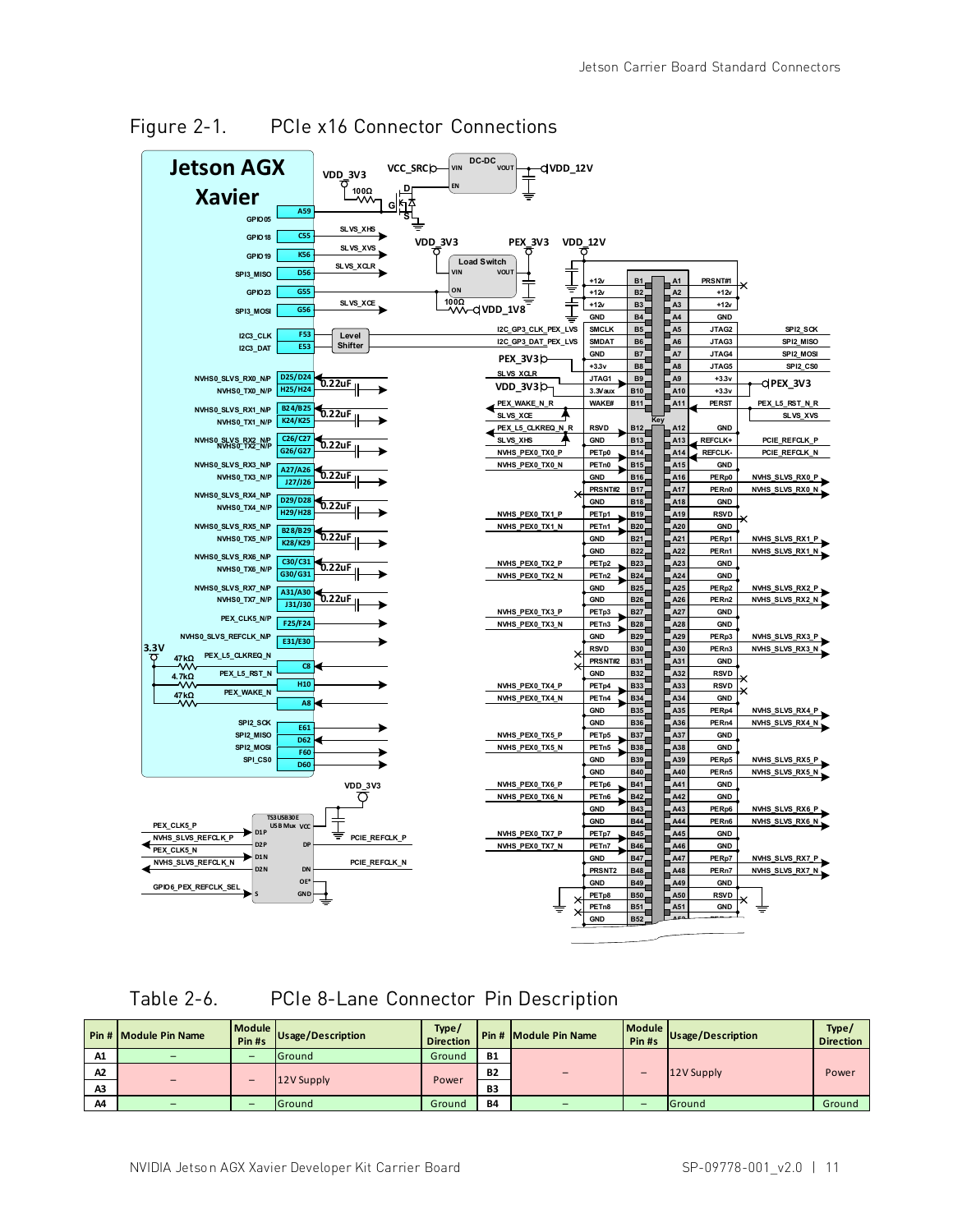| Pin#       | <b>Module Pin Name</b>                    | Module<br>Pin #s                   | Usage/Description                   | Type/<br><b>Direction</b> | Pin#                     | <b>Module Pin Name</b>                 | <b>Module</b><br>Pin #s  | Usage/Description                       | Type/<br><b>Direction</b> |
|------------|-------------------------------------------|------------------------------------|-------------------------------------|---------------------------|--------------------------|----------------------------------------|--------------------------|-----------------------------------------|---------------------------|
| A5         | SPI2 SCK                                  | E61                                | SPI 2 Clock                         | Output                    | <b>B5</b>                | I2C GPO CLK                            |                          | General I2C #0 Clock                    | Bidir/OD                  |
| A6         | SPI2 MISO                                 | D <sub>62</sub>                    | SPI 2 Master In/Slave Out           | Input                     | <b>B6</b>                | I2C GPO DAT                            |                          | General I2C #0 Data                     | Bidir/OD                  |
| A7         | SPI2 MOSI                                 | F60                                | SPI 2 Master Out/Slave In           | Output                    | <b>B7</b>                |                                        |                          | Ground                                  | Ground                    |
| A8         | SPI2 CSO                                  | D60                                | SPI 2 Chip Select #0                | Output                    | <b>B8</b>                |                                        | $\equiv$                 | 3.3V supply                             | Power                     |
| Α9         |                                           |                                    |                                     |                           | <b>B9</b>                | SPI3 MISI                              | D <sub>56</sub>          | <b>SLVS XCLR</b>                        | Output                    |
| A10        |                                           | $\qquad \qquad -$                  | 3.3V supply                         | Power                     | <b>B10</b>               |                                        |                          |                                         |                           |
| A11        | PEX L5 RST N<br>GPIO19 (See Note 1)       | H <sub>10</sub><br>K56             | PCIe Lane 0 Reset                   | Output                    | <b>B11</b>               | PEX_WAKE_N<br>SPI3 MOSI                | A8<br>G56                | PCIe Wake (Shared)<br>SLVS XCE          | Input                     |
| A12        |                                           | $\equiv$                           | Ground                              | Ground                    | <b>B12</b>               | PEX L5 CLKREQ N<br>GPIO18 (See Note 3) | C <sub>8</sub><br>C55    | PCIe (#5) Clock Req.<br><b>SLVS XHS</b> | Bidir                     |
| A13        | PEX CLK5 P (Note 2)<br>NVHS SLVS REFCLK P | F <sub>24</sub><br>E30             | PCIe (#5) Ref Clock Output or       | See                       | <b>B13</b>               |                                        |                          | Ground                                  | Ground                    |
| A14        | PEX CLK5 N (Note 2)<br>NVHS SLVS REFCLK N | F <sub>25</sub><br>E31             | SLVS Ref Clock Input                | Usage/Des<br>$\mathsf{C}$ | <b>B14</b>               | NVHSO_TXO_P                            | H24                      | PCIe (#5) Lane 0 Transmit               | Output                    |
| A15        |                                           | $\equiv$                           | Ground                              | Ground                    | <b>B15</b>               | NVHSO TXO N                            | H <sub>25</sub>          |                                         |                           |
| A16        | NVHSO SLVS RXO P                          | D24                                | PCle (#5) or SLVS Lane 0            | Input                     | <b>B16</b>               |                                        | $\equiv$                 | Ground                                  | Ground                    |
| A17        | NVHSO SLVS RXO N                          | D <sub>25</sub>                    | Receive                             |                           | <b>B17</b>               | $\equiv$                               | $\overline{\phantom{0}}$ | Reserved                                | Reserved                  |
| A18        | L.                                        | $\equiv$                           | Ground                              | Ground                    | <b>B18</b>               |                                        | $\equiv$                 | Ground                                  | Ground                    |
| A19        | $\overline{\phantom{a}}$                  | $\overline{\phantom{a}}$           | Reserved                            | Reserved                  | <b>B19</b>               | NVHSO TX1 P                            | K25                      |                                         |                           |
| A20        |                                           | $\overline{a}$                     | Ground                              | Ground                    | <b>B20</b>               | NVHSO TX1 N                            | K24                      | PCle (#5) Lane 1 Transmit               | Output                    |
| A21        | NVHSO SLVS RX1 P                          | <b>B25</b>                         | PCle (#5) or SLVS Lane 1            |                           | <b>B21</b>               |                                        | $\equiv$                 |                                         |                           |
| A22        | NVHSO SLVS RX1 N                          | <b>B24</b>                         | Receive                             | Input                     | <b>B22</b>               |                                        |                          | Ground                                  | Ground                    |
| A23<br>A24 | $\qquad \qquad -$                         | $\overline{\phantom{0}}$           | Ground                              | Ground                    | <b>B23</b><br><b>B24</b> | NVHSO TX2 P<br>NVHSO_TX2_N             | G <sub>27</sub><br>G26   | PCle (#5) Lane 2 Transmit               | Output                    |
| A25<br>A26 | NVHSO SLVS RX2 P<br>NVHSO SLVS RX2 N      | C <sub>27</sub><br>C <sub>26</sub> | PCle (#5) or SLVS Lane 2<br>Receive | Input                     | <b>B25</b><br><b>B26</b> |                                        |                          | Ground                                  | Ground                    |
| A27<br>A28 | $\qquad \qquad -$                         | -                                  | Ground                              | Ground                    | <b>B27</b><br><b>B28</b> | NVHSO TX3 P<br>NVHSO TX3 N             | J26<br>J27               | PCIe (#5) Lane 3 Transmit               | Output                    |
| A29        | NVHSO SLVS RX3 P                          | A26                                | PCle (#5) or SLVS Lane 3            |                           | <b>B29</b>               | $\equiv$                               | $\overline{\phantom{a}}$ | Ground                                  | Ground                    |
| A30        | NVHSO SLVS RX3 N                          | A27                                | Receive                             | Input                     | <b>B30</b>               |                                        |                          |                                         |                           |
| A31        | $\qquad \qquad -$                         | $\overline{\phantom{m}}$           | Ground                              | Ground                    | <b>B31</b>               |                                        | -                        | Reserved                                | Reserved                  |
| A32        |                                           |                                    |                                     |                           | <b>B32</b>               |                                        | $\overline{\phantom{0}}$ | Ground                                  | Ground                    |
| A33        |                                           | $\overline{\phantom{0}}$           | Reserved                            | Reserved                  | <b>B33</b>               | NVHSO TX4 P                            | H28                      |                                         |                           |
| A34        |                                           |                                    | Ground                              | Ground                    | <b>B34</b>               | NVHSO TX4 N                            | H29                      | PCle (#5) Lane 4 Transmit               | Output                    |
| A35        | NVHSO SLVS RX4 P                          | D28                                | PCle (#5) or SLVS Lane 4            |                           | <b>B35</b>               |                                        |                          |                                         |                           |
| A36        | NVHSO SLVS RX4 N                          | D <sub>29</sub>                    | Receive                             | Input                     | <b>B36</b>               |                                        | $\equiv$                 | Ground                                  | Ground                    |
| A37        |                                           |                                    |                                     |                           | <b>B37</b>               | NVHSO_TX5_P                            | K29                      |                                         |                           |
| A38        |                                           | -                                  | Ground                              | Ground                    | <b>B38</b>               | NVHSO_TX5_N                            | K28                      | PCIe (#5) Lane 5 Transmit               | Output                    |
| A39        | NVHSO SLVS RX5 P                          | <b>B29</b>                         | PCle (#5) or SLVS Lane 5            |                           | <b>B39</b>               |                                        |                          |                                         |                           |
| A40        | NVHSO_SLVS_RX5 N                          | <b>B28</b>                         | Receive                             | Input                     | <b>B40</b>               |                                        | -                        | Ground                                  | Ground                    |
| A41        |                                           |                                    |                                     |                           | <b>B41</b>               | NVHSO TX6 P                            | G31                      |                                         |                           |
| A42        |                                           | ÷,                                 | Ground                              | Ground                    | <b>B42</b>               | NVHSO TX6 N                            | G30                      | PCle (#5) Lane 6 Transmit               | Output                    |
| A43        | NVHSO SLVS RX6 P                          | C <sub>31</sub>                    |                                     |                           | <b>B43</b>               |                                        |                          |                                         |                           |
| A44        | NVHSO SLVS RX6 N                          | C30                                | PCle (#5) or SLVS Lane 6<br>Receive | Input                     | <b>B44</b>               |                                        | $\equiv$                 | Ground                                  | Ground                    |
| A45        |                                           | ÷,                                 | Ground                              | Ground                    | <b>B45</b><br><b>B46</b> | NVHSO TX7 P<br>NVHSO TX7 N             | J30<br>J31               | PCle (#5) Lane 7 Transmit               | Output                    |
| A47<br>A48 | NVHSO SLVS RX7 P                          | A30                                | PCle (#5) or SLVS Lane 7<br>Receive | Input                     | <b>B47</b><br><b>B48</b> |                                        |                          |                                         |                           |
|            | NVHSO SLVS RX7 N                          | A31                                |                                     |                           |                          |                                        |                          | Ground                                  | Ground                    |
| A49        | $\qquad \qquad -$                         | ÷,                                 | Ground                              | Ground                    | <b>B49</b>               |                                        |                          |                                         |                           |

**Notes:**

1. PEX\_L5\_RST\_N and GPIO19, PEX\_L5\_CLKREQ\_N and GPIO18, PEX\_WAKE\_N and SPI3\_MOSI are tied together on the carrier board and the PCIe control signals are pulled to 3.3V on the module. If any of these SLVS control signals operate at 1.8V on the camera module, level shifters will be required.

2. The selection for either PEX\_CLK5\_P/N or NVHS\_SLVS\_REFCLK\_P/N is determined by a mux on the carrier board. The mux is controlled by the module GPIO6 pin (low = PEX\_CLK5, high = SLVS\_REFCLK.

3. Table shows only the PCIe x8 section of the connector as this is the only portion used. The rest of the x16 signal connections are no-connects (except GND pins). 4. In the Type/Dir column, Output is to the PCIe connector. Input is from the PCIe connector. Bidir is for bidirectional signals.

**Legend Cround Power Power Reserved**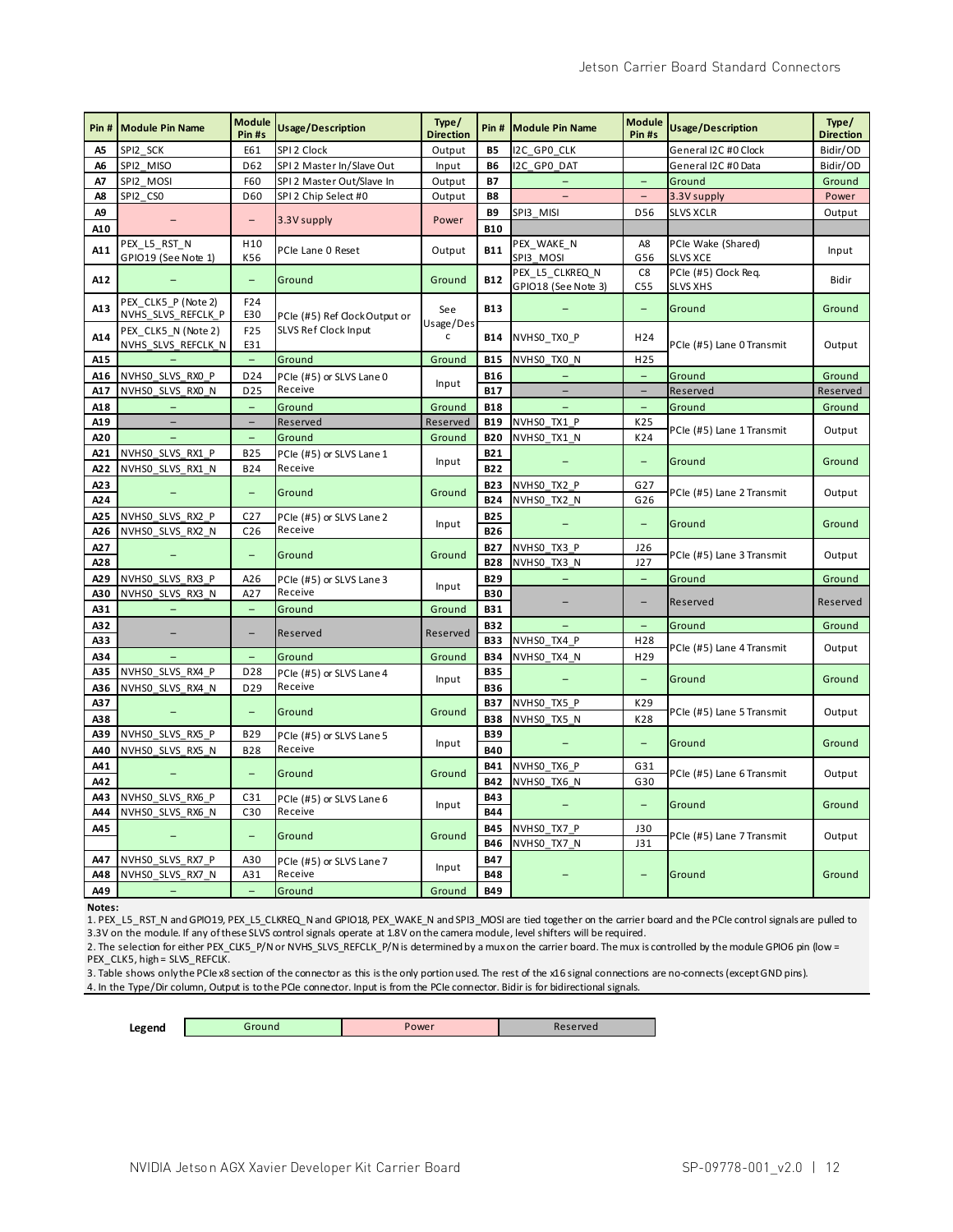| <b>Worst Case PCIe (GEN3)</b><br>Carrier Board PCB Delay (ps) |                  | Max Trace Delay Allowed (ps) | Max Trace Delay Allowed on<br><b>PCIe Card (ps)</b> |            |  |  |
|---------------------------------------------------------------|------------------|------------------------------|-----------------------------------------------------|------------|--|--|
|                                                               | <b>Stripline</b> | Microstrip                   | <b>Stripline</b>                                    | Microstrip |  |  |
| 685.                                                          | 1600.            | 1250                         | 915                                                 | 565        |  |  |

#### <span id="page-19-1"></span>Table 2-7. PCIe Card Maximum Trace Delays

### <span id="page-19-2"></span>Table 2-8. SLVS Adapter Card Maximum Trace Delays

| Max Trace Delay Allowed on SLVS (PCIe) Card (ps)                |  |  |  |  |  |  |
|-----------------------------------------------------------------|--|--|--|--|--|--|
| <b>Stripline</b>                                                |  |  |  |  |  |  |
| 310                                                             |  |  |  |  |  |  |
| Note: Max length based on the SLVS board used for verification. |  |  |  |  |  |  |

## <span id="page-19-0"></span>2.5 UFS and Micro SD Card Socket

A combo UFS and Micro SD Card Socket (J4) is implemented. The SD card interface supports up to SDR104 mode (UHS-1). The UFS interface supports up to HS-GEAR 3.

| Pin#          | <b>Module Pin Name</b> |                          | Module Pin # Usage/Description | <b>Type/Dir Default</b> |
|---------------|------------------------|--------------------------|--------------------------------|-------------------------|
| 1             |                        | Ξ.                       | Ground                         | Ground                  |
| $\mathcal{P}$ | UPHY_TX10_N            | K12                      |                                |                         |
| 3             | UPHY_TX10_P            | K13                      | <b>UFS Transmit</b>            | Output                  |
| 4             |                        |                          | Ground                         | Ground                  |
| 5             | UPHY_RX10_N            | <b>B13</b>               |                                |                         |
| 6             | UPHY_RX10_P            | <b>B12</b>               | <b>UFS Receive</b>             | Input                   |
| 7             |                        |                          | Ground                         | Ground                  |
| 8             | UFS0_REF_CLK           | A6                       | <b>UFS Reference Clock</b>     | Output                  |
| 9             |                        | $\overline{\phantom{0}}$ | 1.8V Power for UFS             | Power                   |
| 10            | GPI031                 | H60                      | <b>UFS Card Detect</b>         | Input                   |
| 11            |                        | $-$                      | Ground                         | Ground                  |
| 12            |                        |                          | 3.3V Power for UFS & SD        | Power                   |
| 13            | SDCARD_D1              | F <sub>8</sub>           | SD Card Data #1                | <b>Bidir</b>            |
| 14            | SDCARD_D0              | E <sub>8</sub>           | SD Card Data #0                | <b>Bidir</b>            |
| 15            | SDCARD_CLK             | <b>B6</b>                | SD Card Clock                  | Output                  |
| 16            | SDCARD CMD             | A <sub>5</sub>           | <b>SD Card Command</b>         | <b>Bidir</b>            |

### <span id="page-19-3"></span>Table 2-9. UFS and SD Card Combo Socket Pin Description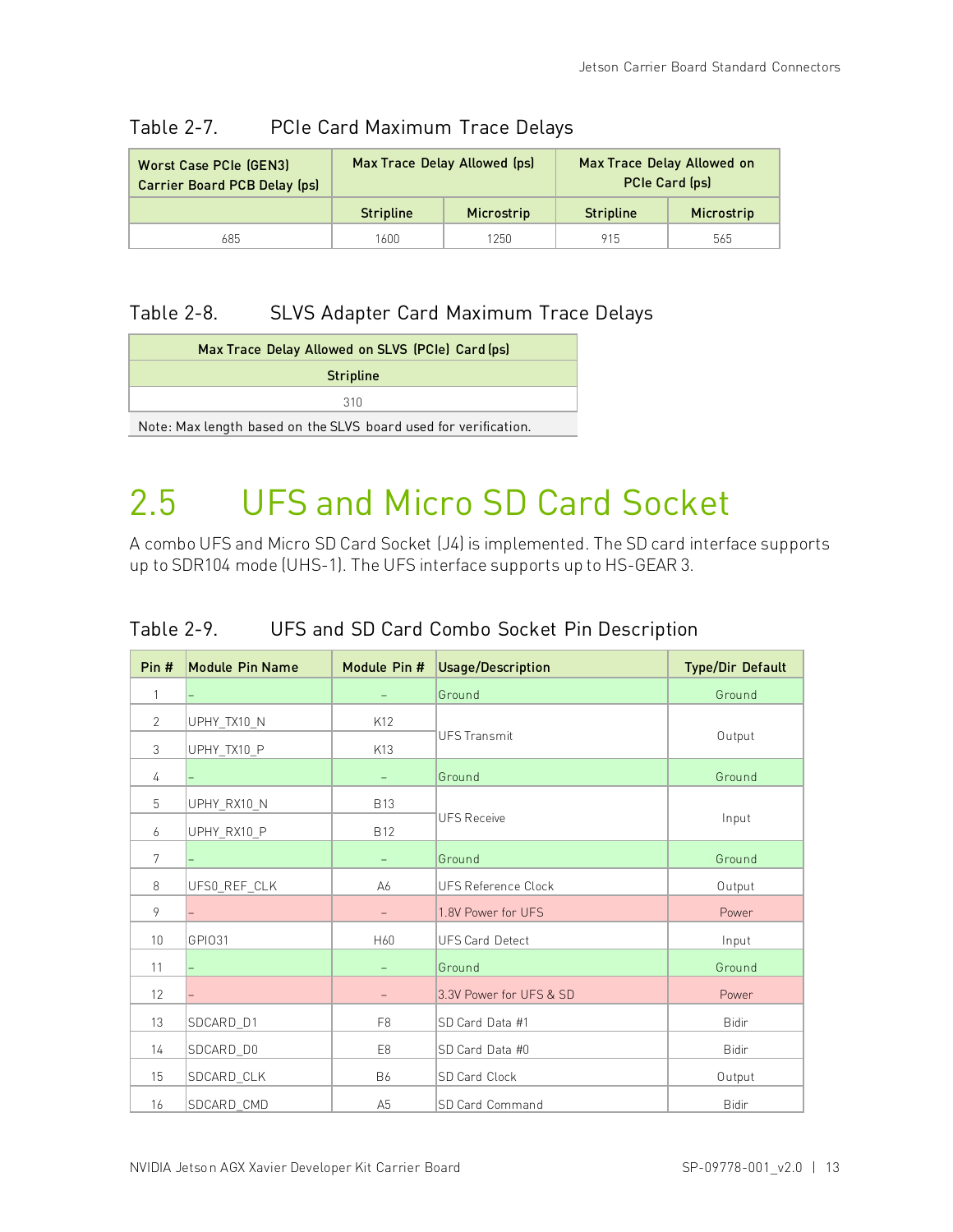| Module Pin Name | Module Pin # | Usage/Description                | <b>Type/Dir Default</b> |
|-----------------|--------------|----------------------------------|-------------------------|
| SDCARD D3       | D6           | ISD Card Data #3                 | <b>Bidir</b>            |
| SDCARD D2       | A4           | ISD Card Data #2                 | <b>Bidir</b>            |
| GPIO02          | L6           | SD Card, Card Detect             | Input                   |
| GPI021          | <b>B58</b>   | UFS & SD Card load switch enable | Output                  |
|                 |              |                                  |                         |

Note: In the Type/Dir column, Output is to card socket. Input is from card socket. Bidir is for bidirectional signals.

<span id="page-20-0"></span>

| eaend<br>-- | pund | ower | - - |
|-------------|------|------|-----|

## 2.6 eSATA and USB 3.1 Type A Connector

The Jetson AGX Xavier carrier board has a hybrid connector supporting eSATA and USB 3.1 (J507). The eSATA interface is GEN3. The PCIe side of the PCIe-SATA bridge is GEN2. The USB 3.1 interface is GEN1.

### <span id="page-20-2"></span>Table 2-10. Hybrid USB 3.1 Gen1 and eSATA Connector Pin Description

| Pin #                    | <b>Module Pin</b><br><b>Name</b> | <b>Module</b><br>Pin# | <b>Usage/Description</b>                                                                                         | Type/Dir     |    | Pin # Module Pin Name | <b>Module</b><br>Pin# | <b>Usage/Description</b> | Type/Dir |    |  |  |        |        |
|--------------------------|----------------------------------|-----------------------|------------------------------------------------------------------------------------------------------------------|--------------|----|-----------------------|-----------------------|--------------------------|----------|----|--|--|--------|--------|
|                          |                                  |                       | <b>USB VBUS Power</b>                                                                                            | Power        | 11 |                       |                       | Ground                   | Ground   |    |  |  |        |        |
| 2                        | USB3 DN                          | G10                   | USB 2.0 #3                                                                                                       | <b>Bidir</b> | 12 | UPHY RX11 N           | D <sub>13</sub>       | USB 3.1 Receive          |          |    |  |  |        |        |
| 3                        | USB3 DP                          | G11                   |                                                                                                                  |              | 13 | UPHY RX11 P           | D <sub>12</sub>       |                          | Input    |    |  |  |        |        |
| 4                        |                                  |                       |                                                                                                                  |              |    |                       |                       |                          |          | 14 |  |  | Ground | Ground |
| 5                        |                                  |                       | Ground                                                                                                           | Ground       | 15 | UPHY TX11 N           | H <sub>13</sub>       |                          |          |    |  |  |        |        |
| 6                        |                                  |                       | SATA Transmit +                                                                                                  |              | 16 | UPHY TX11 P           | H <sub>12</sub>       | USB 3.1 Transmit         | Output   |    |  |  |        |        |
| $\overline{\phantom{a}}$ |                                  |                       | SATA Transmit-                                                                                                   | Output       | 17 |                       |                       |                          |          |    |  |  |        |        |
| 8                        |                                  |                       | Ground                                                                                                           | Ground       | 18 |                       |                       |                          | Ground   |    |  |  |        |        |
| 9                        |                                  |                       | SATA Receive +                                                                                                   | Input        | 19 |                       |                       | Ground                   |          |    |  |  |        |        |
| 10                       |                                  |                       | SATA Receive -                                                                                                   |              | 20 |                       |                       |                          |          |    |  |  |        |        |
|                          |                                  |                       | Note: In the Tyne/Dir column. Output is to connector Input is from connector. Bidir is for hidirectional signals |              |    |                       |                       |                          |          |    |  |  |        |        |

Note: In the Type/Dir column, Output is to connector. Input is from connector. Bidir is for bidirectional signals.

**Legend Cround Power Power Reserved** 

## <span id="page-20-1"></span>2.7 M.2 Key E Expansion Slot

The Jetson carrier board includes a M.2, Key E Slot Mini-PCIe Expansion slot (J505). This includes interface options for WLAN/BT including PCIe (x1), USB 2.0, UART, I2S and I2C. The connections and power rails associated with the connector are shown in [Figure 2-2.](#page-21-0)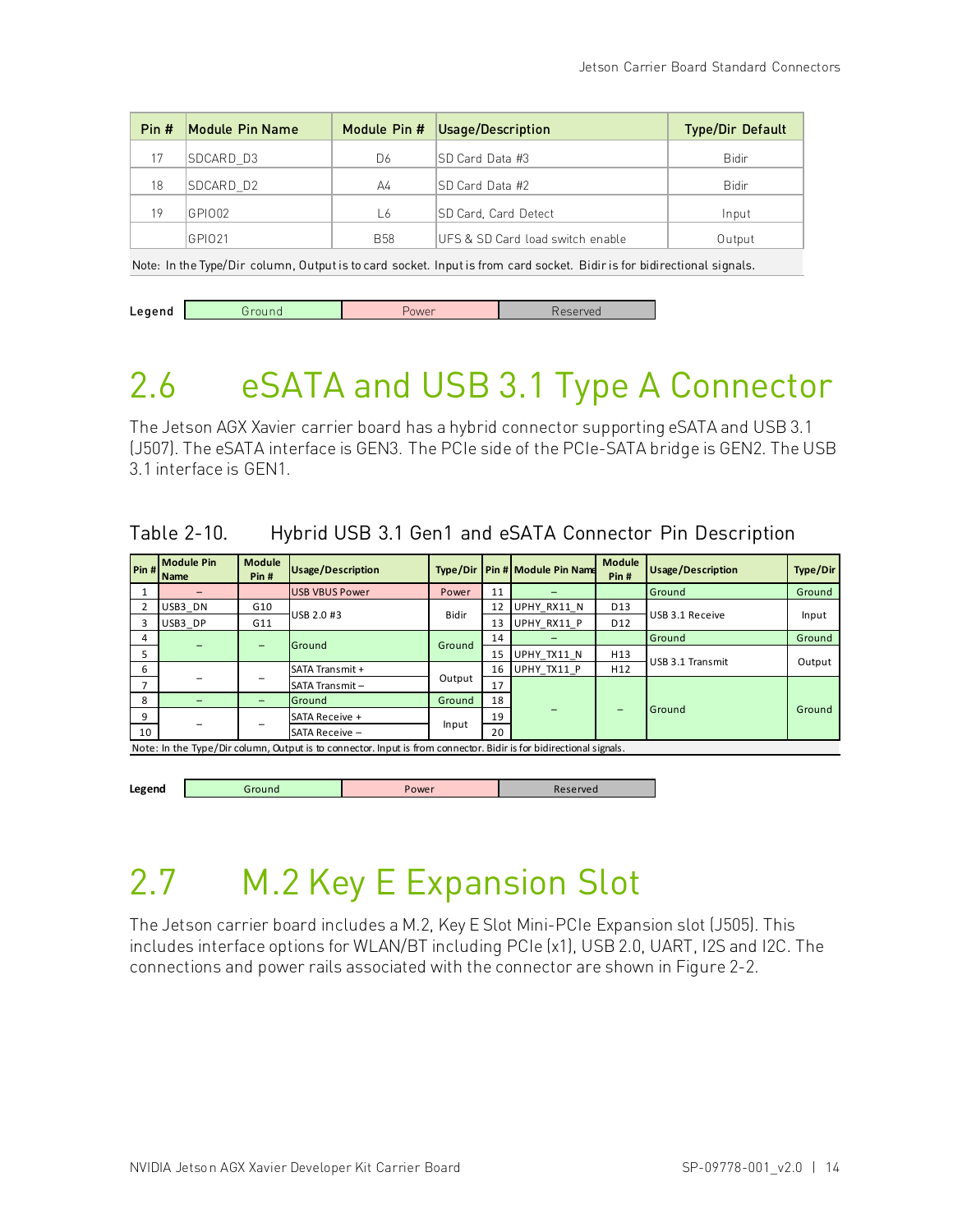

<span id="page-21-0"></span>Figure 2-2. M.2 Key E Connections

Note: Series 0Ω resistor pads are recommended on the I2C connections. Some non-compliant cards can cause issues if the M.2 I2C pins are connected to the module I2C interface. It is suggested these are left unstuffed unless the I2C interface on the M.2 socket is required.

<span id="page-21-1"></span>Table 2-11. M.2 Key E Expansion Slot Pin Description

| Pin# | Module Pin Name          | <b>Module</b><br>Pin# | <b>Usage/Description</b> | Type/Dir<br><b>Default</b> |                | Pin # Module Pin Name    | <b>Module</b><br>Pin#    | <b>Usage/Description</b>                     | Type/Dir<br><b>Default</b> |
|------|--------------------------|-----------------------|--------------------------|----------------------------|----------------|--------------------------|--------------------------|----------------------------------------------|----------------------------|
| 1    | $\overline{\phantom{0}}$ | -                     | Ground                   | Ground                     |                | $\overline{\phantom{0}}$ | $\overline{\phantom{0}}$ | $\overline{\phantom{0}}$                     |                            |
| 3    | USB2 P                   | A10                   | USB 2.0 Data             | <b>Bidir</b>               | $\overline{2}$ |                          |                          |                                              | Power                      |
| 5.   | USB2 N                   | A11                   |                          |                            | 4              |                          | $\qquad \qquad -$        | Main 3.3V Supply                             |                            |
| 7    | $\qquad \qquad -$        | $-$                   | Ground                   | Ground                     | 6              | $\overline{\phantom{0}}$ | $\overline{\phantom{0}}$ | Unused                                       | Unused                     |
| 9    |                          |                       |                          |                            | 8              | I2S3 CLK                 | C59                      |                                              | Bidir                      |
| 11   |                          |                       | Unused<br>-              | Unused                     | 10             | <b>I2S3 FS</b>           | C60                      | I2S #3 (Level shifted to 1.8V)               | Bidir                      |
| 13   |                          |                       |                          |                            | 12             | I2S3 SDIN                | <b>J59</b>               |                                              | Input                      |
| 15   |                          |                       |                          |                            | 14             | I2S3 SDOUT               | K59                      |                                              | Output                     |
| 17   |                          |                       |                          |                            | 16             | $\overline{\phantom{0}}$ | $\overline{\phantom{0}}$ | Unused                                       | Unused                     |
| 19   |                          |                       |                          |                            | 18             |                          | $\overline{\phantom{0}}$ | Ground                                       | Ground                     |
| 21   | GPIO12                   | E10                   | <b>WLAN Wake AP</b>      | Input                      | 20             | GPIO13                   | G7                       | Bluetooth Wake AP (Level shifted<br>to 3.3V) | Input                      |
| 23   | GPIO14                   | L15                   | <b>WLAN Enable</b>       | Output                     | 22             | UART5 RX                 | H58                      | <b>UART#5 Receive</b>                        | Input                      |
| 25   |                          |                       |                          |                            | 24             |                          |                          |                                              |                            |
| 27   |                          |                       |                          |                            | 26             |                          |                          |                                              |                            |
| 29   |                          |                       | Unused                   | Unused                     | 28             |                          |                          | Unused                                       | Unused                     |
| 31   |                          |                       |                          |                            | 30             |                          |                          |                                              |                            |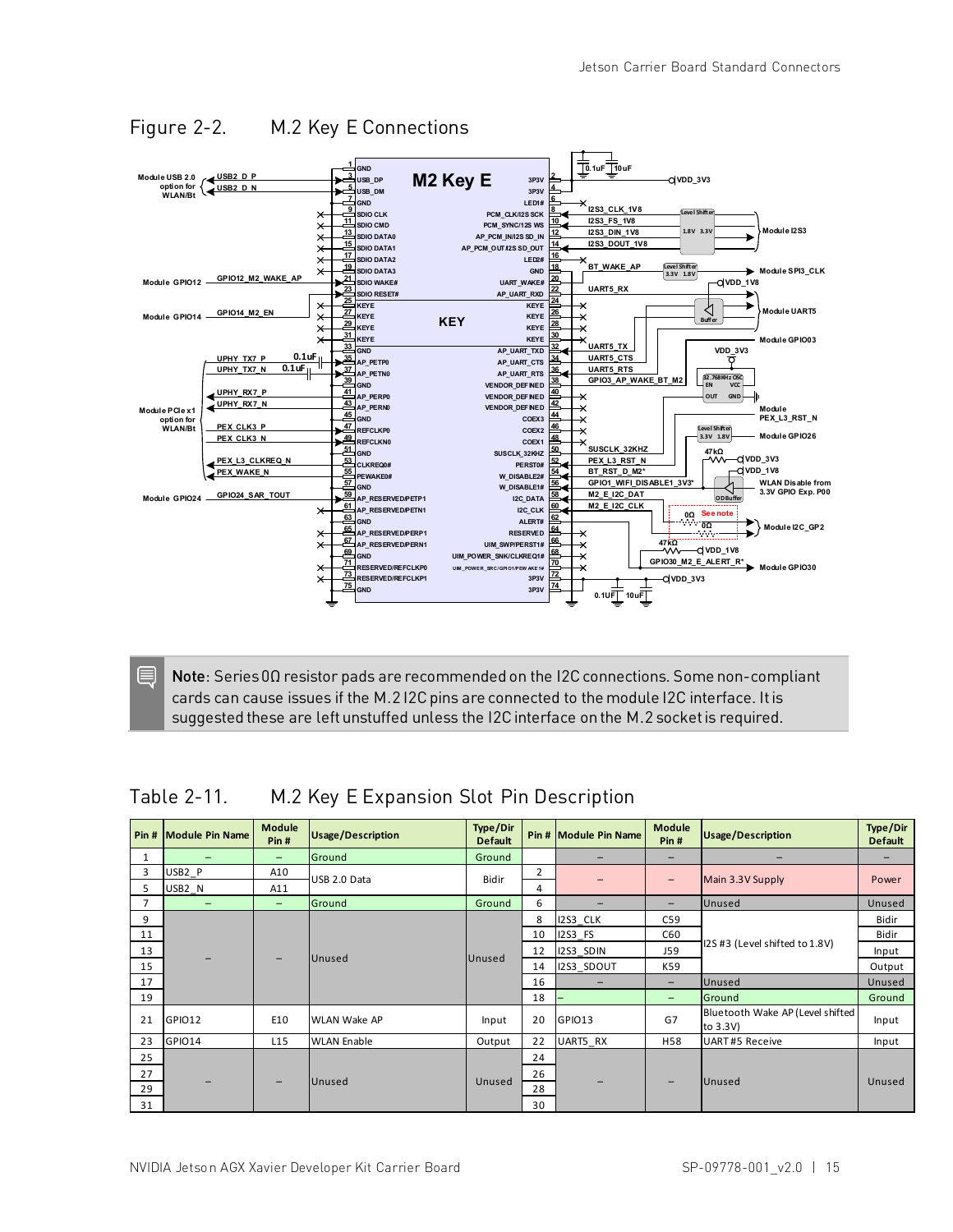| Pin# | Module Pin Name   | <b>Module</b><br>Pin# | <b>Usage/Description</b>   | <b>Type/Dir</b><br><b>Default</b> |    | Pin # Module Pin Name | <b>Module</b><br>Pin#    | <b>Usage/Description</b>                  | <b>Type/Dir</b><br><b>Default</b> |
|------|-------------------|-----------------------|----------------------------|-----------------------------------|----|-----------------------|--------------------------|-------------------------------------------|-----------------------------------|
| 33   | $\qquad \qquad -$ | $\qquad \qquad -$     | Ground                     | Ground                            | 32 | UART5 TX              | L <sub>5</sub>           | UART#5 Transmit (Buffered)                | Output                            |
| 35   | UPHY TX7 P        | H16                   |                            |                                   | 34 | <b>UART5 CTS</b>      | H <sub>57</sub>          | UART#5 Clear to Send                      | Input                             |
| 37   | UPHY TX7 N        | H <sub>17</sub>       | PCIe IF #3 Transmit        | Output                            | 36 | UART5 RTS             | K58                      | UART#5 Request to Send<br>(Buffered)      | Output                            |
| 39   |                   | -                     | Ground                     | Ground                            | 38 | GPIO03                | D54                      | AP Wake BT                                | Output                            |
| 41   | UPHY RX7 P        | D <sub>16</sub>       | PCIe IF #3 Receive         |                                   | 40 |                       |                          |                                           |                                   |
| 43   | UPHY RX7 N        | D17                   |                            | Input                             | 42 |                       |                          |                                           |                                   |
| 45   |                   | $\qquad \qquad -$     | Ground                     | Ground                            | 44 |                       |                          | Unused                                    | Unused                            |
| 47   | PEX CLK3 P        | F20                   |                            |                                   | 46 |                       |                          |                                           |                                   |
| 49   | PEX CLK3 N        | F21                   | PCIe IF #3 Reference clock | Output                            | 48 |                       |                          |                                           |                                   |
| 51   |                   | $\equiv$              | Ground                     | Ground                            | 50 | $\equiv$              | $\overline{\phantom{0}}$ | Suspend Clock (32KHz)                     | Output                            |
| 53   | PEX L3 CLKREQ N   | J10                   | PCIe IF #3 Clock Request   | Input                             | 52 | PEX L3 RST N          | K9                       | PCIe IF #3 Reset                          | Output                            |
| 55   | PEX WAKE N        | A8                    | PCIe Wake                  | Input                             | 54 | <b>GPIO26</b>         | H51                      | WLAN Disable #2 (Level Shifted to<br>3.3V | Output                            |
| 57   |                   | $\qquad \qquad -$     | Ground                     | Ground                            | 56 | GPIO01                | J <sub>4</sub>           | WLAN Disable #1 (Level Shifted to<br>3.3V | Output                            |
| 59   | <b>GPIO24</b>     | J51                   | RF Power Control or GPIO   | Output                            | 58 | I2C2 DAT              | K61                      | General I2C Interface #2                  | Bidir/OD                          |
| 61   |                   | -                     | Unused                     | Unused                            | 60 | I2C2 CLK              | J61                      | (See note)                                |                                   |
| 63   | $-$               | $\qquad \qquad -$     | Ground                     | Ground                            | 62 | <b>GPIO30</b>         | <b>B55</b>               | M.2, Key E Connector Alert                | Input                             |
| 65   |                   |                       |                            |                                   | 64 |                       |                          |                                           |                                   |
| 67   |                   | -                     | Unused                     | Unused                            | 66 |                       |                          |                                           | Unused                            |
| 69   |                   | $\qquad \qquad -$     | Ground                     | Ground                            | 68 |                       |                          | <b>Unused</b>                             |                                   |
| 71   |                   |                       |                            |                                   | 70 |                       |                          |                                           |                                   |
| 73   |                   | -                     | Unused                     | Unused                            | 72 |                       |                          |                                           |                                   |
| 75   |                   | -                     | Ground                     | Ground                            | 74 |                       | -                        | Main 3.3V Supply                          | Power                             |

Note:

1. Series 0Ω resistor pads are recommended on the I2C connections. Some non-compliant cards can cause issues if the M.2 I2C pins are connected to the module I2C interface. It is suggested these are left unstuffed unless the I2C interface on the M.2 socket is required.

In the Type/Dir column, Output is to M.2 module. Input is from M.2 module. Bidir is for bidirectional signals

<span id="page-22-1"></span>

**Legend Cround Text** Power **Reserved** 

### Table 2-12. M.2 Key E Card Maximum Trace Delays

| <b>Worst Case CSI Carrier</b><br>Board PCB Delay (ps) |                  | Max Trace Delay Allowed (ps) | Max Delay for Camera Module (ps) |            |  |  |
|-------------------------------------------------------|------------------|------------------------------|----------------------------------|------------|--|--|
| <b>PCIe</b>                                           |                  |                              |                                  |            |  |  |
| 520                                                   | 880              |                              | 360                              |            |  |  |
| <b>USB</b>                                            | <b>Stripline</b> | MicroStrip                   | <b>Stripline</b>                 | MicroStrip |  |  |
| 375                                                   | 1050             | 900                          | 675                              | 525        |  |  |
| 12S                                                   |                  |                              |                                  |            |  |  |
| 600                                                   | 3600<br>3000     |                              |                                  |            |  |  |

Note: For USB 2.0 max length allowed, the case with Common-Mode-Choke (CMC) is assumed. Longer length possible without CMC.

## <span id="page-22-0"></span>2.8 M.2 Key M Expansion Slot

The carrier board includes an M.2, Key M Slot NVMe Expansion slot (J1). This includes PCIe (x4) and I2C.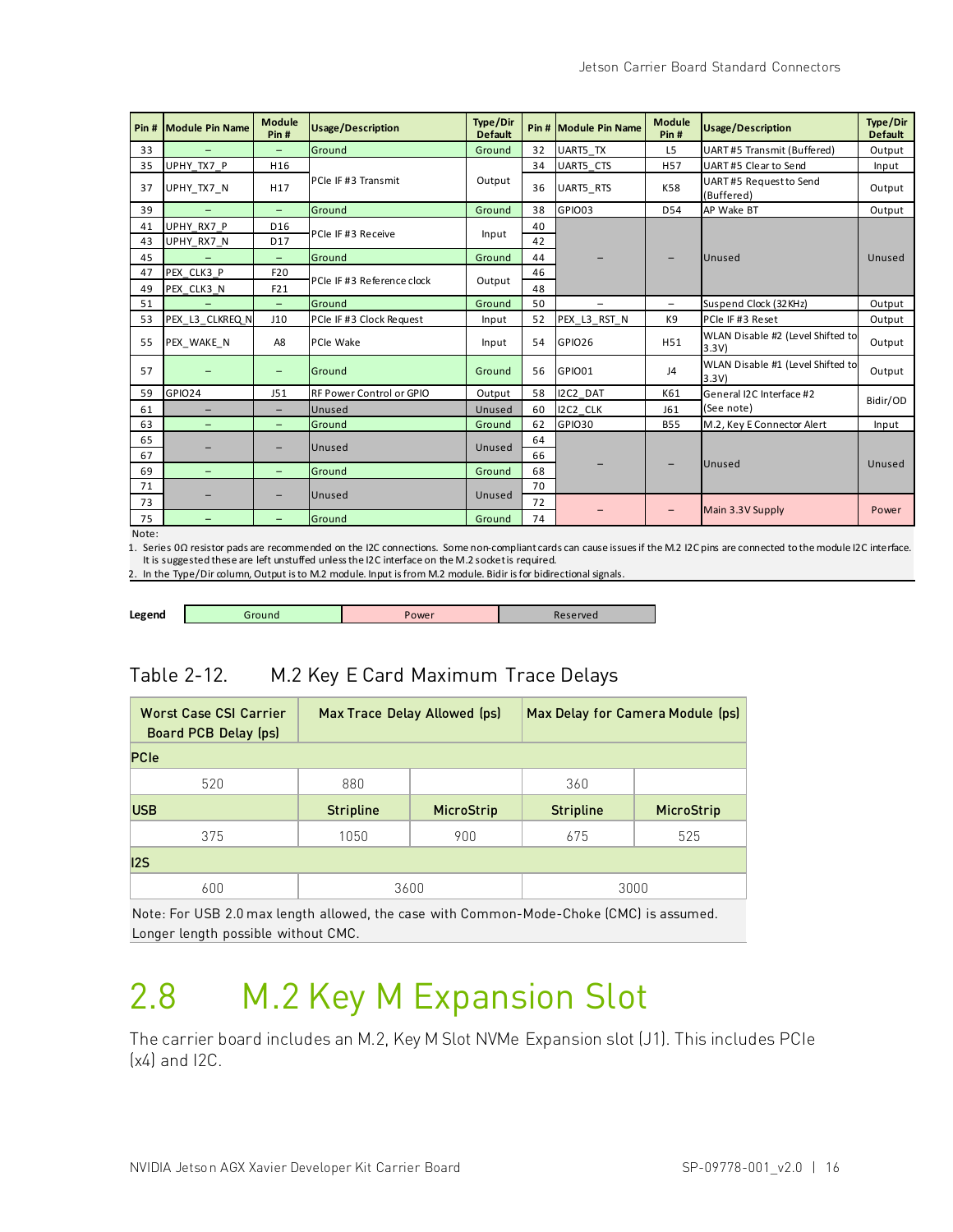| Pin#                         | <b>Module Pin Name</b>   | <b>Module</b><br>Pin#    | <b>Usage/Description</b>   | Type/Dir<br><b>Default</b> | Pin#                | <b>Module Pin Name</b> | <b>Module</b><br>Pin#    | <b>Usage/Description</b>                       | Type/Dir<br><b>Default</b> |
|------------------------------|--------------------------|--------------------------|----------------------------|----------------------------|---------------------|------------------------|--------------------------|------------------------------------------------|----------------------------|
| 1<br>$\overline{\mathbf{3}}$ |                          | $\qquad \qquad -$        | Ground                     | Ground                     | 4                   |                        | $\overline{\phantom{0}}$ | Main 3.3V Supply                               | Power                      |
| 5                            | UPHY RX5 N<br>UPHY RX5 P | C18<br>C19               | PCIe IF #0 Lane 5 Receive  | Input                      | 6<br>$\overline{8}$ |                        |                          | Unused                                         | Unused                     |
| 9                            | $\overline{\phantom{a}}$ | $\overline{\phantom{a}}$ | Ground                     | Ground                     | 10                  |                        |                          |                                                |                            |
| 11                           | UPHY TX5 N               | G18                      |                            |                            | 12                  |                        |                          |                                                | Power                      |
| 13                           | UPHY TX5 P               | G19                      | PCIe IF #0 Lane 5 Transmit | Output                     | 14                  |                        |                          | Main 3.3V Supply                               |                            |
| 15                           |                          | $\equiv$                 | Ground                     | Ground                     | 16                  |                        |                          |                                                |                            |
| 17                           | UPHY RX4 N               | A19                      | PCIe IF #0 Lane 4 Receive  | Input                      | 18                  |                        |                          |                                                |                            |
| 19                           | UPHY RX4 P               | A18                      |                            |                            | 20                  |                        |                          |                                                |                            |
| 21                           |                          | $\overline{\phantom{m}}$ | Ground                     | Ground                     | 22                  |                        |                          |                                                |                            |
| 23                           | UPHY TX4 N               | J19                      | PCIe IF #0 Lane 4 Transmit | Output                     | 24                  |                        |                          |                                                |                            |
| 25                           | UPHY TX4 P               | J18                      |                            |                            | $\overline{26}$     |                        |                          |                                                | Unused                     |
| 27                           | $\overline{\phantom{a}}$ | $\overline{\phantom{a}}$ | Ground                     | Ground                     | 28                  |                        |                          | Unused                                         |                            |
| 29                           | UPHY RX3 N               | D21                      | PCIe IF #0 Lane 3 Receive  | Input                      | 30                  |                        |                          |                                                |                            |
| 31                           | UPHY RX3 P               | D20                      |                            |                            | 32                  |                        |                          |                                                |                            |
| 33                           | -                        | $\overline{\phantom{a}}$ | Ground                     | Ground                     | 34                  |                        |                          |                                                |                            |
| 35                           | UPHY_TX3_N               | H <sub>21</sub>          | PCIe IF #0 Lane 3 Transmit | Output                     | 36                  |                        |                          |                                                |                            |
| 37                           | UPHY TX3 P               | H <sub>20</sub>          |                            |                            | 38                  |                        |                          |                                                |                            |
| 39                           | $\equiv$                 | $\equiv$                 | Ground                     | Ground                     | 40                  | I2C4 CLK               | D61                      | General I2C #4 (See note)                      | bidir                      |
| 41                           | UPHY_RX2_N               | <b>B20</b>               | PCIe IF #0 Lane 2 Receive  | Input                      | 42                  | I2C4 DAT               | E60                      |                                                | bidir                      |
| 43                           | UPHY RX2 P               | <b>B21</b>               |                            |                            | 44                  | GPIO34                 | A55                      | M.2 Key M Alert                                | Output                     |
| 45                           |                          | ÷,                       | Ground                     | Ground                     | 46                  |                        |                          | Unused                                         | Unused                     |
| 47                           | UPHY TX2 N               | K20                      |                            |                            | 48                  |                        |                          |                                                |                            |
| 49                           | UPHY TX2 P               | K21                      | PCIe IF #0 Lane 2 Transmit | Output                     | 50                  | PEX LO RST N           | D <sub>10</sub>          | PCIe IF #0 Reset                               | Output                     |
| 51                           | $\equiv$                 | $\equiv$                 | Ground                     | Ground                     | 52                  | PEX_LO_CLKREQ_N        | E11                      | PCIe IF #0 Clock Request                       | Input                      |
| 53                           | PEX_CLKO_N               | E14                      | PCIe IF #0 Reference Clock | Output                     | 54                  | PEX_WAKE_N             | A8                       | PCIe Wake (Level Shifted from<br>3.3V to 1.8V) | Input                      |
| 55                           | PEX CLKO P               | E15                      |                            |                            | 56                  |                        |                          |                                                |                            |
| 57                           | $\qquad \qquad -$        | $\equiv$                 | Ground                     | Ground                     | 58                  |                        |                          |                                                |                            |
| 59                           |                          |                          |                            |                            | 60                  |                        |                          |                                                |                            |
| 61                           |                          |                          |                            |                            | 62                  |                        |                          | Unused                                         | Unused                     |
| 63                           |                          |                          |                            |                            | 64                  |                        |                          |                                                |                            |
| 65                           |                          |                          | Unused                     | Unused                     | 66                  |                        |                          |                                                |                            |
| 67                           |                          |                          |                            |                            | 68                  |                        |                          | 32KHz Suspend Clock                            | Output                     |
| 69                           |                          |                          |                            |                            | 70                  |                        |                          |                                                |                            |
| 71                           |                          |                          |                            |                            | 72                  |                        |                          | Main 3.3V Supply                               | Power                      |
| 73                           |                          |                          | Ground                     | Ground                     | 74                  |                        |                          |                                                |                            |
| 75                           |                          |                          |                            |                            |                     |                        |                          |                                                |                            |

### <span id="page-23-0"></span>Table 2-13. M.2 Key M Expansion Slot Pin Description

Note:

3. Series 0Ω resistor pads are recommended on the I2C connections. Some non-compliant cards can cause issues if the M.2 I2C pins are connected to the module I2C interface. It is suggested these are left unstuffed unless the I2C interface on the M.2 socket is required.

4. In the Type/Dir column, Output is to M.2 module. Input is from M.2 module. Bidir is for bidirectional signals.

| Legend<br>Power<br>iround |
|---------------------------|
|---------------------------|

### <span id="page-23-1"></span>Table 2-14. M.2 Key M Maximum Trace Delays – PCIe up to Gen3

| <b>Worst Case PCIe (GEN3)</b><br><b>Carrier Board PCB Delay (ps)</b> |                  | Max Trace Delay Allowed (ps) |                  | Max Trace Delay Allowed on M.2<br>Card (ps) |
|----------------------------------------------------------------------|------------------|------------------------------|------------------|---------------------------------------------|
|                                                                      | <b>Stripline</b> | Microstrip                   | <b>Stripline</b> | Microstrip                                  |
| 400.                                                                 | 1600             | 1250                         | 1200             | 850                                         |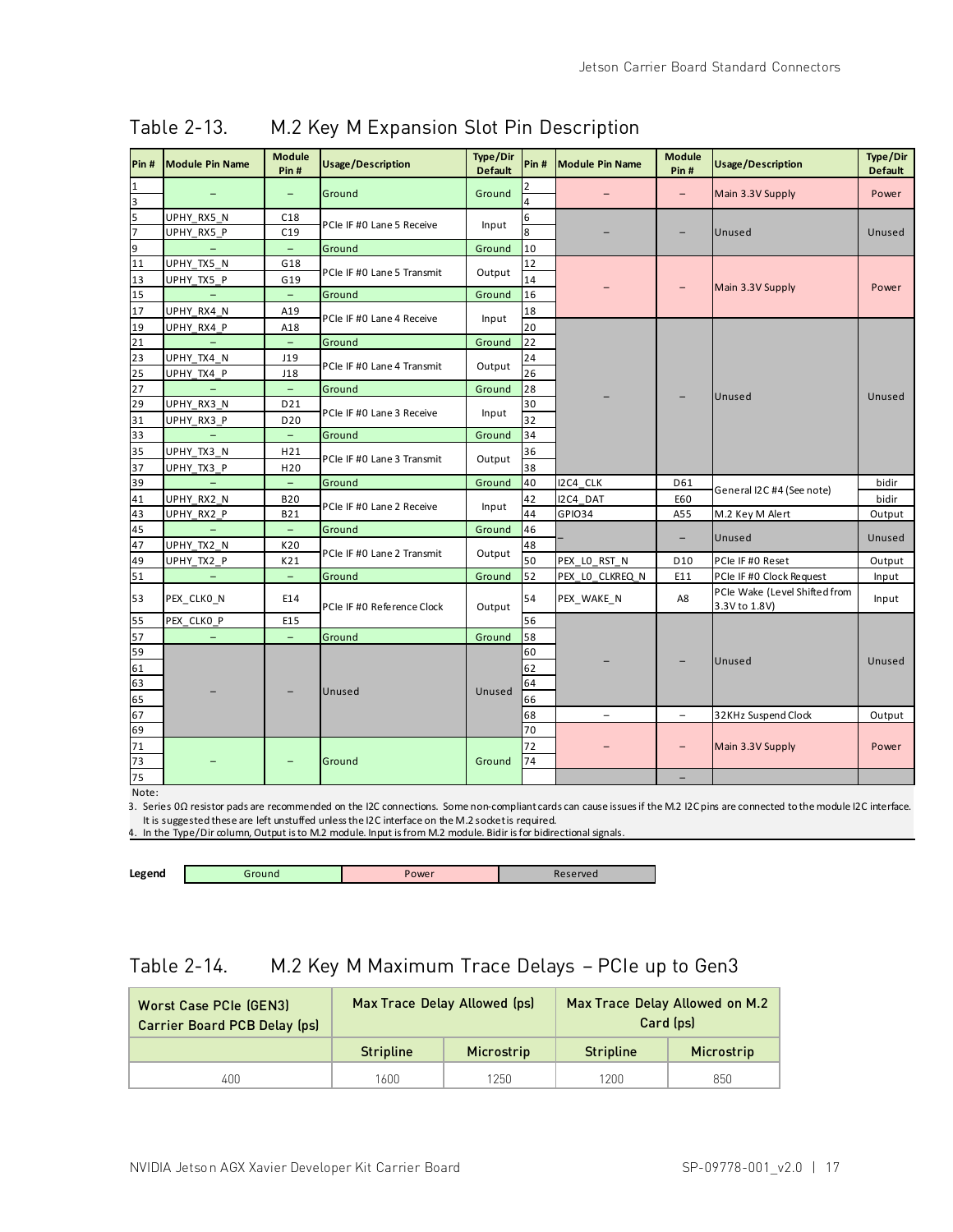## <span id="page-24-0"></span>2.9 Audio Panel Header

The Jetson carrier board includes a 10-pin (2x5, 2.54 mm pitch) audio panel header (J511). This can be used to connect to a standard PC audio panel to support connections to microphone, line-in, headphones, powered speakers, etc.

<span id="page-24-1"></span>



<span id="page-24-2"></span>Table 2-15. Audio Panel Header Description

|                          | Pin # Module (Codec)<br><b>Pin Name</b> | Module<br>Pin#           | <b>Usage/Description</b>       | Type/Dir Pin # Module (Codec)<br><b>Default</b> |                          | Pin Name       | Module<br>Pin#           | <b>Usage/Description</b>                                       | Type/Dir<br><b>Default</b> |
|--------------------------|-----------------------------------------|--------------------------|--------------------------------|-------------------------------------------------|--------------------------|----------------|--------------------------|----------------------------------------------------------------|----------------------------|
|                          | [IN1P]                                  | $\overline{\phantom{a}}$ | Microphone #1 input            | Input                                           | $\overline{2}$           |                | $\qquad \qquad -$        | Ground                                                         | Ground                     |
| 3                        | [IN2P]                                  | $\overline{\phantom{a}}$ | Microphone #2 input            | Input                                           | 4                        | (GPIO4)        | $\overline{\phantom{a}}$ | IPresense – detects if audio<br>dongle is connected to header. | Input                      |
| 5                        | (HPO R)                                 | $\overline{\phantom{a}}$ | Headphone output right channel | Output                                          | 6                        | (MIC IN DET)   | $\overline{\phantom{m}}$ | Jack/Microphone detect pin                                     | Input                      |
|                          | <b>NA</b>                               | $\overline{\phantom{a}}$ | Pulled to analog GND           | <b>NA</b>                                       | 8                        | Unused         |                          | Key                                                            |                            |
| 9                        | (HPO L)                                 | $\overline{\phantom{a}}$ | Headphone output left channel  | Output                                          | 10                       | lí GPI031      | $\overline{\phantom{m}}$ | Headphone or jack detection                                    | Input                      |
|                          | AUDIO MCLK                              | H <sub>9</sub>           | Audio master clock             | Output                                          | $\overline{\phantom{a}}$ | 12S1 CLK       | L14                      | I2S #1 clock                                                   | Output                     |
| $\overline{\phantom{a}}$ | <b>GPI011</b>                           | B <sub>8</sub>           | Audio interrupt                | Input                                           | $\qquad \qquad -$        | <b>I2S1 FS</b> | D <sub>8</sub>           | I2S #1 field select                                            | <b>Bidir</b>               |
|                          | 12C4 CLK                                | D61                      | $12C$ #4 clock                 | Bidir                                           | $\qquad \qquad -$        | I2S1 DOUT      | C7                       | I2S #1 data output                                             | Output                     |
|                          | 2C4 DAT                                 | E60                      | $IC$ #4 data                   | <b>Bidir</b>                                    | $\qquad \qquad -$        | 12S1 DIN       | H8                       | I2S #1 data input                                              | Input                      |

Note: In the Type/Dir column, Output is to audio panel header. Input is from audio panel header. Bidir is for bidirectional signals.

Legend Ground Reserved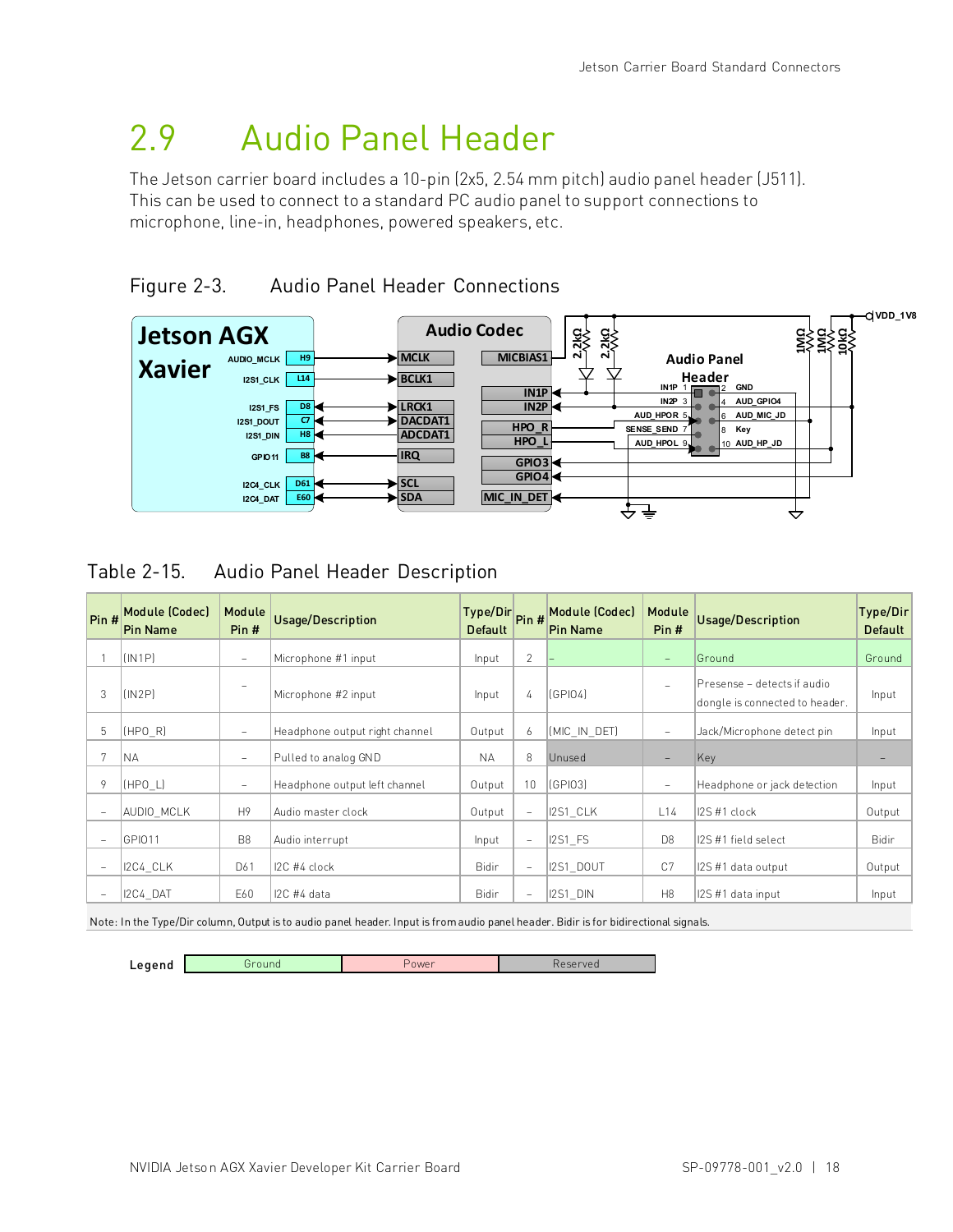## <span id="page-25-0"></span>2.10 JTAG Header

<span id="page-25-1"></span>The Jetson carrier board has a 10-pin (2x5, 1.27 mm pitch) JTAG header (J502).

### Table 2-16. JTAG Header Description

| Pin # | <b>Module Pin</b><br><b>Name</b> | <b>Module</b><br>Pin# | Usage/Description                                                                                                      | Type/Dir<br><b>Default</b> |   | VIT Pin # Module Pin<br><b>Name</b> | <b>Module</b><br>Pin# | <b>Usage/Description</b>                                             | <b>Type/Dir</b><br><b>Default</b> |  |  |
|-------|----------------------------------|-----------------------|------------------------------------------------------------------------------------------------------------------------|----------------------------|---|-------------------------------------|-----------------------|----------------------------------------------------------------------|-----------------------------------|--|--|
|       | JTAG TMS                         | E58                   | JTAG Test Mode Select                                                                                                  | Input                      |   |                                     |                       | Main 1.8V Supply                                                     | Power                             |  |  |
|       | <b>JTAG TCK</b>                  | A60                   | JTAG Test Clock                                                                                                        | Input                      |   |                                     |                       |                                                                      |                                   |  |  |
|       | JTAG TDO                         | D58                   | JTAG Test Data Out                                                                                                     | Output                     |   |                                     |                       | Ground                                                               | Ground                            |  |  |
| 8     | JTAG TDI                         | <b>B60</b>            | JTAG Test Data In                                                                                                      | Input                      |   |                                     |                       |                                                                      |                                   |  |  |
| 10    | SYS RESET N                      | L60                   | Main carrier board reset                                                                                               | Input                      | 9 |                                     |                       | Detect presence of JTAG debugger<br>connection. (FTDI GPIO Expander) | Input                             |  |  |
|       |                                  |                       | Note: In the Type/Dir column, Output is to JTAG header. Input is from JTAG header. Bidir is for bidirectional signals. |                            |   |                                     |                       |                                                                      |                                   |  |  |

| Legend | round | 'ower |  |
|--------|-------|-------|--|
|        |       |       |  |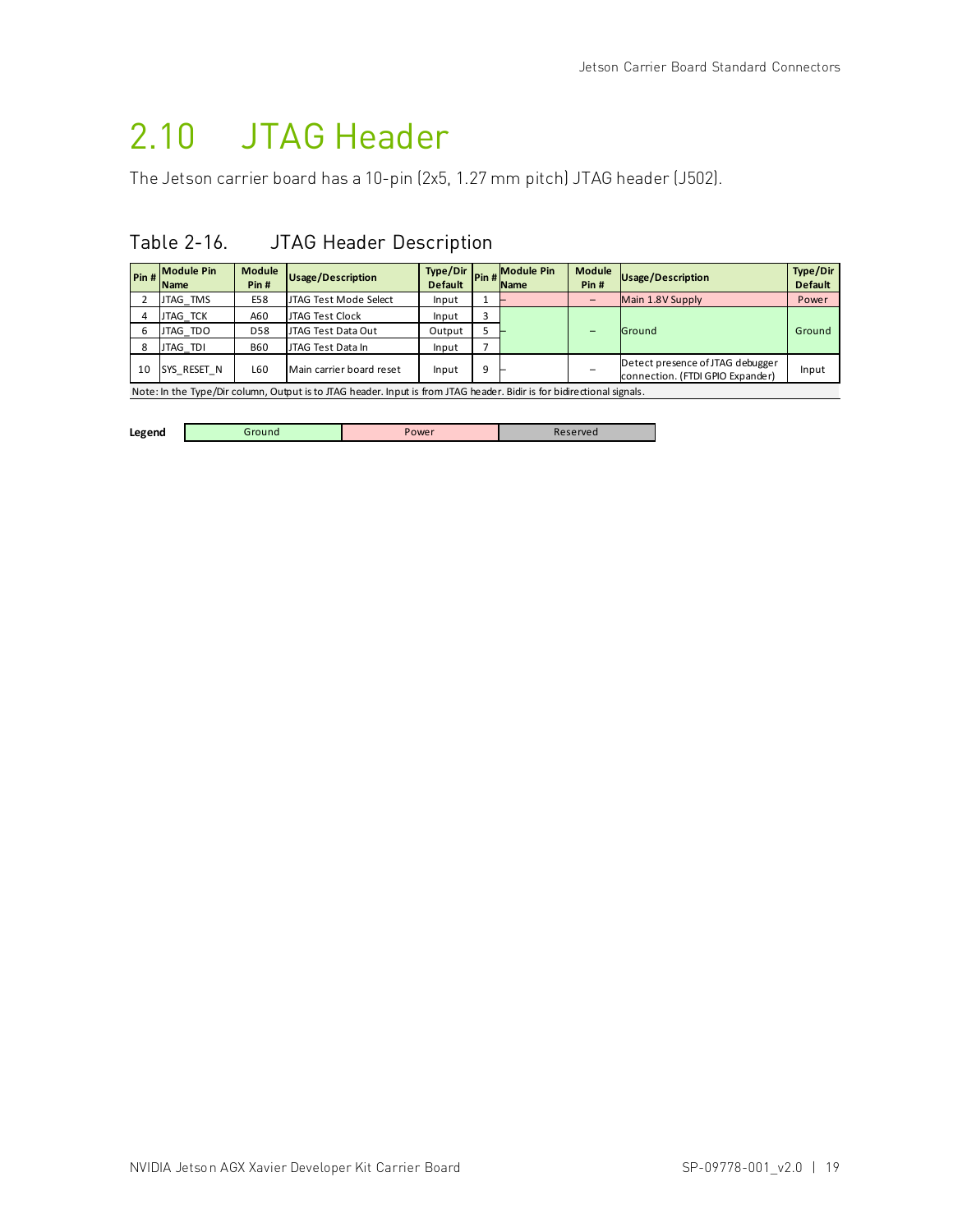# <span id="page-26-1"></span>Chapter 3. Carrier Board Custom Expansion Connections

The Jetson carrier board supports several custom expansion headers:

- ▶ Jetson AGX Xavier Connector, 65x11
- ▶ Camera Expansion Header, 2x60, 0.5 mm pitch
- Expansion Header, 2x20, 2.54 mm pitch
- Audio Panel Header, 2x5, 2.54 mm pitch
- $\blacktriangleright$  Fan Header, 4-pin, 1.25 mm pitch
- DC Power Jack

The Routing Guidelines for the interfaces supported on the expansion connectors can be found in the *Jetson AGX Xavier OEM Product Design Guide*. Those quidelines cover the PCB routing from the Jetson AGX Xavier to the peripheral device or actual device connector. When designing modules for one of the Jetson AGX Xavier expansion connectors, the routing on the carrier board must be accounted for. Tables are provided for the critical interfaces that provide the PCB delays on the carrier board. These delays are subtracted from the delays allowed in the *Jetson AGX Xavier OEM Product Design* Guide routing quidelines. The tables also include the max trace guidelines and remaining max trace delay allowed on the peripheral modules. See the *Jetson AGX Xavier OEM Product Design Guide* for other requirements (Impedance, trace spacing, skews between signals, etc.).

## <span id="page-26-2"></span>3.1 Module Connector

The carrier board interfaces to Jetson AGX Xavier using a 699-pin (65x11) connector (J3). The part number for the connector used on the carrier board can be found in the Jetson AGX Xavier Supported Component List (SCL) document. This interfaces with the module. See the *Jetson* AGX Xavier Module Data Sheet for the connector used on the module. The connector pinout can be found in the Jetson AGX Xavier OEM Product Design Guide.

## <span id="page-26-0"></span>3.2 Camera Expansion Header

The Jetson AGX Xavier carrier board includes a 120-pin (2x60, 0.5 mm pitch) camera expansion connector (J509). The connector used on the carrier board is a Samtec QSH-060-01-H-D-A.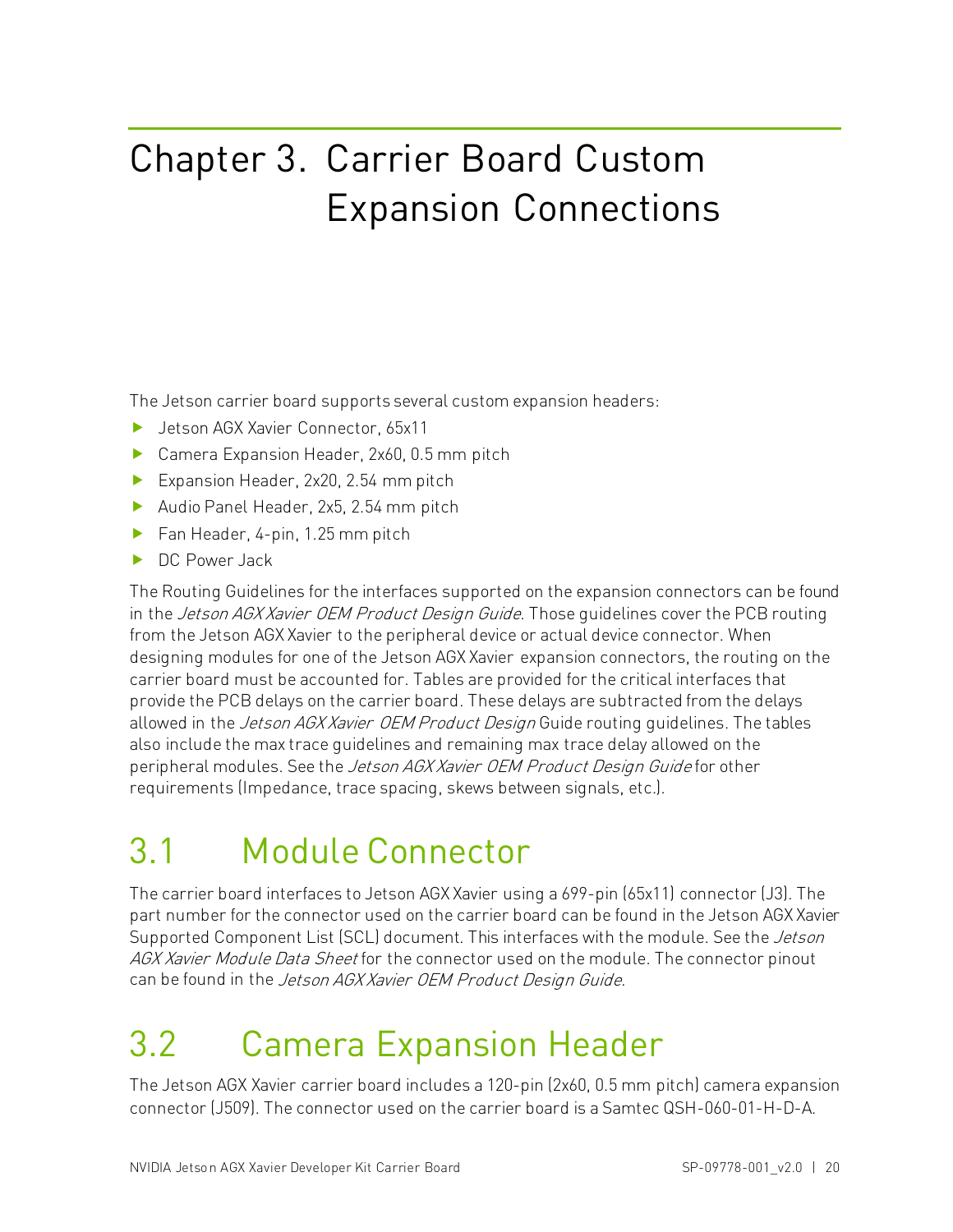The mating connector is a Samtec QTH-060-01-H-D-A. The expansion connector includes interface options for multiple cameras. Refer to the Jetson AGX Xavier Camera Module Hardware Design Guide (DG-09364-001) for more information.

- ▶ CSI up to 3x4 lane or 6x2 lane
- ▶ CAM\_I2C, Clock and Control GPIOs for the cameras
- ▶ I2C (2x in addition to CAM\_I2C)

目

Note: Due to the CSI routing length on the carrier board and the additional connector between the module and the end device, MIPI C-PHY mode is not supported and D-PHY mode is supported only up to 1.5 Gbps.

| Pin#           | <b>Module Pin Name</b>   | <b>Module</b><br>Pin#    | <b>Usage/Description</b>                | <b>Type/Dir</b><br><b>Default</b> |                | Pin # Module Pin Name | <b>Module</b><br>Pin#    | <b>Usage/Description</b>                | Type/Dir<br><b>Default</b> |
|----------------|--------------------------|--------------------------|-----------------------------------------|-----------------------------------|----------------|-----------------------|--------------------------|-----------------------------------------|----------------------------|
| $\mathbf{1}$   | CSIO DO P                | E42                      | CSI 0 Data 0                            |                                   | $\overline{2}$ | CSI 1 DO P            | G41                      | CSI 1 Data 0                            | Input                      |
| 3              | CSIO DO N                | E41                      |                                         | Input                             | 4              | CSI 1 DO N            | G42                      |                                         |                            |
| 5              |                          | $\overline{\phantom{0}}$ | Ground                                  | Ground                            | 6              |                       | $\overline{\phantom{0}}$ | Ground                                  | Ground                     |
| $\overline{7}$ | CSIO CLK P               | F43                      | CSI 0 Clock                             |                                   | 8              | CSI 1 CLK P           | H43                      | CSI 1 Clock                             | Input                      |
| 9              | CSIO CLK N               | F42                      |                                         | Input                             | 10             | CSI 1 CLK N           | H42                      |                                         |                            |
| 11             |                          | $\equiv$                 | Ground                                  | Ground                            | 12             |                       | $\equiv$                 | Ground                                  | Ground                     |
| 13             | CSIO D1 P                | E39                      | CSI 0 Data 1                            | Input                             | 14             | CSI 1 D1 P            | J41                      | CSI 1 Data 1                            | Input                      |
| 15             | CSIO D1 N                | E38                      |                                         |                                   | 16             | $CSI_1_D1_N$          | J42                      |                                         |                            |
| 17             |                          | $\overline{\phantom{m}}$ | Ground                                  | Ground                            | 18             |                       | $\overline{\phantom{a}}$ | Ground                                  | Ground                     |
| 19             | CSI2 DO P                | A41                      | CSI 2 Data 0                            |                                   | 20             | CSI 3 DO P            | E45                      | CSI 3 Data 0                            | Input                      |
| 21             | CSI2 DO N                | A42                      |                                         | Input                             | 22             | $CSI_3_D0_N$          | E44                      |                                         |                            |
| 23             |                          | $\qquad \qquad -$        | Ground                                  | Ground                            | 24             |                       | $\overline{\phantom{0}}$ | Ground                                  | Ground                     |
| 25             | CSI2 CLK P               | <b>B43</b>               |                                         |                                   | 26             | CSI 3 CLK P           | F46                      |                                         |                            |
| 27             | CSI2 CLK N               | <b>B42</b>               | CSI 2 Clock                             | Input                             | 28             | CSI 3 CLK N           | F45                      | CSI 3 Clock                             | Input                      |
| 29             | $\overline{\phantom{0}}$ | $\overline{\phantom{m}}$ | Ground                                  | Ground                            | 30             |                       | $\equiv$                 | Ground                                  | Ground                     |
| 31             | CSI2 D1 P                | C42                      |                                         |                                   | 32             | CSI 3 D1 P            | G44                      |                                         |                            |
| 33             | CSI2 D1 N                | C41                      | CSI 2 Data 1                            | Input                             | 34             | CSI 3 D1 N            | G45                      | CSI 3 Data 1                            | Input                      |
| 35             |                          | $\qquad \qquad -$        | Ground                                  | Ground                            | 36             |                       | $\overline{\phantom{a}}$ | Ground                                  | Ground                     |
| 37             | CSI4 DO P                | G48                      |                                         |                                   | 38             | CSI6 DO P             | K44                      |                                         |                            |
| 39             | CSI4 DO N                | G47                      | CSI 4 Data 0                            | Input                             | 40             | CSI6 DO N             | K43                      | CSI 6 Data 0                            | Input                      |
| 41             | $\qquad \qquad -$        | $\overline{\phantom{m}}$ | Ground                                  | Ground                            | 42             | $\equiv$              | $\equiv$                 | Ground                                  | Ground                     |
| 43             | CSI4 CLK P               | F48                      |                                         |                                   | 44             | CSI6 CLK P            | J44                      |                                         |                            |
| 45             | CSI4 CLK N               | F47                      | CSI 4 Clock                             | Input                             | 46             | CSI6_CLK_N            | J45                      | CSI 6 Clock                             | Input                      |
| 47             | $\equiv$                 | $\equiv$                 | Ground                                  | Ground                            | 48             |                       | $\equiv$                 | Ground                                  | Ground                     |
| 49             | CSI4 D1 P                | E47                      |                                         |                                   | 50             | CSI6 D1 P             | H46                      |                                         |                            |
| 51             | CSI4 D1 N                | E48                      | CSI 4 Data 1                            | Input                             | 52             | CSI6 D1 N             | H45                      | CSI 6 Data 1                            | Input                      |
| 53             | $\overline{\phantom{0}}$ | $\overline{\phantom{a}}$ | Ground                                  | Ground                            | 54             | $\qquad \qquad -$     | $\qquad \qquad -$        | Ground                                  | Ground                     |
| 55             |                          |                          | Reserved for Low Voltage                |                                   | 56             |                       |                          | <b>Reserved for Low Voltage</b>         |                            |
| 57             |                          | $\overline{\phantom{0}}$ | <b>Digital Supply</b>                   | Power                             | 58             |                       |                          | Digital Supply                          | Power                      |
| 59             | CSI5 DO P                | D42                      |                                         |                                   | 60             | CSI7 DO P             | A44                      |                                         |                            |
| 61             | CSI5 DO N                | D43                      | CSI 5 Data 0                            | Input                             | 62             | CSI7 DO N             | A45                      | CSI 7 Data 0                            | Input                      |
| 63             |                          | $\equiv$                 | Ground                                  | Ground                            | 64             |                       | $\overline{\phantom{m}}$ | Ground                                  | Ground                     |
| 65             | CSI5 CLK P               | C44                      |                                         |                                   | 66             | CSI7 CLK P            | <b>B45</b>               |                                         |                            |
| 67             | CSI5 CLK N               | C45                      | CSI 5 Clock                             | Input                             | 68             | CSI7 CLK N            | <b>B46</b>               | CSI 7 Clock                             | Input                      |
| 69             | $\overline{\phantom{0}}$ | $\equiv$                 | Ground                                  | Ground                            | 70             |                       | $\overline{\phantom{m}}$ | Ground                                  | Ground                     |
| 71             | CSI5 D1 P                | D46                      |                                         |                                   | 72             | CSI7 D1 P             | C47                      |                                         |                            |
| 73             | CSI5 D1 N                | D45                      | CSI 5 Data 1                            | Input                             | 74             | CSI7 D1 N             | C48                      | CSI 7 Data 1                            | Input                      |
| 75             | I2C3 CLK                 | F53                      |                                         |                                   | 76             |                       |                          |                                         |                            |
| 77             | I2C3 DAT                 | E53                      | Camera I2C                              | <b>Bidir</b>                      | 78             |                       | $\overline{\phantom{0}}$ | Unused                                  | Unused                     |
| 79             | $\qquad \qquad -$        | $\overline{\phantom{a}}$ | Ground                                  | Ground                            | 80             | -                     | -                        | Ground                                  | Ground                     |
| 81             |                          | -                        | 2.8V Analog Camera supply<br>(see note) | Power                             | 82             |                       |                          | 2.8V Analog Camera supply (see<br>note) | Power                      |

### <span id="page-27-0"></span>Table 3-1. Camera Expansion Connector Pin Description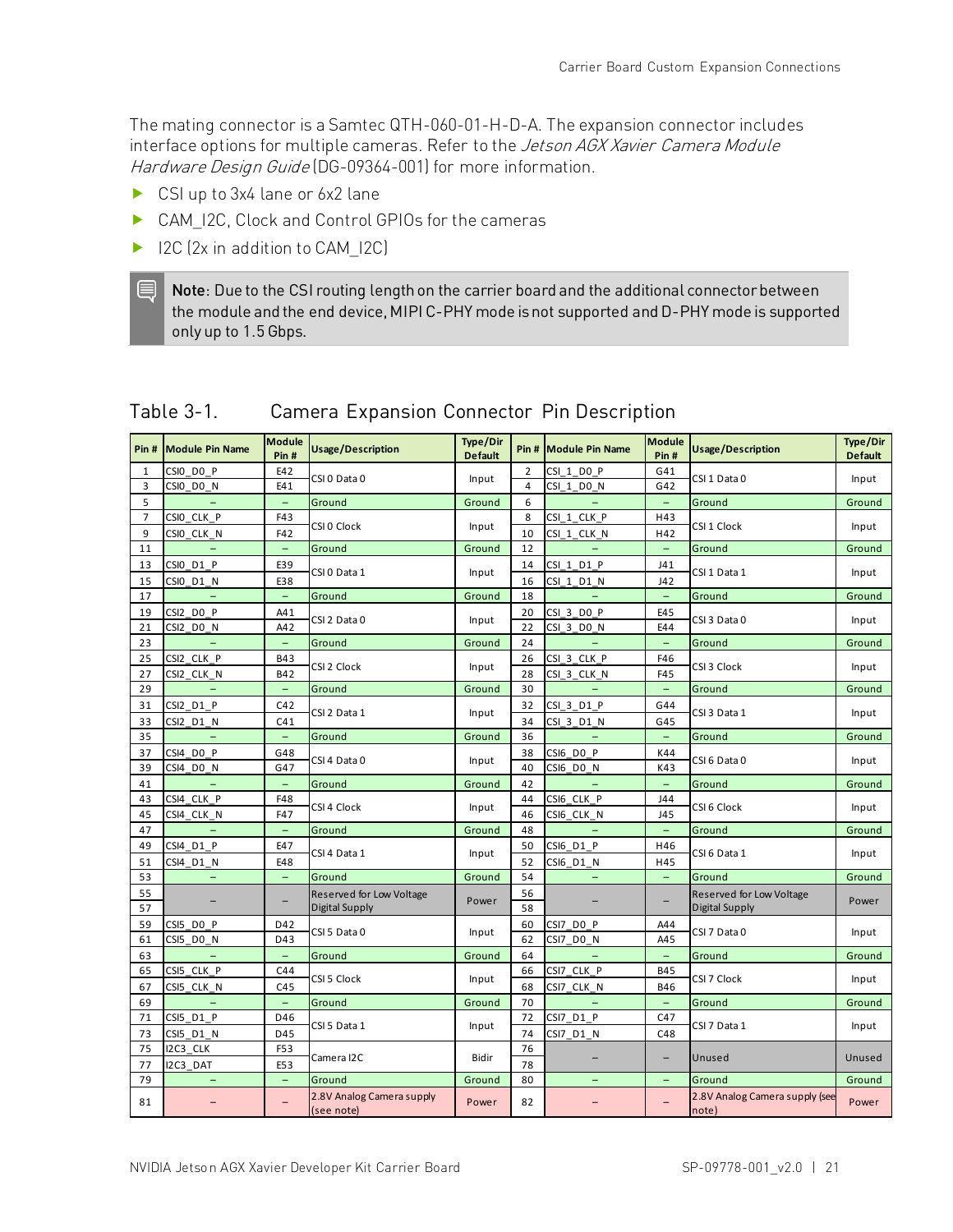| Pin# | <b>IModule Pin Name</b> | <b>Module</b><br>Pin# | <b>Usage/Description</b>           | Type/Dir<br><b>Default</b> |     | Pin # Module Pin Name | <b>Module</b><br>Pin#    | <b>Usage/Description</b> | Type/Dir<br><b>Default</b> |        |
|------|-------------------------|-----------------------|------------------------------------|----------------------------|-----|-----------------------|--------------------------|--------------------------|----------------------------|--------|
| 83   |                         |                       |                                    |                            | 84  |                       |                          |                          |                            |        |
| 85   | -                       | -                     | Unused                             | Unused                     | 86  |                       | $\overline{\phantom{0}}$ | Unused                   | Unused                     |        |
| 87   | I2C2 CLK                | J61                   |                                    |                            | 88  | MCLK03                | H <sub>53</sub>          | Camera #1 Master Clock   | Output                     |        |
| 89   | I2C2 DAT                | K61                   | General Purpose I2C#2              | Bidir/OD                   | 90  | GPIO15                | F10                      | Camera #1 Powerdown      | Output                     |        |
| 91   | MCLK02                  | J54                   | Camera #0 Master Clock             | Output                     | 92  | GPIO16                | F <sub>9</sub>           | Camera #1 Reset          | Output                     |        |
| 93   | UART4 CTS               | L49                   | Camera #0 Powerdown                | Output                     | 94  | MCLK04                | H <sub>55</sub>          | Camera #2 Master Clock   | Output                     |        |
| 95   | UART4 TX                | L4                    | Camera #0 Reset                    | Output                     | 96  |                       | $\qquad \qquad -$        | Unused                   | Unused                     |        |
| 97   |                         | -                     | Unused                             | Unused                     | 98  |                       |                          |                          |                            |        |
| 99   | -                       | -                     | Ground                             | Ground                     | 100 | -                     | $-$                      | Ground                   | Ground                     |        |
| 101  |                         |                       | <b>Reserved for Digital Supply</b> | Power                      | 102 |                       | $\overline{\phantom{0}}$ | 1.8V Camera supply.      | Power                      |        |
| 103  |                         |                       | Unused                             | Unused                     | 104 |                       |                          |                          |                            |        |
| 105  | I2C4 CLK                | D61                   | General I2C #4                     | Bidir/OD                   | 106 |                       | $\overline{\phantom{0}}$ | Unused                   |                            | Unused |
| 107  | I2C4 DAT                | K61                   |                                    |                            | 108 |                       |                          |                          |                            |        |
| 109  |                         |                       |                                    |                            | 110 |                       | $\overline{\phantom{0}}$ | 3.3V supply              | Power                      |        |
| 111  |                         |                       | Unused                             | Unused                     | 112 |                       |                          |                          |                            |        |
| 113  |                         |                       |                                    |                            | 114 |                       | $\qquad \qquad -$        | <b>Unused</b>            | Unused                     |        |
| 115  |                         | -                     | Ground                             | Ground                     | 116 |                       | $\qquad \qquad -$        | Ground                   | Ground                     |        |
| 117  |                         | -                     | Unused                             | Unused                     | 118 |                       |                          |                          |                            |        |
| 119  | GPIO25                  | K49                   | System power enable                | Output                     | 120 |                       | $\overline{\phantom{0}}$ | 3.3V supply              | Power                      |        |

Note:

1. The 2.8V supply supports up to 600mA total from all three pins.

2. In the Type/Dir column, Output is to camera module. Input is from camera module. Bidir is for bidirectional signals.

<span id="page-28-0"></span>

| Power<br>iround<br>'served |        |  |  |
|----------------------------|--------|--|--|
|                            | Legend |  |  |

Figure 3-1. Camera CSI Connections – D-PHY



See the *Jetson AGX Xavier OEM Product Design Guide* for routing guidelines. Include the carrier board PCB trace delays in the following table when calculating max trace length and for skew matching.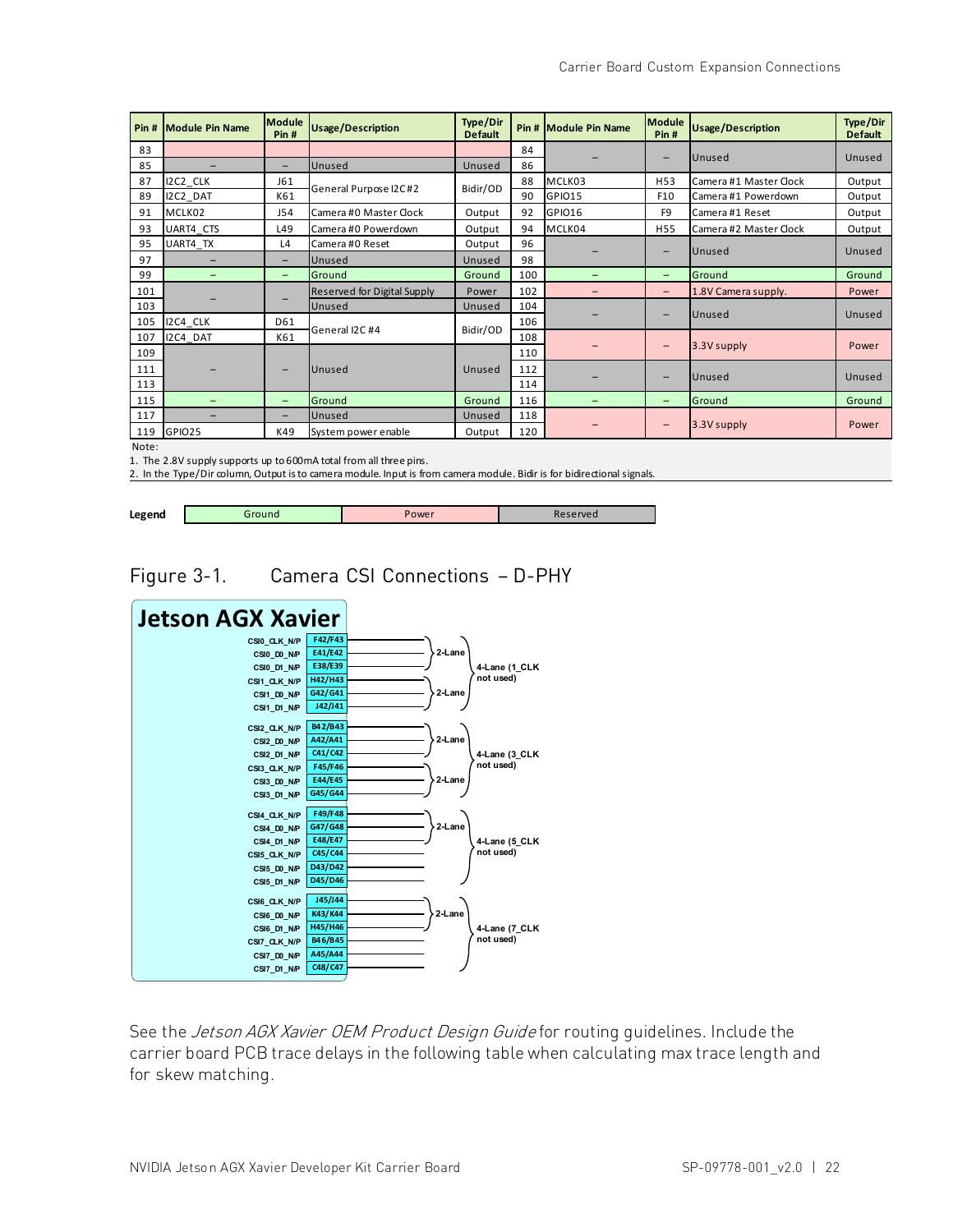| Worst Case CSI Carrier<br><b>Board PCB Delay (ps)</b> |       | Max Trace Delay Allowed (ps) | Max Delay for Camera Module (ps) |         |
|-------------------------------------------------------|-------|------------------------------|----------------------------------|---------|
|                                                       | 1Gbps | 1.5Gbps                      | 1Gbps                            | 1.5Gbps |
| 360                                                   | 100   | 800                          | 740                              | 440     |

<span id="page-29-0"></span>Table 3-2. Camera Module CSI PCB Trace Allowances – D-PHY Only

## <span id="page-29-1"></span>3.3 40-Pin Expansion Header

The Jetson AGX Xavier carrier board includes a 40-pin (2x20, 2.54 mm pitch) expansion header (J30). The connector used on the carrier board is a Wieson G2100CE04C-008-H.

### <span id="page-29-2"></span>Figure 3-2. Expansion Header Top View



Note: Caution must be taken when using the CAN[1:0] DIN, CAN[1:0] DOUT pins (Exp. Conn. pins 37, 29, 33, and 31). These are pulled to 3.3V when system is powered on due to internal 3.3V pull-ups in the SoC enabled by default. If used, they should only be connected to 3.3V tolerant device pins. The voltage rail can be switched by software after boot to 1.8V, and the internal pull-ups can be disabled, but the initial power-on state of these pins is pulled to 3.3V.

The 40-pin expansion connector includes various audio and control interfaces including:

- ▶ I2S (See Note)
- Audio Clock and Control
- **Digital Microphone IF**
- ▶ I2C (x2) (See Note)
- ▶ SPI (See Note)
- ▶ UART (See Note)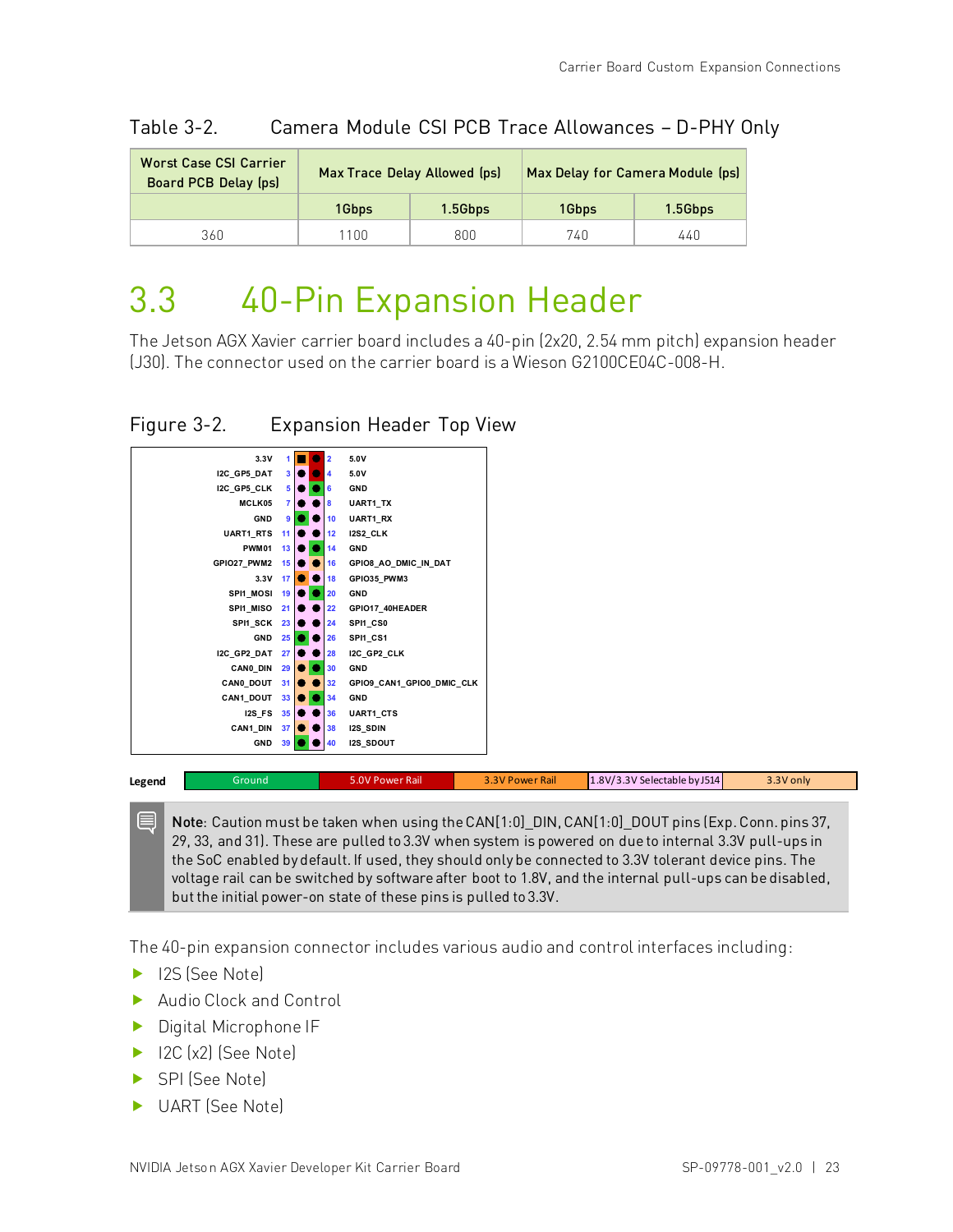| Pin#           | <b>Module Pin</b><br><b>Name</b> | <b>Module</b><br>Pin#    |                          | Tegra Pin Name Usage/Description | <b>Alternate</b><br><b>Functionality</b> | Type/<br><b>Direction</b> | Pin Drive or<br><b>Power Pin</b><br><b>Max Current</b> | <b>Tegra</b><br><b>GPIO</b><br>Port# | Power-on<br><b>Default</b> | PU/PD on<br><b>Module</b> | <b>Notes</b>      |
|----------------|----------------------------------|--------------------------|--------------------------|----------------------------------|------------------------------------------|---------------------------|--------------------------------------------------------|--------------------------------------|----------------------------|---------------------------|-------------------|
| 1              |                                  | $\equiv$                 |                          | Main 3.3V Supply                 |                                          | Power                     | 1A                                                     |                                      |                            |                           | $\mathbf{1}$      |
| $\overline{2}$ |                                  | $\equiv$                 |                          | Main 5.0V Supply                 |                                          | Power                     | 1A                                                     | ۳                                    | -                          |                           | $\mathbf{1}$      |
| 3              | I2C5 DAT                         | C <sub>53</sub>          |                          | DP AUX CH3 NGeneral I2C #5 Data  |                                          | Bidir/OD                  | $1mA / -1mA$                                           |                                      | Z                          | $2.2$ K $\Omega$ PU       | $\overline{2}$    |
| 4              |                                  | $\overline{\phantom{0}}$ |                          | Main 5.0V Supply                 |                                          | Power                     | 1A                                                     |                                      | ۳                          |                           | $\mathbf{1}$      |
| 5              | I2C5 CLK                         | A53                      |                          | DP AUX CH3 PGeneral I2C #5 Clock | $\overline{\phantom{a}}$                 | Bidir/OD                  | $1mA / -1mA$                                           | $\qquad \qquad -$                    | Z                          | $2.2$ K $\Omega$ PU       | $\overline{2}$    |
| 6              |                                  | $\overline{\phantom{a}}$ |                          | Ground                           |                                          | Ground                    |                                                        | $\qquad \qquad -$                    | $\qquad \qquad -$          | ۳                         |                   |
| $\overline{ }$ | MCLK05                           | L57                      | SOC GPIO42               | GPIO                             | Audio Master Clock                       | Bidir                     | 20uA/-20uA                                             | Q.06                                 | PD                         | $\overline{\phantom{0}}$  | 3                 |
| 8              | UART1 TX                         | K53                      | UART1 TX                 | GPIO                             | JART#1 Transmit                          | Output                    | 24mA / -24m4                                           | R.02                                 | PD                         |                           | 4                 |
| 9              | $\equiv$                         | $\overline{\phantom{a}}$ | $\overline{\phantom{a}}$ | Ground                           |                                          | Ground                    | $\overline{\phantom{a}}$                               | $\overline{\phantom{a}}$             | $\overline{\phantom{a}}$   | $\overline{\phantom{0}}$  | -                 |
| 10             | UART1 RX                         | K54                      | UART1 RX                 | GPIO                             | JART#1 Receive                           | Input                     | $\qquad \qquad -$                                      | R.03                                 | Z                          |                           | $\overline{4}$    |
| 11             | UART1 RTS                        | L51                      | UART1 RTS                | GPIO                             | JART#1 Requestto Send                    | Output                    | 24mA / -24m4                                           | R.04                                 | PD                         |                           | 4                 |
| 12             | I2S2 CLK                         | G4                       | DAP2 SCLK                | GPIO                             | Audio I2S #2 Clock                       | Bidir                     | 20uA/-20uA                                             | H.07                                 | PD                         |                           | 3                 |
| 13             | GPI032                           | <b>J55</b>               | SOC GPIO04               | GPIO                             | PWM                                      | Bidir                     | 20uA/-20uA                                             | R.00                                 | PD                         | $\overline{\phantom{0}}$  | 3                 |
| 14             | $\overline{\phantom{a}}$         | $\overline{\phantom{a}}$ | $\overline{\phantom{a}}$ | Ground                           | $\overline{\phantom{a}}$                 | Ground                    | ÷                                                      | $\equiv$                             | $\overline{\phantom{0}}$   |                           | $\qquad \qquad -$ |
| 15             | GPI027                           | H <sub>52</sub>          | SOC GPIO54               | GPIO                             | PWM                                      | <b>Bidir</b>              | 20uA/-20uA                                             | N.01                                 | PD                         |                           | 3                 |
| 16             | GPIO08                           | <b>B62</b>               | CAN1 STB                 | GPIO                             | Digital Mic Input Data                   | Input                     | $1mA / -1mA$                                           | <b>BB.00</b>                         | PD                         | $\overline{\phantom{0}}$  | 5                 |
| 17             | $\qquad \qquad -$                | $\qquad \qquad -$        |                          | Main 3.3V Supply                 |                                          | Power                     | 1A                                                     | $\overline{\phantom{a}}$             | $\overline{\phantom{a}}$   | $\overline{\phantom{0}}$  | $\mathbf{1}$      |
| 18             | GPIO35                           | L50                      | SOC GPIO12               | GPIO                             | PWM                                      | Output                    | 20uA/-20uA                                             | H.00                                 | Z                          |                           | 3,7               |
| 19             | SPI1 MOSI                        | <b>D55</b>               | SPI1 MOSI                | GPIO                             | SPI#1 Master Out/Slave In                | <b>Bidir</b>              | 20uA/-20uA                                             | Z.05                                 | PU                         |                           | 3                 |
| 20             | $\equiv$                         | $\equiv$                 | $\equiv$                 | Ground                           |                                          | Ground                    |                                                        | $\equiv$                             | $\equiv$                   | L,                        | ÷,                |
| 21             | SPI1 MISO                        | A56                      | SPI1<br><b>MISO</b>      | GPIO                             | SPI#1 Master In/Slave Out                | <b>Bidir</b>              | 20uA/-20uA                                             | Z.04                                 | PU                         | L,                        | 3                 |
| 22             | <b>GPIO17</b>                    | A54                      | SOC GPIO21               | GPIO                             |                                          | <b>Bidir</b>              | 20uA/-20uA                                             | Q.01                                 | PD                         |                           | 3                 |
| 23             | SPI1 CLK                         | J57                      | SPI1 CLK                 | GPIO                             | SPI #1 Shift Clock                       | <b>Bidir</b>              | 20uA/-20uA                                             | Z.03                                 | PD                         |                           | 3                 |
| 24             | SPI1 CSO#                        | E55                      | SPI1 CSO                 | GPIO                             | SPI#1 Chip Select #0                     | <b>Bidir</b>              | 20uA/-20uA                                             | Z.06                                 | PU                         |                           | 3                 |
| 25             | $\equiv$                         | $\overline{\phantom{a}}$ | $\overline{\phantom{a}}$ | Ground                           |                                          | Ground                    |                                                        | $\overline{\phantom{a}}$             | $\qquad \qquad -$          | -                         | -                 |
| 26             | SPI1 CS1#                        | <b>B56</b>               | SPI1 CS1#                | GPIO                             | SPI#1 Chip Select #1                     | Bidir                     | 20uA/-20uA                                             | Z.07                                 | PU                         |                           | 3                 |
| 27             | I2C2 DAT                         | K61                      | GEN2 I2C SDA             | General I2C #2 Data              | GPIO                                     | Bidir/OD                  | $1mA / -1mA$                                           | DD.00                                | Z                          | $2.2$ K $\Omega$ PU       | $\overline{2}$    |
| 28             | I2C2 CLK                         | J61                      | GEN2 I2C SCL             | General I2C #2 Clock             | GPIO                                     | Bidir/OD                  | $1mA / -1mA$                                           | CC.07                                | Z                          | $2.2$ K $\Omega$ PU       | $\overline{2}$    |
| 29             | CANO DIN                         | F58                      | CANO DIN                 | GPIO                             | CAN #0 Data In                           | Input                     | $1mA / -1mA$                                           | AA.03                                | PU                         | $\overline{\phantom{0}}$  | 5                 |
| 30             | $\equiv$                         | $\equiv$                 | $\equiv$                 | Ground                           |                                          | Ground                    |                                                        | $\equiv$                             |                            |                           |                   |
| 31             | CANO DOUT                        | D <sub>59</sub>          | CANO DOUT                | GPIO                             | CAN #0 Data Out                          | Output                    | $1mA / -1mA$                                           | AA.02                                | PU                         |                           | 5                 |
| 32             | GPIO09                           | C61                      | CAN1 EN                  | GPIO                             | Digital Mic Input Clock                  | Bidir                     | $1mA / -1mA$                                           | <b>BB.01</b>                         | Z                          | $\overline{\phantom{0}}$  | 5                 |
| 33             | CAN1 DOUT                        | H61                      | CAN1 DOUT                | GPIO                             | CAN #1 Data Out                          | Output                    | $1mA / -1mA$                                           | AA.00                                | PU                         | -                         | 5                 |
| 34             |                                  | $\equiv$                 |                          | Ground                           |                                          | Ground                    |                                                        | $\sim$                               |                            |                           |                   |
| 35             | 12S2 FS                          | E4                       | DAP2 FS                  | GPIO                             | AUDIO I2S #2 L/R Clock                   | Bidir                     | 20uA/-20uA                                             | 1.02                                 | PD                         |                           | 3                 |
| 36             | UART1 CTS                        | H54                      | UART1 CTS                | GPIO                             | UART#1 Clear to Send                     | Input                     |                                                        | R.05                                 | PU                         | $\overline{\phantom{0}}$  | 4                 |
| 37             | CAN1 DIN                         | <b>B61</b>               | CAN1 DIN                 | GPIO                             | CAN #1 Data In                           | Input                     | $1mA / -1mA$                                           | AA.01                                | PU                         |                           | 5                 |
| 38             | I2S2 DIN                         | F6                       | DAP2 DIN                 | GPIO                             | Audio I2S #2 Data in                     | Input                     | 20uA/-20uA                                             | 1.01                                 | PD                         | $\overline{\phantom{0}}$  | 3,7               |
| 39             | $\equiv$                         | $\overline{\phantom{a}}$ |                          | Ground                           |                                          | Ground                    |                                                        | $\qquad \qquad -$                    | ÷,                         |                           |                   |
| 40             | I2S2 DOUT                        | F <sub>5</sub>           | <b>I2S DOUT</b>          | GPIO                             | Audio I2S #2 Data Out                    | Output                    | 20uA/-20uA                                             | 1.00                                 | PD                         | $\overline{\phantom{0}}$  | 3,7               |

### <span id="page-30-0"></span>Table 3-3. 40-Pin Expansion Header Pin Description

Notes:

1. This is current capability per power pin.

2. These pins connect to the SoC through an I2C (FXMA2102L8X) level shifter. They are open-drain (either pulled up, or driven low by the SoC when configured as outputs). The voltage level at the header pins can be selected by J514 to be 1.8V (2-3) or 3.3V (1-2). The max drive that meets the data sheet VOL is 1mA.

3. These pins connect to TI TXB0108 level translators. The voltage level at the header pins is selectable (see Note #2). Due to the design of these devices, the output drivers are very weak so they can be overdriven by another connected device output for bidirectional support.

4. These pins connect to a SN74LVC4T245 buffer. The voltage level at the header pins is selectable (see Note #2).

5. These pins are directly connected to the SoC. The max drive that meets full data sheet VOL/VOH is 1mA.

6. For power-on default, PD = SoC Internal Pull-down, PU - SoC Internal pull-up, and Z – Tristate

7. In the Type/Dir column, Output is to expansion header. Input is from expansion header. Bidir is for bidirectional signals.

8. The direction indicated matches that indicated in the reference design schematics. These signals can be bidirectional.

**Legend** Ground 1 5.0V Power Rail 3.3V Power Rail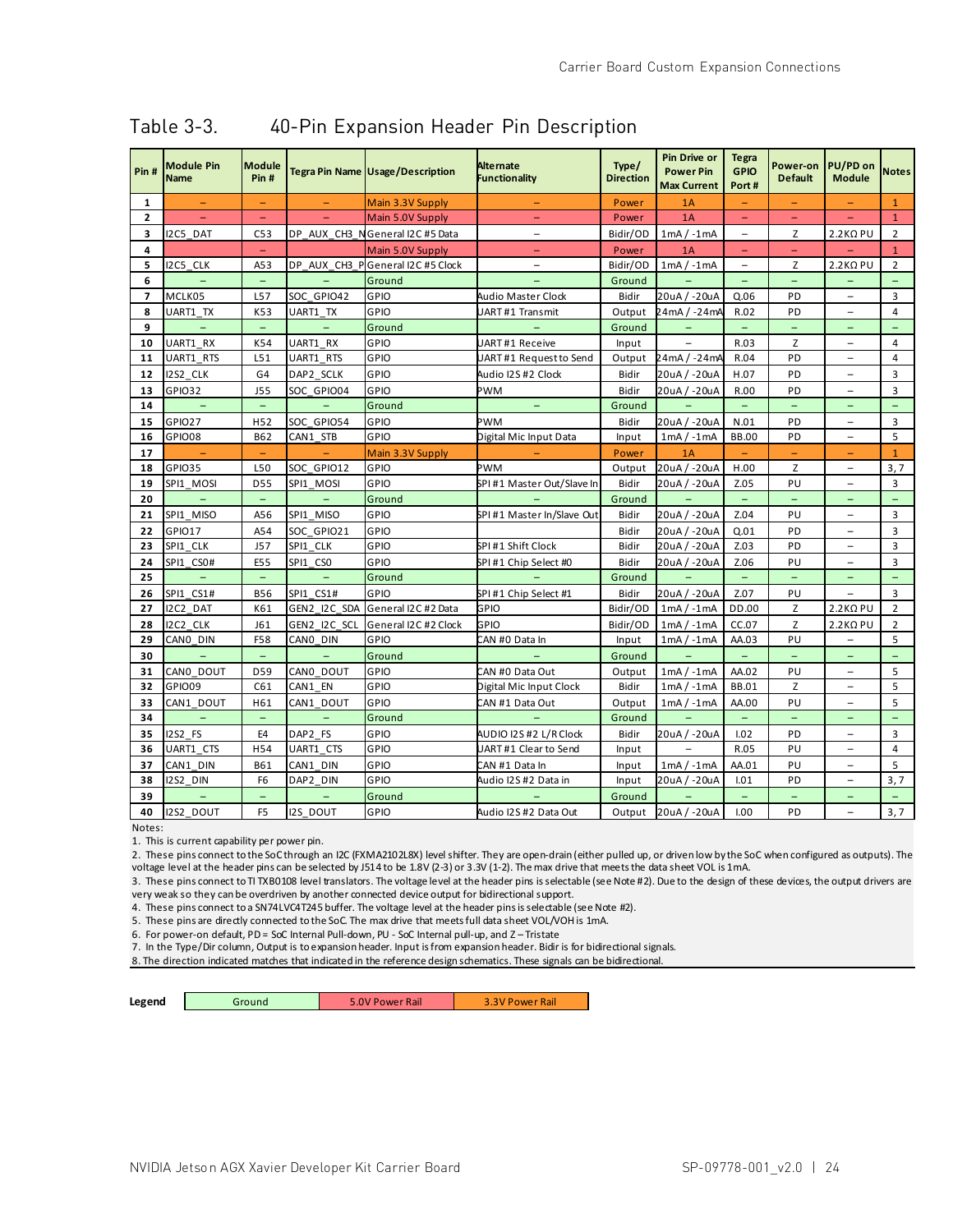### <span id="page-31-0"></span>3.3.1 40-Pin Expansion Header Interface Guidelines

See the *Jetson AGX Xavier OEM Product Design Guide* for routing guidelines. Include the carrier board PCB trace delays in the following table when calculating max trace length and for skew matching.

### <span id="page-31-3"></span>Table 3-4. 40-Pin Expansion Header Related Carrier PCB Trace Delays

| Module Module<br>Signal | <b>Carrier</b><br><b>Board PCB</b><br>Delay (ps) | Max Trace<br>Delay<br>Allowed (ps) | <b>Max Delay</b><br>for<br><b>Expansion</b><br>Module (ps) | <b>Module Module</b><br>Signal | Carrier<br><b>Board PCB</b><br>Delay (ps) | Max Trace<br><b>Delay</b><br>Allowed (ps) | <b>Max Delay</b><br>for<br><b>Expansion</b><br>Module (ps) |
|-------------------------|--------------------------------------------------|------------------------------------|------------------------------------------------------------|--------------------------------|-------------------------------------------|-------------------------------------------|------------------------------------------------------------|
| 12S                     |                                                  |                                    |                                                            | <b>SPI</b>                     |                                           |                                           |                                                            |
| <b>I2S2 CLK 3V3</b>     | 240.32                                           | 3600                               | 3359.68                                                    | SPI1 SCK 3V3                   | 190.26                                    | 1228                                      | 1037.74                                                    |
| I2S2 FS 3V3             | 89.46                                            | 3600                               | 3510.54                                                    | SPI1 MOSI 3V3                  | 191.32                                    | 1228                                      | 1036.68                                                    |
| I2S2 SDOUT 3V3          | 148.74                                           | 3600                               | 3451.26                                                    | SPI1 MISO 3V3                  | 186.70                                    | 1228                                      | 1041.30                                                    |
| I2S2 SDIN 3V3           | 145.98                                           | 3600                               | 3454.02                                                    | SPI1 CS0 3V3                   | 179.06                                    | 1228                                      | 1048.94                                                    |
|                         |                                                  |                                    |                                                            | SPI1 CS1 3V3                   | 178.24                                    | 1228                                      | 1049.76                                                    |

Note: Max trace delay allowed for SPI assumes a single load case. If two loads are implemented, See the Jetson AGX Xavier OEM Product Design Guidefor details.

## <span id="page-31-1"></span>3.4 Fan Control

<span id="page-31-2"></span>The Jetson carrier board includes a 4-pin fan header (J9).

Figure 3-3. 4-Pin Fan Header – J9

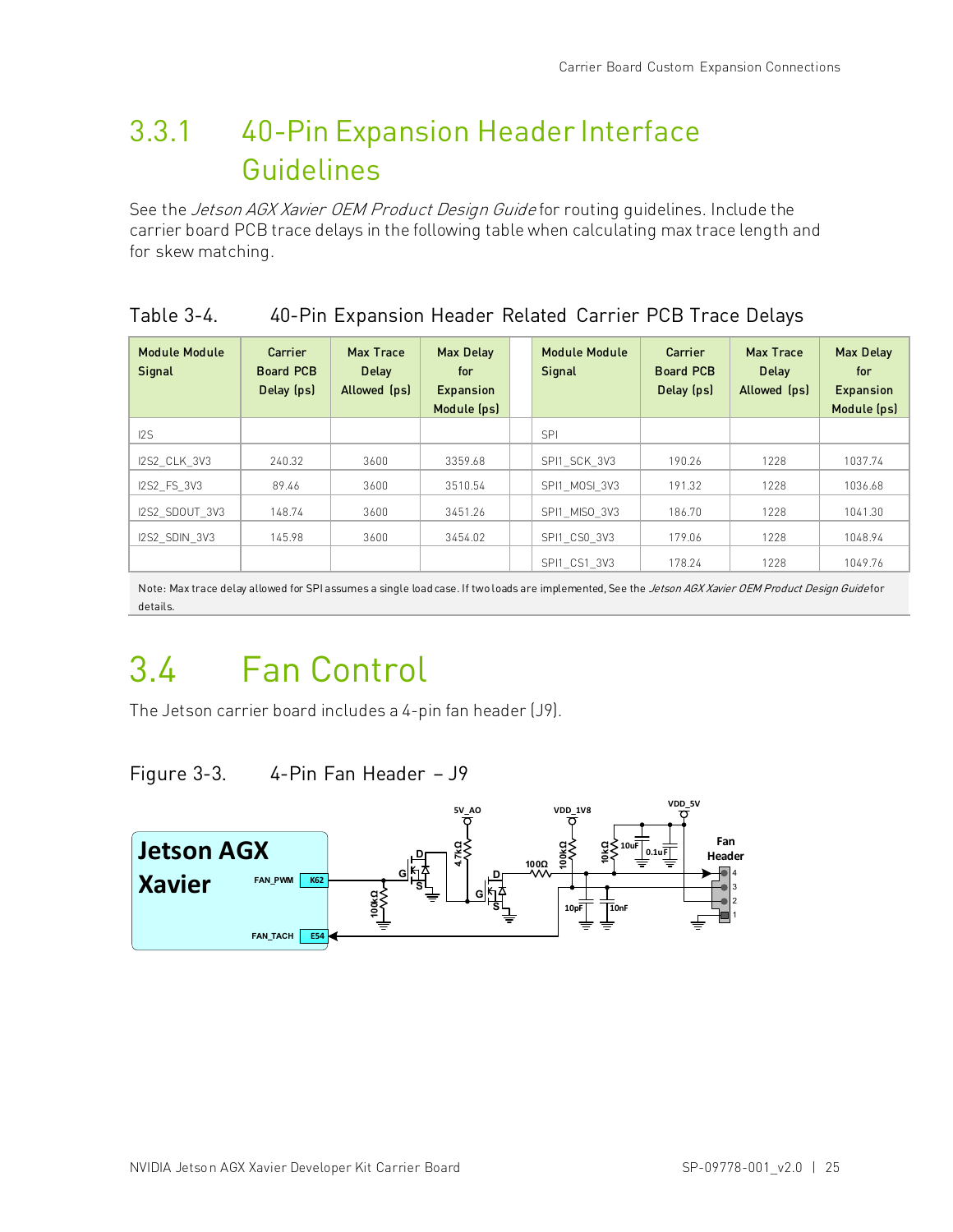|   | Pin # Module Pin Name   Module Pin # Tegra Pin Name |     |                          | Usage/Description                                          | Type/Dir<br><b>Default</b> |
|---|-----------------------------------------------------|-----|--------------------------|------------------------------------------------------------|----------------------------|
|   |                                                     |     |                          | Ground                                                     | Ground                     |
|   |                                                     |     | $\overline{\phantom{0}}$ | Gated version of Main 5.0V Supply (Enabled by VDD_3V3_SLP) | Power                      |
| 3 | FAN TACH                                            | E54 | SOC GPIO22               | Fan Tachometer signal                                      | Input                      |
| 4 | IFAN PWM                                            | K62 | TOUCH CLK                | Fan Pulse Width Modulation signal                          | Output                     |
|   |                                                     |     |                          |                                                            |                            |

### <span id="page-32-1"></span>Table 3-5. Fan Connector Pin Description

Note: In the Type/Dir column, Output is to fan connector. Input is from fan connector. Bidir is for bidirectional signals.

<span id="page-32-0"></span>

| Legend | Power |
|--------|-------|
|        |       |

## 3.5 Automation Header

The Jetson carrier board includes an 8-pin header (J508) that makes accessible several critical system control signals.

### <span id="page-32-2"></span>Table 3-6. Automation Header Description

| Prn#          | Module Pin Name  |                   | Module Pin #   Tegra Pin Name | Usage/Description                                                     | Type/Dir<br>Default |
|---------------|------------------|-------------------|-------------------------------|-----------------------------------------------------------------------|---------------------|
|               |                  | $-$               | $-$                           | Ground                                                                | Ground              |
| 2             | FORCE RECOVERY N | L10               | SOC GPIO00                    | Force Recovery Strap                                                  | Output              |
| 13            | SYS RESET N      | L60               | ISYS RESET N                  | System Reset - Connected to Reset Button on carrier board             | Output              |
| $\frac{1}{4}$ |                  |                   |                               | Power Button On - Connected to Power Button on carrier board          | Output              |
| 15            |                  | -                 | $\overline{\phantom{m}}$      | Output from USB Type C PD Controller (See note)                       | Output              |
| 16            |                  | $\qquad \qquad =$ | -                             | ACOK (USB Type C or DC Jack power OK). To button power-on controller. | Input               |
|               | STANDBY ACK N    | J60               | SOC PWR REQ                   | Carrier board standby                                                 | Input               |
| 18            | SYSTEM OC N      | A61               | BATT OC                       | System Overcurrent indicator                                          | Input               |

Notes: Auto-Power-On is enabled when Pin 5 and Pin 6 are tied together

In the Type/Dir column, Output is to header. Input is from header. Bidir is for bidirectional signals.

Legend Ground Rower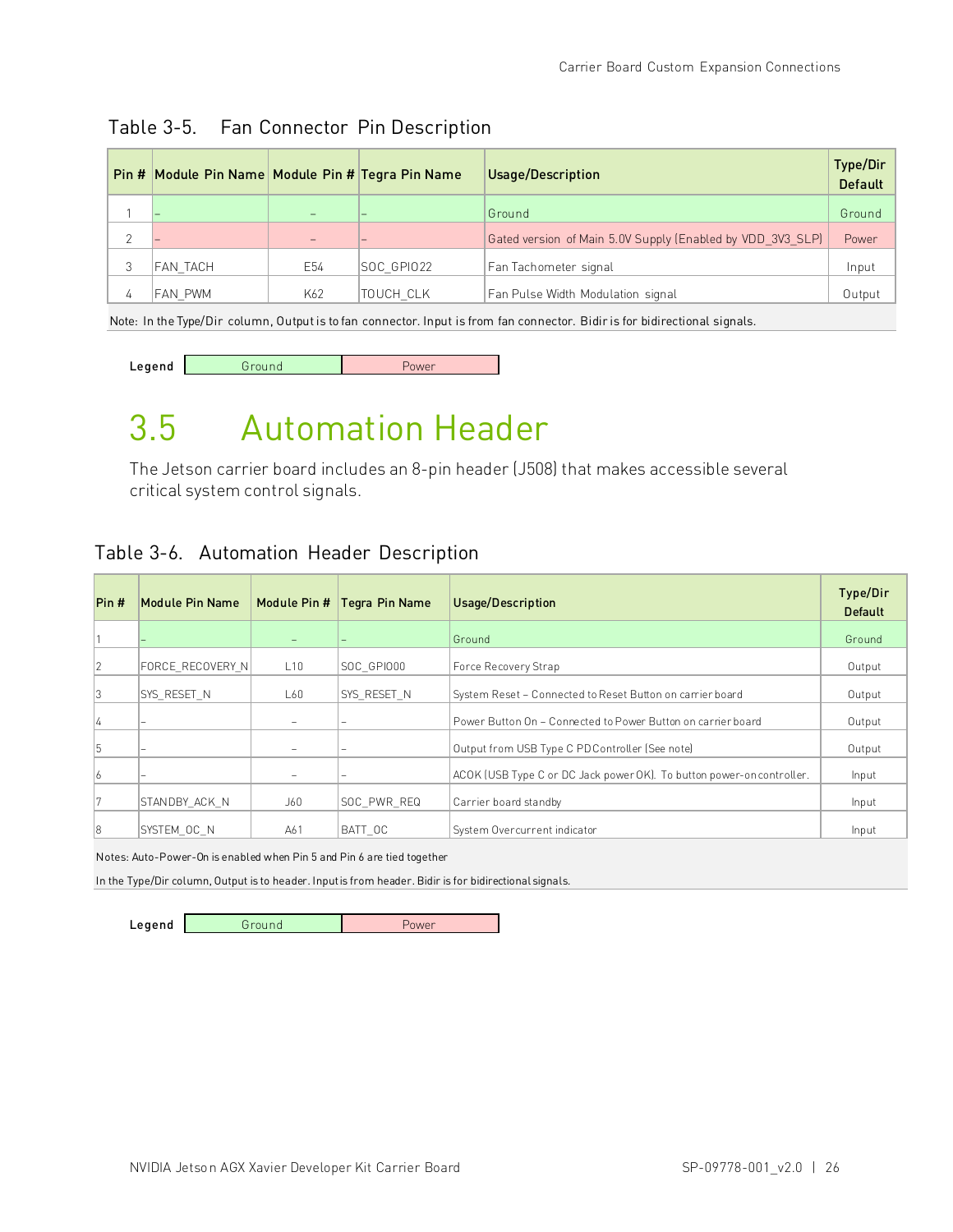## <span id="page-33-0"></span>3.6 DC Power Jack

The Jetson carrier board uses a DC power jack (J2) to bring in the power from the included DC power supply. The jack used on the Carrier board is a Singatron Enterprise 2DC-G213-B73F.

| Prn# | <b>Module Pin Name</b>   | Module Pin #             | Tegra Pin Name           | Usage/Description                                                                           | Type/Dir<br><b>Default</b> |
|------|--------------------------|--------------------------|--------------------------|---------------------------------------------------------------------------------------------|----------------------------|
|      |                          | -                        | $\qquad \qquad -$        | Option for Main DC input supplying SYS_VIN_HV (Typc C VBUS1 or<br>VBUS2 are other options). | Power                      |
| 12   |                          | $\overline{\phantom{0}}$ | $\qquad \qquad -$        | Ground                                                                                      | Ground                     |
| 13   |                          |                          | $\overline{\phantom{0}}$ | Ground                                                                                      | Ground                     |
| 4    | $\overline{\phantom{a}}$ | $\qquad \qquad -$        | $\qquad \qquad -$        | Ground                                                                                      | Ground                     |
| 15   | $\qquad \qquad$          | -                        | $\qquad \qquad -$        | Ground                                                                                      | Ground                     |
| 16   |                          |                          | -                        | Ground                                                                                      | Ground                     |

<span id="page-33-1"></span>Table 3-7. DC Jack Pin Description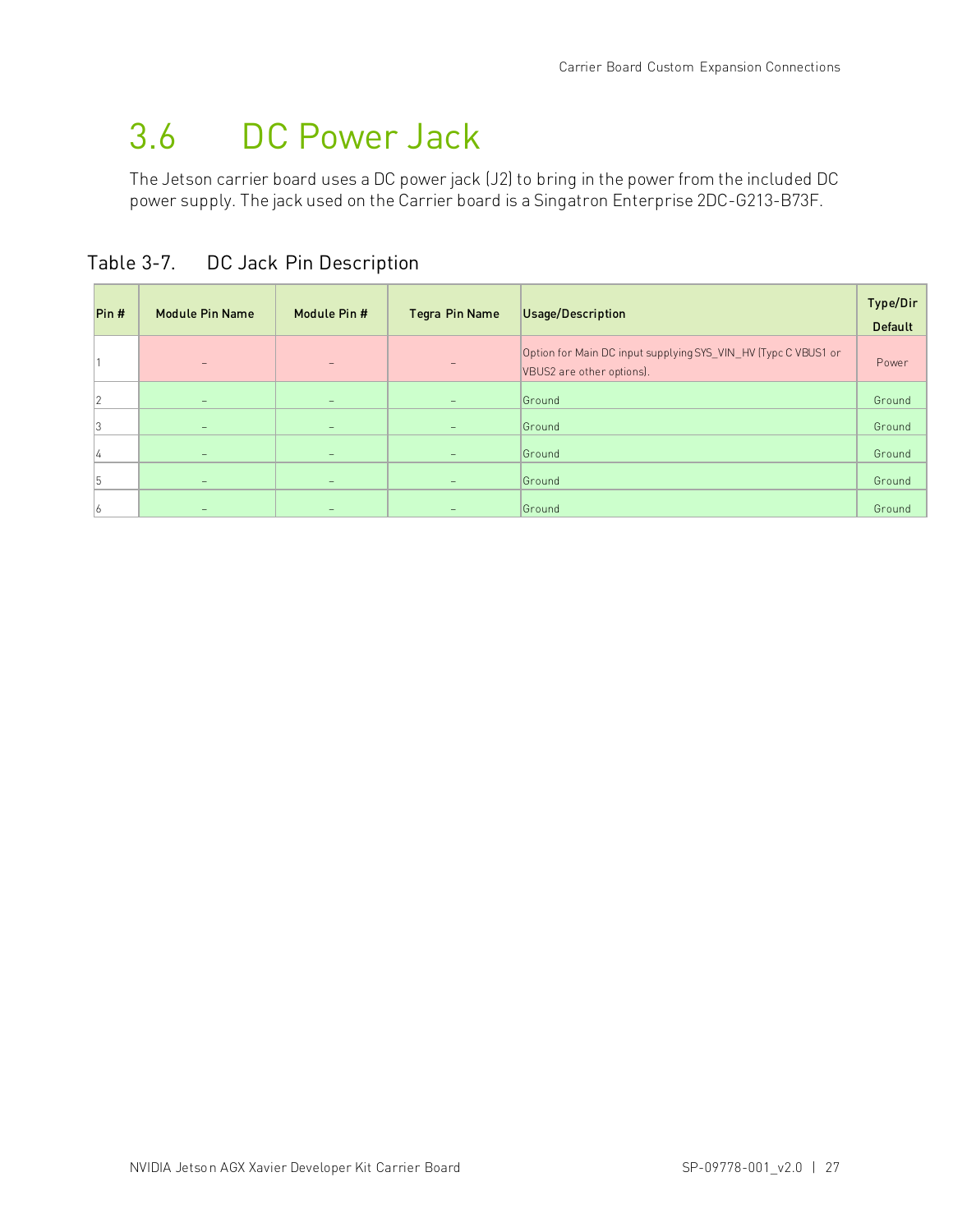## <span id="page-34-0"></span>Chapter 4. Miscellaneous

## <span id="page-34-1"></span>4.1 Buttons, Jumpers and Indicators

<span id="page-34-2"></span>[Table 4-1](#page-34-2) throug[h Table 4-3](#page-34-4) describe the buttons (switches), jumpers and indicators.

| <b>Button</b>    | <b>Description</b> | Usage                                                                                                                                                                          |
|------------------|--------------------|--------------------------------------------------------------------------------------------------------------------------------------------------------------------------------|
| S501             | Power button       | Used to power system up if off, or power down if on. If held for >10 seconds, will shut down<br>the system.                                                                    |
| S502             | Reset button       | Used to force a full system reset.                                                                                                                                             |
| S <sub>503</sub> | Recovery button    | Used to enter Force Recovery Mode. Button is held down while either system is first powered<br>on, or by pressing and releasing reset button while recovery button is pressed. |

### Table 4-1. Buttons

### <span id="page-34-3"></span>Table 4-2. Jumpers

| Jumper | <b>Description</b>    | Usage                                                                                                                                                                                                                                                                        |
|--------|-----------------------|------------------------------------------------------------------------------------------------------------------------------------------------------------------------------------------------------------------------------------------------------------------------------|
| J514   | Voltage select header | Selects the level shifter voltage on the non-Jetson AGX Xavier side of the level shifters for<br>the signals in the following list. When a jumper is on Pin 1 and Pin 2, 3.3V level is selected.<br>When on Pin 2 and Pin 3, 1.8V level is selected.<br>• Audio MCLK05, I2S2 |
|        |                       | $\bullet$ PWM[3:1]                                                                                                                                                                                                                                                           |
|        |                       | $\bullet$ SPI1                                                                                                                                                                                                                                                               |
|        |                       | $\bullet$ UART1                                                                                                                                                                                                                                                              |
|        |                       | ICGP[5,2]<br>$\bullet$                                                                                                                                                                                                                                                       |

### <span id="page-34-4"></span>Table 4-3. LED Indicators

| LED <sup>1</sup> | <b>Description</b>              | Usage                                                   |
|------------------|---------------------------------|---------------------------------------------------------|
| DS <sub>2</sub>  | SOC Regulator Power LED (Green) | Indicates when the main 5.0V (VDD 5V) supply is enabled |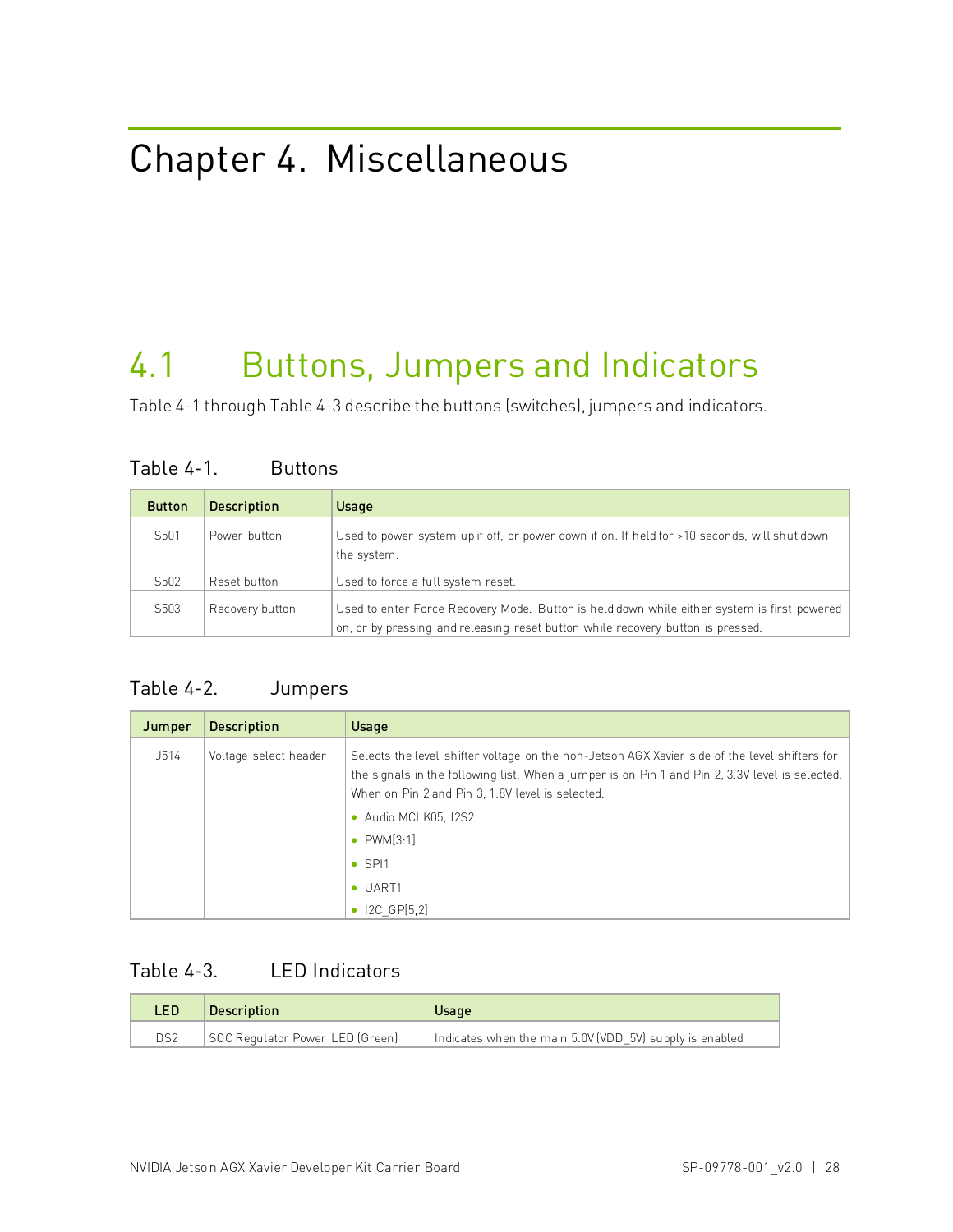## <span id="page-35-0"></span>4.2 I2C Interface Usage

The following tables show the I2C usage on the Jetson AGX Xavier module and developer kit carrier board.

| Ctrlr            | <b>Module Pin Names</b><br>(Xavier Pins) | <b>Usage on Module</b>  | <b>I2C Address</b> | <b>Xavier Block</b> | On-Module Pull-up/voltage                                                               |
|------------------|------------------------------------------|-------------------------|--------------------|---------------------|-----------------------------------------------------------------------------------------|
| I2C1             | I2C1 CLK/DAT                             | <b>ID EEPROM</b>        | 7 <sub>h50</sub>   | CONN                | $1K\Omega$ to $1.8V$                                                                    |
| 12C2             | I2C2 CLK/DAT                             | <b>Current Monitors</b> | 7'h40 and 7'h41    | A <sub>0</sub>      | 1 KΩ to 1.8V (also current monitors via 1.8V-5V level<br>shifters w/10k pull-ups to 5V) |
| 2C3              | I2C3 CLK/DAT                             |                         |                    | CAM                 | $1K\Omega$ to $1.8V$                                                                    |
| 12C <sub>4</sub> | DP1 AUX CH N/P                           |                         |                    | <b>EDP</b>          | 1 KΩ to 1.8 V                                                                           |
| 12C5             | (PWR I2C SCL/SDA)<br>On-module only      | <b>NA</b>               | <b>NA</b>          | SYS                 | <b>NA</b>                                                                               |
| 12C6             | DP0 AUX CH N/P                           |                         |                    | <b>EDP</b>          | None                                                                                    |
| 12C7             | DP2 AUX CH N/P                           |                         |                    | <b>EDP</b>          | None                                                                                    |
| 12C8             | I2C4 CLK/DAT                             |                         |                    | A0                  | $1K\Omega$ to $1.8V$                                                                    |
| 12C9             | I2C5 CLK/DAT                             |                         |                    | <b>EDP</b>          | $1K\Omega$ to $1.8V$                                                                    |

<span id="page-35-1"></span>Table 4-4. Jetson AGX Xavier I2C Interface Usage

### <span id="page-35-2"></span>Table 4-5. Jetson AGX Xavier Developer Kit Carrier Board I2C Interface Usage

| Ctrlr            | <b>Module Pin Names</b><br>(Xavier Pins) | <b>Usage on Carrier</b><br><b>Board</b> | <b>I2C Address</b>         | <b>Xavier Block</b> | On-Module Pull-up/voltage                                                               |
|------------------|------------------------------------------|-----------------------------------------|----------------------------|---------------------|-----------------------------------------------------------------------------------------|
| 12C1             | I2C1 CLK/DAT                             | <b>ID EEPROM</b>                        | 7h56                       | CONN                | $1K\Omega$ to $1.8V$                                                                    |
| 12C2             | I2C2 CLK/DAT                             | 12V DC-DC<br>USB PD Controller          | 7 <sup>h</sup> 74<br>7'h08 | A <sub>0</sub>      | 1 KΩ to 1.8V (also Current Monitors via 1.8V-5V level<br>shifters w/10k pull-ups to 5V) |
| I2C3             | I2C3 CLK/DAT                             |                                         |                            | CAM                 | 1KΩ to 1.8V                                                                             |
| 12C <sub>4</sub> | DP1 AUX CH N/P                           | Audio Codec                             | 7 <sup>th</sup> 1A         | <b>EDP</b>          | $1K\Omega$ to $1.8V$                                                                    |
| 12C6             | DP0 AUX CH N/P                           |                                         |                            | <b>EDP</b>          | None                                                                                    |
| I2C7             | DP2 AUX CH N/P                           |                                         |                            | <b>EDP</b>          | None                                                                                    |
| 12C8             | I2C4 CLK/DAT                             |                                         |                            | AO                  | 1 KΩ to 1.8 V                                                                           |
| 12C9             | I2C5 CLK/DAT                             |                                         |                            | <b>EDP</b>          | $1K\Omega$ to $1.8V$                                                                    |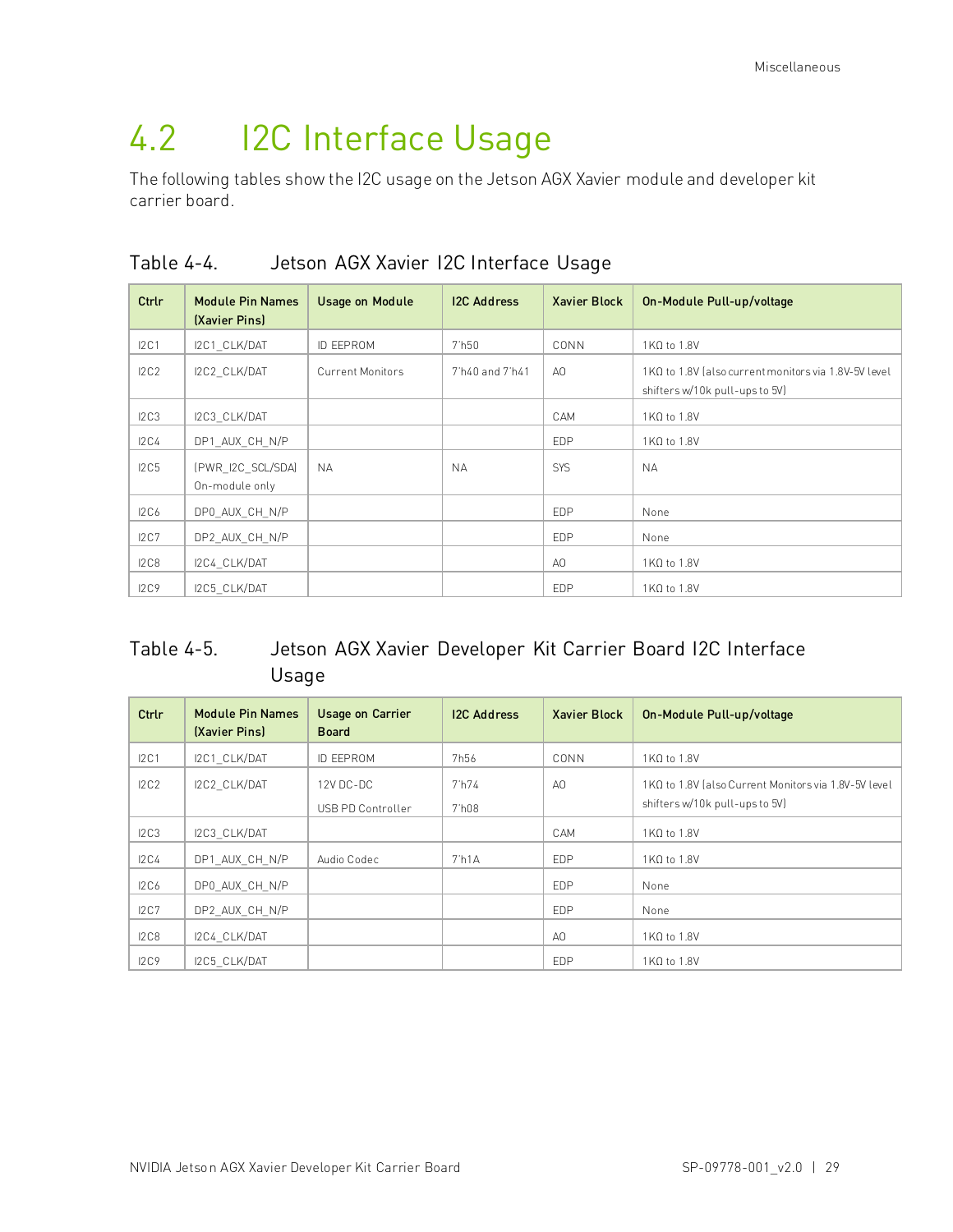## <span id="page-36-0"></span>Chapter 5. Interface Power

<span id="page-36-1"></span>Figure 5-1 shows the interface connector power diagram.



Figure 5-1. Interface Connector Power Diagram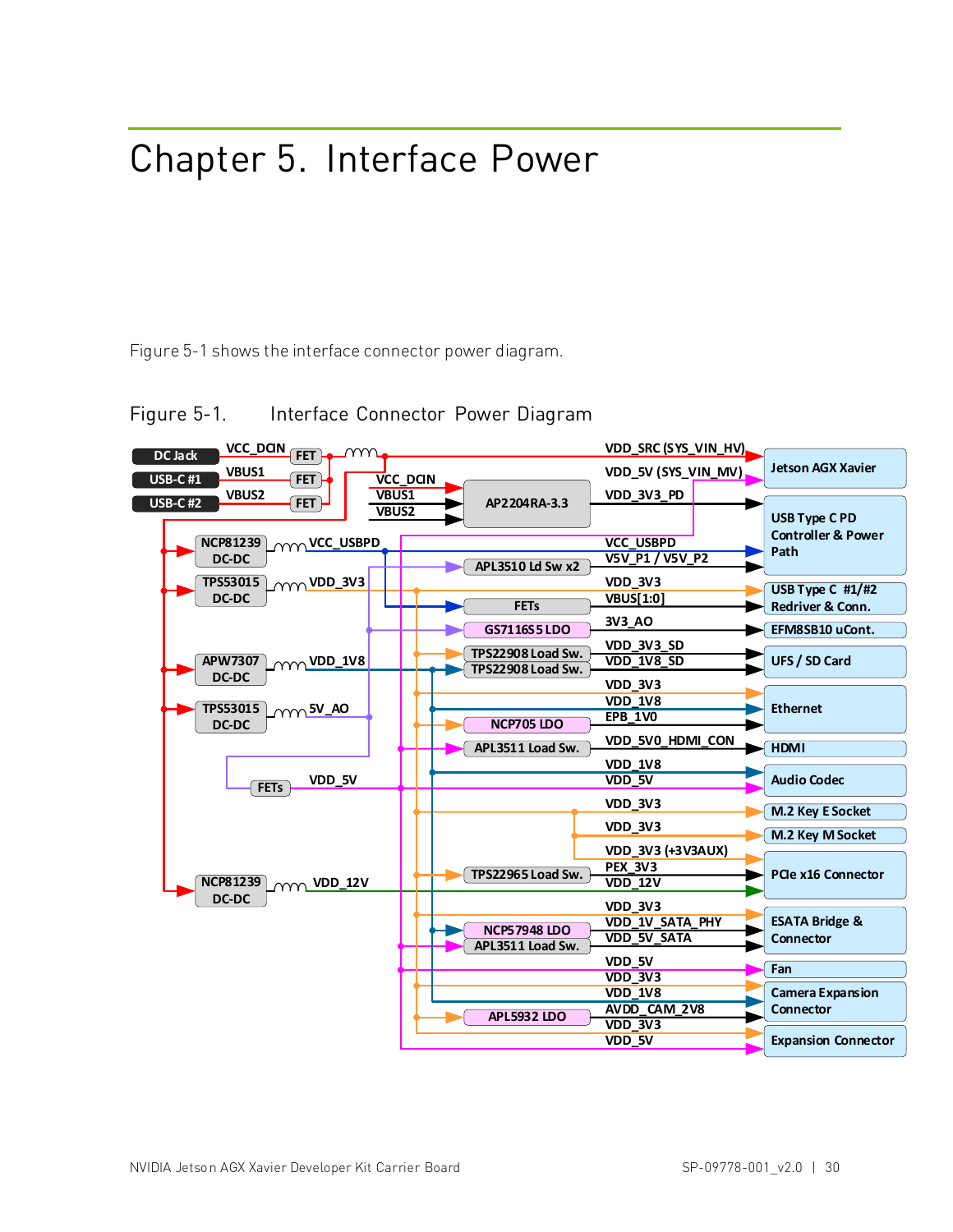The following tables show the allocation of supplies to the connectors on the Jetson carrier board and current capabilities.

| <b>Power Rails</b> | Usage                                                           | (V)       | <b>Power Supply or Gate</b> | <b>Source</b>                      | <b>Enable</b>         |
|--------------------|-----------------------------------------------------------------|-----------|-----------------------------|------------------------------------|-----------------------|
| VCC_SRC            | Main power input from DC Adapter<br>or USB type C VBUS[2:1]     | $9 - 20$  | FETS                        | DC Adapter or Type C<br><b>USB</b> |                       |
| VCC USBPD          |                                                                 | $5 - 20$  | NCP81239 Regulator          | VCC SRC                            |                       |
| VDD_3V3_PD         |                                                                 | 3.3       | AP2204RA-3.3 DC-DC          | VCC DCIN/VBUS[2:1]                 | VCC DCIN, VBUS[2:1]   |
| 5V_AO              | Always-on 5V supply                                             | 5.0       | TPS53015 DC-DC              | VCC_SRC                            | VDD_3V3_PD            |
| VDD 5V             | Main 5V supply                                                  | 5.0       | <b>FETs</b>                 | <b>5V AO</b>                       | VIN PWR ON            |
| <b>VDD_3V3</b>     | Main 3.3V supply                                                | 3.3       | TPS53015 DC-DC              | VCC SRC                            | CARRIER PWR ON        |
| <b>VDD_1V8</b>     | Main 1.8V supply                                                | 1.8       | APW7307 DC-DC               | <b>VCC SRC</b>                     | <b>CARRIER PWR ON</b> |
| <b>VDD_12V</b>     | 12V rail for PCIe, Fan                                          | 12.0      | NCP81239 DC-DC              | VCC SRC                            | Module GPIO05         |
| <b>VBUS[2:1]</b>   | VBUS pin from USB Type C<br>connectors (alternative is DC Jack) | $5 - 20$  | FETS                        | VCC USBPD                          | PD Controller         |
| <b>PEX 3V3</b>     | PCIe x16 connector +3V3 rail supply                             | 3.3       | TPS22965 Load Switch        | <b>VDD 3V3</b>                     | Module GPIO23         |
| VDD 3V3 SD         | SD Card & UFS VCC power rail                                    | 3.3       | TPS22908 Load Switch        | <b>VDD 3V3</b>                     | Module GPIO21         |
| <b>VDD 1V8 SD</b>  | UFS VCCQ2 power rail                                            |           | TPS22908 Load Switch        | <b>VDD 1V8</b>                     | Module GPIO21         |
| <b>EPB_1V0</b>     | Ethernet PHY DVDD power rail                                    | 1.0       | NCP705 LDO                  | <b>VDD 3V3</b>                     | VDD 3V3               |
| VDD 5V0 HDMI CON   | 5V rail for HDMI connector                                      | 5.0       | APL3511 Power Switch        | VDD 5V0                            | Module GPIO20         |
| VDD 1V SATA PHY    | PCIe to eSATA bridge VDD power rail                             | 1.0       | <b>NCP57948 LDO</b>         | <b>VDD 1V8</b>                     | VDD 1V8               |
| VDD 5V SATA        | VBUS for USB portion of Hybrid<br>eSATA connector.              | 5.0       | APL3511 Load Switch         | VDD 5V                             | Module GPIO22         |
| DVDD CAM LV        | Reserved for potential use as<br>Camera Digital power rail      | <b>NA</b> | <b>NA</b>                   | <b>NA</b>                          | <b>NA</b>             |
| AVDD CAM 2V8       | Camera Analog power rail                                        | 2.8       | APL5932 LDO                 | VDD 3V3                            | Module GPIO36         |

<span id="page-37-0"></span>Table 5-1. Interface Power Supply Allocation

#### <span id="page-37-1"></span>Table 5-2. Interface Supply Current Capabilities

| <b>Power Rails</b>  | <b>Usage</b>                                           | (V)      | Max Current (A) |
|---------------------|--------------------------------------------------------|----------|-----------------|
| <b>VCC SRC</b>      | Main power input from USB Type C connectors or DC Jack | $9 - 20$ | 5.0             |
| VDD 5V              | Main system 5V supply                                  | 5.0      | 9.5             |
| <b>VDD 3V3</b>      | Main system 3.3V supply                                | 3.3      | 10.5            |
| <b>VDD 1V8</b>      | Main system 1.8V supply                                | 1.8      | 2.8             |
| <b>VDD 12V</b>      | 12V rail for PCIe connector & optionally for Fan       | 12       | 5.5             |
| <b>AVDD CAM 2V8</b> | Analog Camera rail                                     | 2.8      | 3.0             |

Notes:

The values shown in the "Max Current" column indicate the total power available on the expansion connectors minus the current used on the platform (not per connector pin).

If a given voltage rail cannot provide enough current, a possible solution is for the user to use a regulator from VDD\_12V, VDD\_5V, VDD\_3V3, or VDD\_1V8 to generate the desired rail.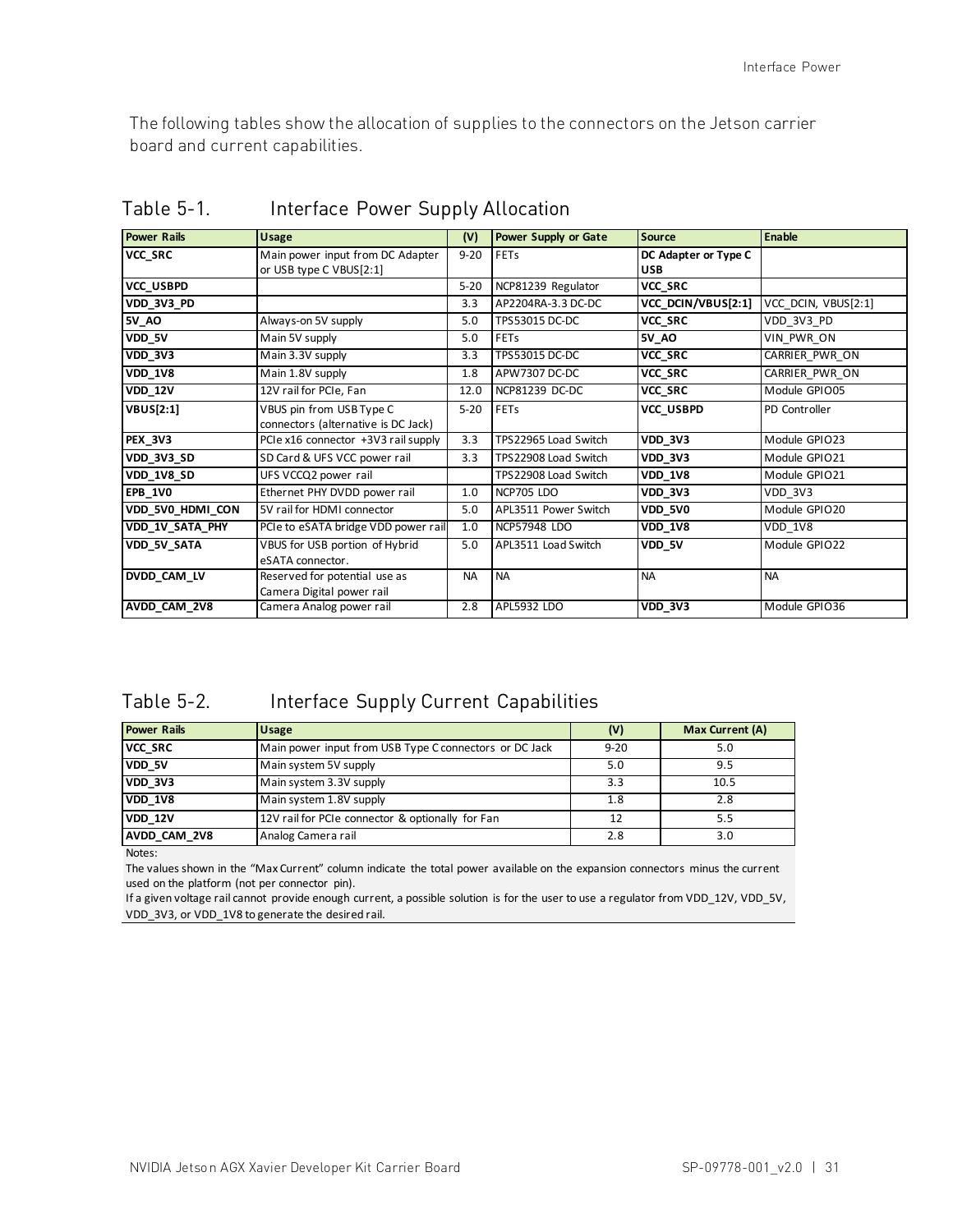| <b>Power Rails</b> | <b>Connector</b>     | (V) | <b>Max Allocated Current (A)</b> |
|--------------------|----------------------|-----|----------------------------------|
| VDD 12V            | Fan (optional)<br>12 |     | 0.45                             |
|                    | PCIe                 |     | 3.0                              |
| VDD 5V             | 40-pin               | 5   | 1.0                              |
|                    | Fan (default)        |     | 0.15                             |
|                    | PCIe 3.3V Aux        |     | 1.0                              |
| VDD 3V3            | Camera<br>3.3        |     | 1.44                             |
|                    | M.2 Key M            |     | 0.93                             |
|                    | M.2 Key E            |     | 0.8                              |
| PEX 3V3            | PCIe 3.3V            | 3.3 | 3.0                              |
| AVDD CAM 2V8       | Camera               | 2.8 | 0.6                              |
| VDD 1V8            | Camera               | 1.8 | 1.72                             |

### <span id="page-38-0"></span>Table 5-3. Supply Current Capabilities Per Connector Per Supply